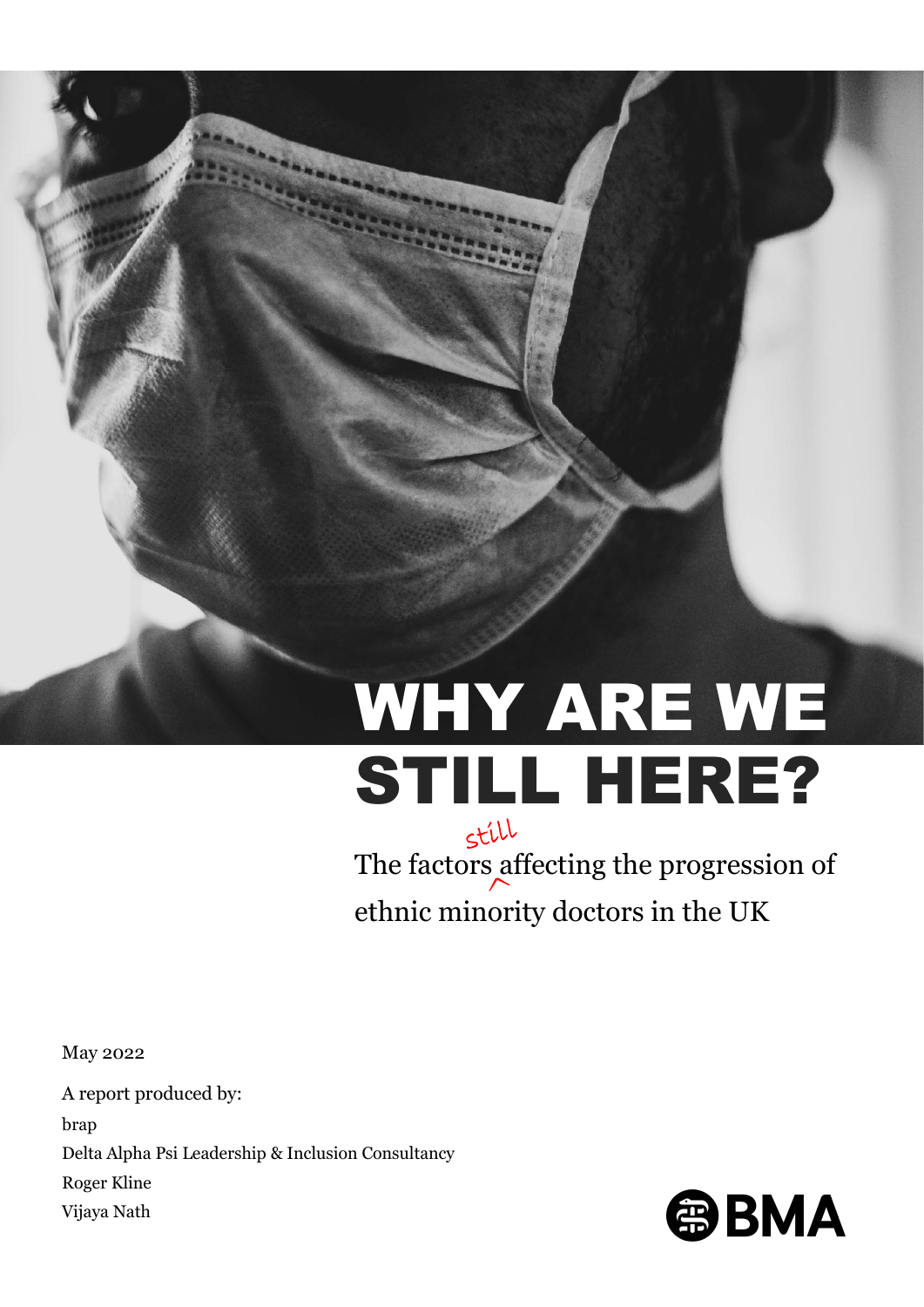#### REPORT AUTHORS

Dr Doyin Atewologun, Chartered Psychologist, is a researcher, consultant and advisor on intersectionality, inclusive talent management and leadership

Dr Diane Chilangwa Farmer is a Consultant at Delta Alpha Psi and Visiting Fellow at Cranfield University's Gender, Leadership and Inclusion Centre

Roger Kline is Research Fellow at Middlesex University Business School

Vijaya Nath, founder of Contemplative Spaces. An established leadership development professional across multiple sectors. For the past 24 years she has worked with leaders in health and care, in the four countries of the UK and internationally. She has significant experience in the design and development of innovative and accredited medical leadership programmes and senior organizational development consultancy

Ghiyas Somra is People, Policy, and Research Manager at brap. He has supported numerous organizations to understand the impact of bias on their disciplinary procedures

Joy Warmington MBE is CEO of brap and has held various non-executive positions within the NHS

The authors would also like to acknowledge the contributions of Kofo Ogunruku, Jack Ross, and Dega Rutherford.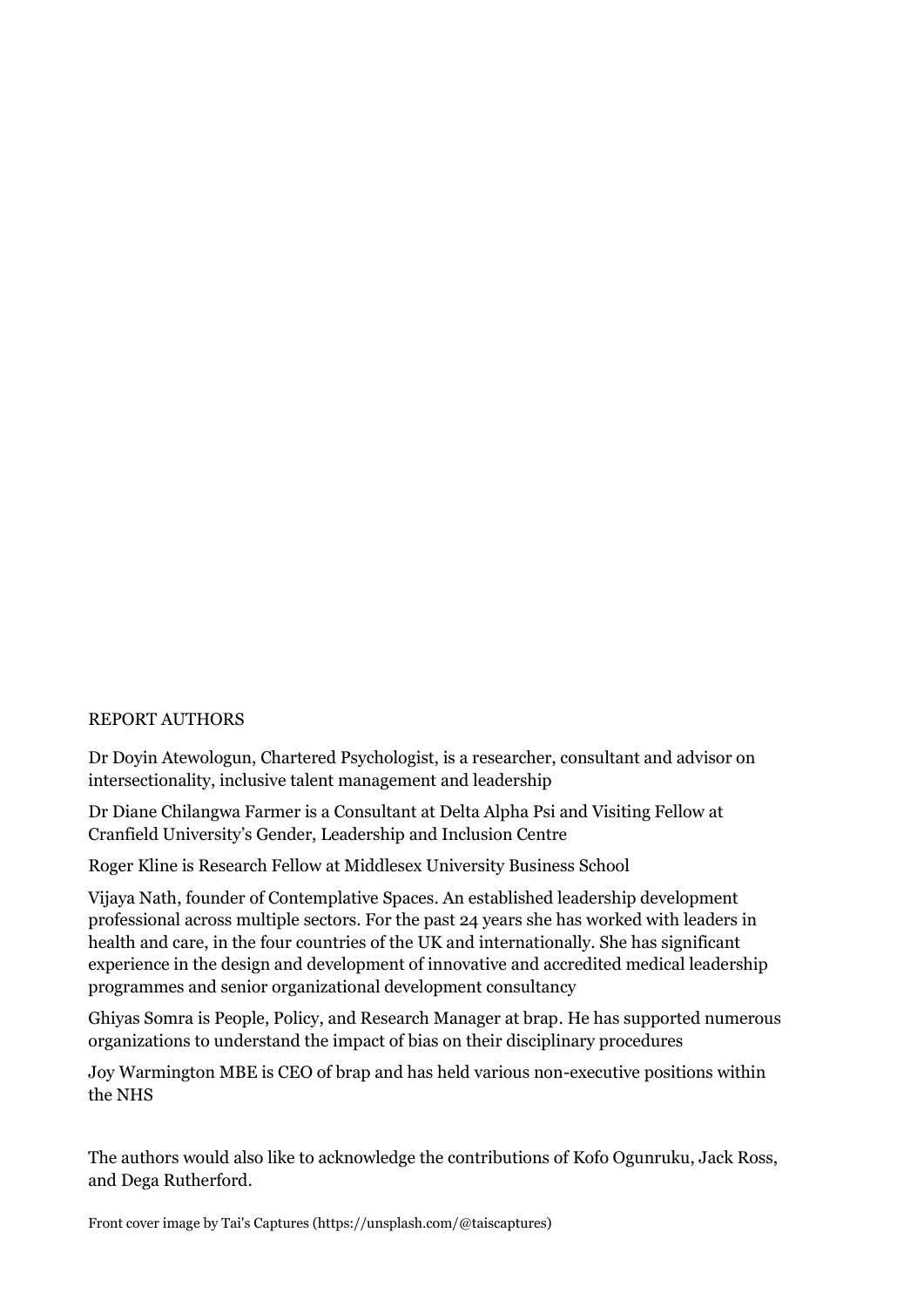# **CONTENTS**

| 1.1  |                                                        |  |  |
|------|--------------------------------------------------------|--|--|
| 1.2  |                                                        |  |  |
| 1.3  |                                                        |  |  |
| 1.4  |                                                        |  |  |
|      |                                                        |  |  |
| 2.1  |                                                        |  |  |
| 2.2  |                                                        |  |  |
|      |                                                        |  |  |
|      |                                                        |  |  |
| 4.1  |                                                        |  |  |
| 4.2  |                                                        |  |  |
| 4.3  |                                                        |  |  |
| 4.4  |                                                        |  |  |
| 4.5  |                                                        |  |  |
| 4.6  |                                                        |  |  |
|      |                                                        |  |  |
| 5.1  |                                                        |  |  |
| 5.2  |                                                        |  |  |
| 5.3  |                                                        |  |  |
| 5.4  |                                                        |  |  |
| 5.5  |                                                        |  |  |
| 5.6  |                                                        |  |  |
| 5.7  |                                                        |  |  |
| 5.8  |                                                        |  |  |
| 5.9  | INCLUSIVE MEDICAL ENGAGEMENT AND MEDICAL LEADERSHIP 45 |  |  |
| 5.10 |                                                        |  |  |
|      |                                                        |  |  |
|      |                                                        |  |  |
|      |                                                        |  |  |
|      |                                                        |  |  |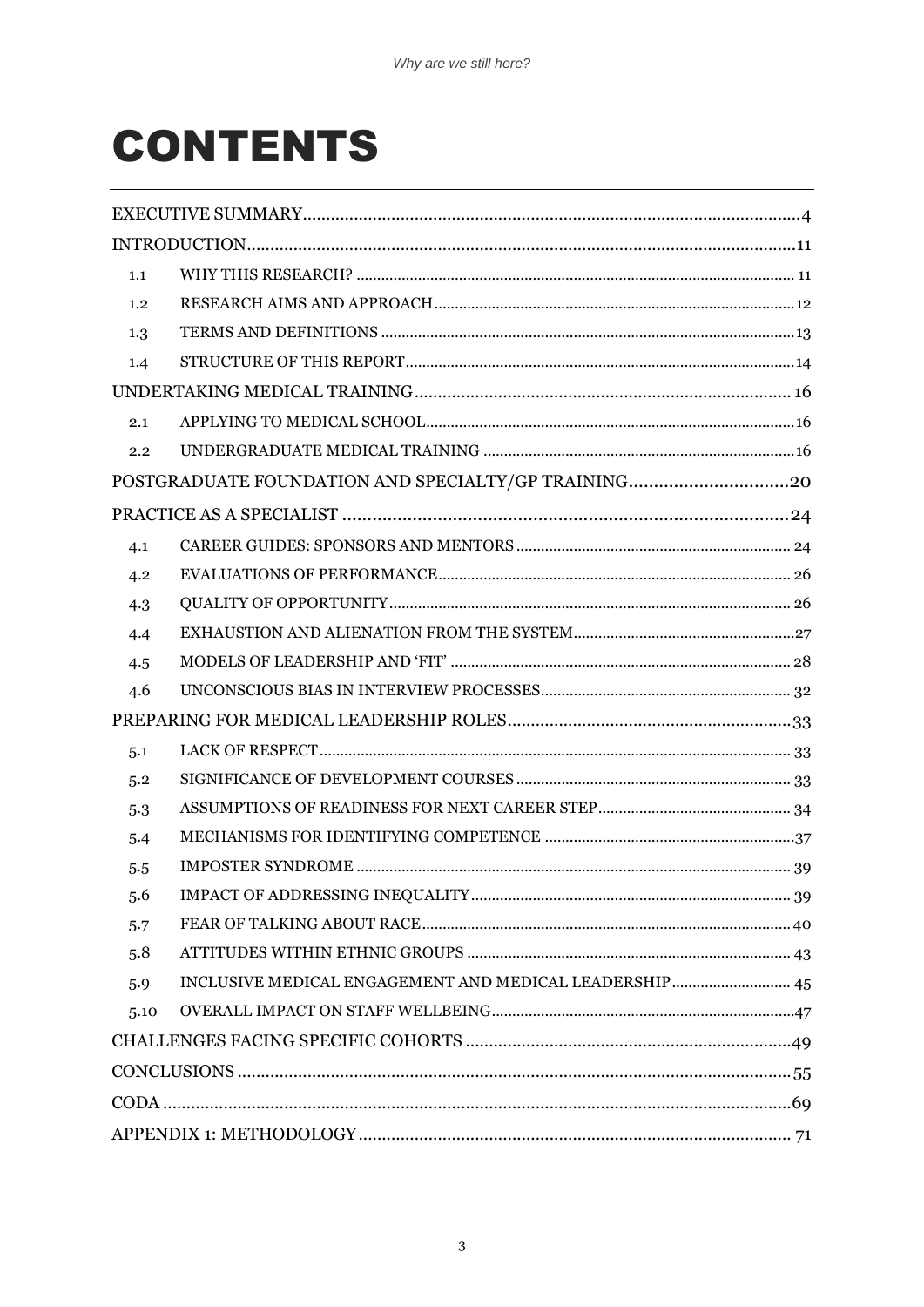# <span id="page-3-0"></span>EXECUTIVE SUMMARY

This research was commissioned by the British Medical Association to understand the factors that lead to doctors from ethnic minority backgrounds not progressing at the same rate as their white counterparts. The research was guided by two key questions:

- what are the factors that lead to doctors from ethnic minority backgrounds not progressing at the same rate as their white counterparts?
- are there examples of effective solutions that have been implemented at a micro, meso, and macro level to remove the barriers to progression at an individual, organisation, and system level?

Latest data from the Medical Workforce Race Equality Standard (MWRES) shows ethnic minority doctors are underrepresented in consultant, clinical director, and medical director roles. Currently, only 26% of clinical directors and 20% of medical directors are from ethnic minority backgrounds (despite ethnic minority people comprising 42% of all doctors in English trusts and CCGs). Previous research has similarly shown the existence of barriers to career progression, most recently data collected by the Royal College of Physicians (RCP) which shows that ethnic minority doctors have to apply for more posts than white colleagues before they are appointed to consultant positions. The consequences of such treatment are far-reaching impacting, not least on the pay of ethnic minority doctors: ethnic minority medical and dental staff earn on average 7% (£4,310) per year less than their white colleagues.

# 1. METHODOLOGY

Research was undertaken in three phases. In the first phase, 66 doctors took part in focus groups and one-to-one interviews to discuss issues affecting their career progression. In phase two, 22 doctors took part in interviews to further reflect on the issues arising in phase 1 and identify the key factors that enabled or hindered their progression in the NHS. Participants represented a range of different ethnic groups (including White British), worked in a range of settings, were at different stages of their careers, and came from all four UK nations.

Phase three consisted of 25 interviews with individuals representing a range of stakeholders including medical directors, representatives of medical bodies, and employers who have decision-making authority over the career pathways of doctors. The aim of this phase was to identify perceived institutional barriers to, and opportunities for, progress towards racial diversity in medical leadership.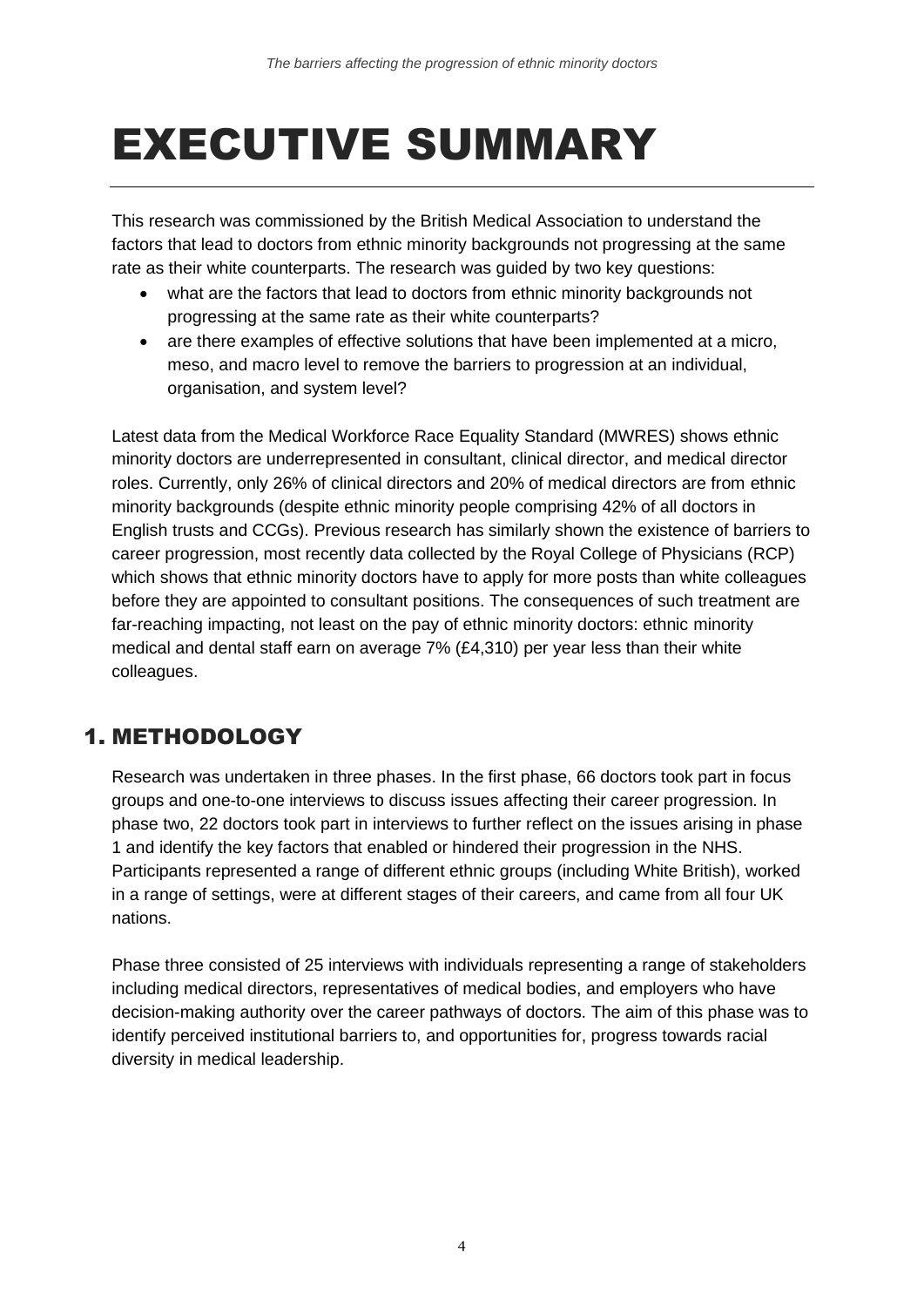# 2. FINDINGS

The research identified key 'moments that matter' along the career pathway for doctors (from pre-medical school through to applying for senior leadership roles). These include:

### 2.1 UNDERTAKING MEDICAL TRAINING

Access to medical school was felt to be influenced by class which might influence a lack of encouragement from state schools, and the absence of inside knowledge of what preapplication experience might be favourably looked upon by medical schools. Once successful, ethnic minority doctors were more likely than their white counterparts to identify experiences at medical school as potential factors explaining why their careers had not progressed at the rate they would have liked. In particular:

- many felt they were not provided the support and encouragement their white peers were by educators
- overseas students feel isolated and lack the support networks many UK-born students have. As such, many feel they underperform

The combination of these two factors can serve to undermine doctors' confidence and lead to feelings of self-doubt which can persist long into people's careers.

### 2.2 POSTGRADUATE FOUNDATION AND SPECIALTY/GP TRAINING

When asked about crucial moments within their careers, a small number of ethnic minority participants referred to their experience of postgraduate foundation training. In particular, participants described how they were excluded from supportive development relationships and opportunities that were provided to their white peers. As such, they had fewer opportunities to develop as clinicians, gain credibility, and enhance their reputations. This exclusion also led some ethnic minority doctors to believe the system is not geared up to support people like them. One participant, for example, relayed that she has never applied for a post-consultant job/role that she had not been asked to apply for. 'I still can't shake off the idea I don't belong here,' she explained.

### 2.3 PRACTICE AS A SPECIALIST

Participants relayed several factors they faced post medical qualification they felt contributed to ethnic minority doctors not progressing at the same rate as their white counterparts.

### *Career guides: sponsors and mentors*

Insight sessions with white doctors indicated how preparation for success in medical careers led to automatic assumptions of 'fit' in the profession. They then often found themselves fast tracked by sponsors and mentors – 'career guides' – who operated on assumptions of readiness for next career steps. In contrast, ethnic minority participants reported that they were less likely to be mentored or have a senior colleague champion them.

### *Evaluations of performance*

Both ethnic minority and ethnic majority participants suggested double standards apply to evaluations of doctors' performance, with ethnic minority doctors being held to a stricter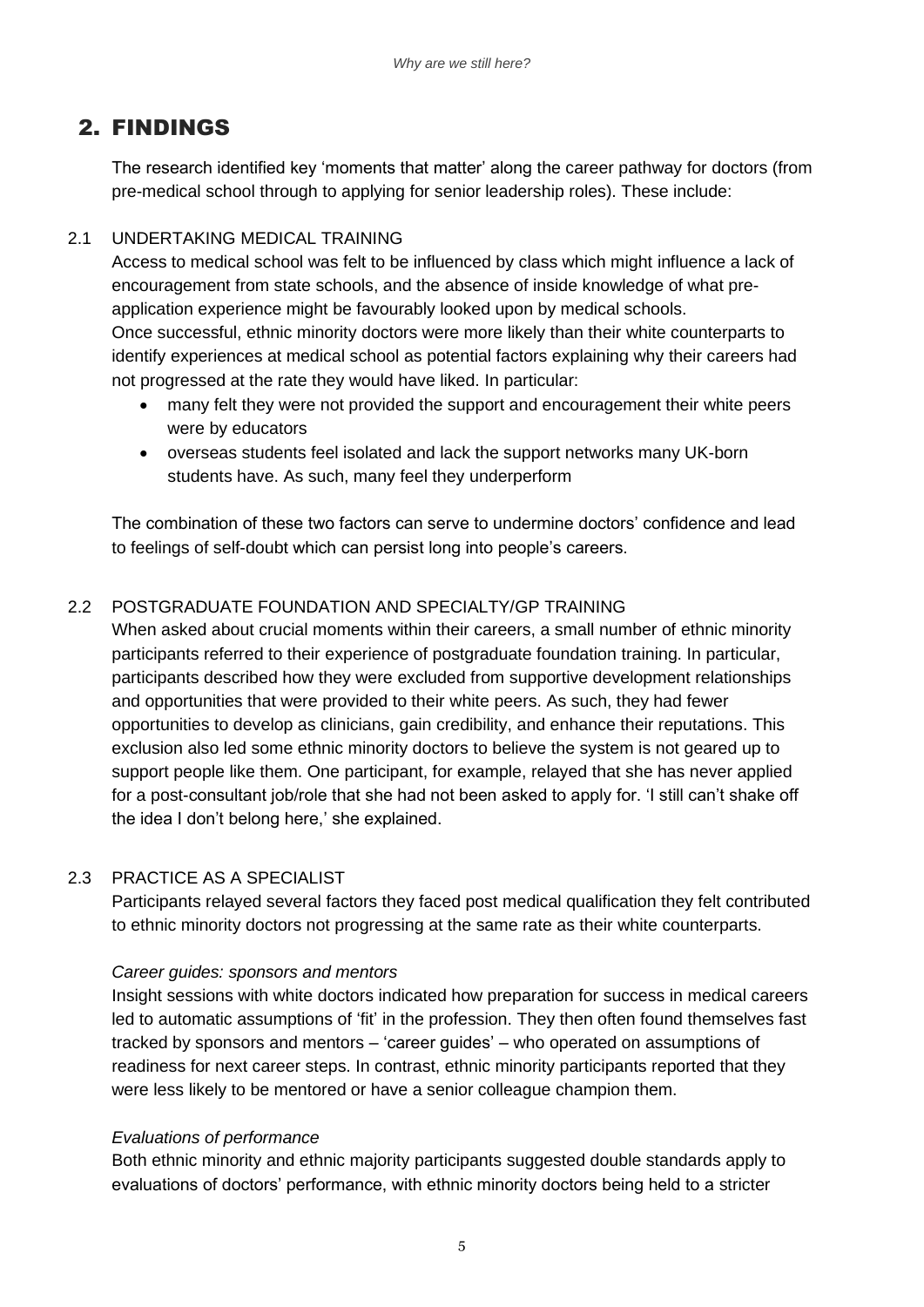standard of competence than white doctors. Especially when these happened early in their careers this could steer doctors into less prestigious specialisms, less choice of rota allocation, and, for some, becoming an SAS doctor rather than a consultant.

#### *Exhaustion and alienation from the system*

A common theme relayed by ethnic minority participants was being 'othered' or made to feel part of an 'out group' based on both 'trivial' and overtly discriminatory behaviour. Continued exposure to these behaviours was frustrating, exhausting, and has led many to disengage from the system. As such, many ethnic minority doctors have decided to focus their energies outside the NHS (on family life or voluntary work, for example) rather than seek leadership in a sector they are led to believe is not for them.

#### *Models of leadership and 'fit'*

Participants noted a variety of 'hidden' or assumed leadership qualities that are culturally specific or, at the very least, informed by culture and upbringing; these include having a facility or command of English, speaking with a 'cultured' or 'posh' accent, and being able to express ideas with (a certain type of) humour or in an engaging way. Participants also suggested there is a lack of appreciation/knowledge of models of leadership that do not accord with 'white, western' norms. Some also argued the need to de-colonise the curricula of medical schools.

#### *Unconscious bias in recruitment processes*

Both ethnic minority and white doctors suggested interviews and other assessment practices are subject to bias (both conscious and unconscious) and are not fully effective. A participant involved in appointing decisions in his trust reflected: 'there is a tension because we tend to appoint people who we know and like into our teams and that doesn't breed heterogeneity almost by definition'.

### 2.4 PREPARING FOR MEDICAL LEADERSHIP ROLES

Ethnic minority consultants face a range of challenges trying to exercise their authority and apply for leadership positions.

### *Lack of respect*

Ethnic minority participants talked at length about the barriers they faced being taken seriously as leaders and potential leaders. Participants have faced a range of challenges to their authority, ranging from staff openly questioning their competence to colleagues undermining their decisions by not following through on actions. Many participants linked this doubt over their leadership credibility to internalised assumptions people have regarding who a leader is and what they look like.

### *Development opportunities*

When asked to identify critical turning points in their careers, ethnic minority participants were more likely than white colleagues to discuss the impact of various leadership development programmes. These can be crucial in developing doctors' confidence in their leadership abilities. Access to development courses, however, can remain unequal. On the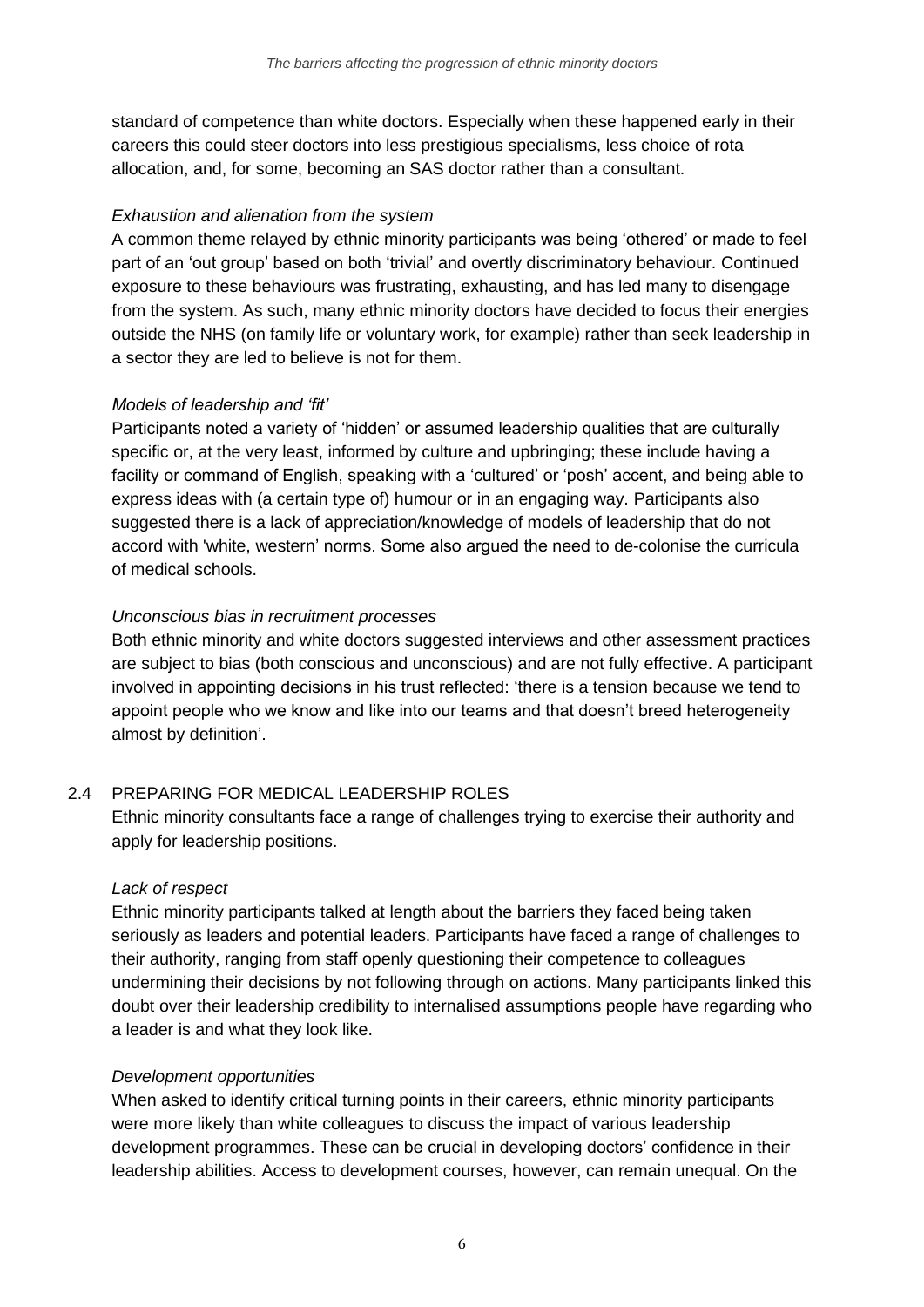other hand, examples were given of 'stretch' opportunities (such as significant projects, secondments, participating in quality improvement initiatives, encouragement to research and active sponsorship) that appeared to be allocated through a 'tap on the shoulder' which ethnic minority doctors appear to less likely to get.

#### *Assumptions of competence and readiness for leadership*

Recognizing the power of stereotypes and assumptions, it was common for white participants to discuss the advantages they had experienced by virtue of their ethnicity and, in some cases, their gender. For example, participants discussed how perceptions of individual doctor's skills are filtered through the prism of how the person looks, how they 'carry themselves', or (even more vaguely) their 'bearing'.

#### *Mechanisms for identifying competence*

Some ethnic minority participants attributed their relatively slower rate of progression within the sector to the informal, unstructured way competence and potential are measured. In addition, the different ways consultants gain recognition – publishing papers, taking on national roles – is not immediately obvious, particularly to those from overseas. Furthermore, the disproportional rate at which ethnic minority doctors are referred to the GMC hinders perceptions of competence (even when claims are dismissed as groundless).

#### *Imposter syndrome*

Ethnic minority doctors emphasised the cumulative impact of being marginalised and unsupported upon their self-confidence. Many consultants who have reached relatively senior positions within their organisations still experience 'imposter syndrome'.

#### 2.5 ISSUES FACING SPECIFIC GROUPS

#### *Women*

Women doctors from ethnic minority groups are disadvantaged more than their male counterparts are. Female ethnic minority clinicians repeatedly reported being taken less seriously than their male counterparts. Given the increase in women in undergraduate medical programmes in the last decade, participants felt the system should look at the intersectional nature of the challenges faced by those who come from visible minority groups.

#### *International medical graduates (IMGs)*

IMG doctors were more likely than UK-born participants to talk about experiencing overt discrimination. These experiences has led many to disengage from the system. Participants also suggested perceptions around the 'professionalism' of IMG doctors are shaped by cultural perspectives and biases.

#### *Staff and associate specialist grade (SAS) doctors*

A number of participants discussed how SAS doctors are viewed within the hierarchical structures of the NHS. Many reflected on how 'demeaning' the term 'middle grade' doctor is,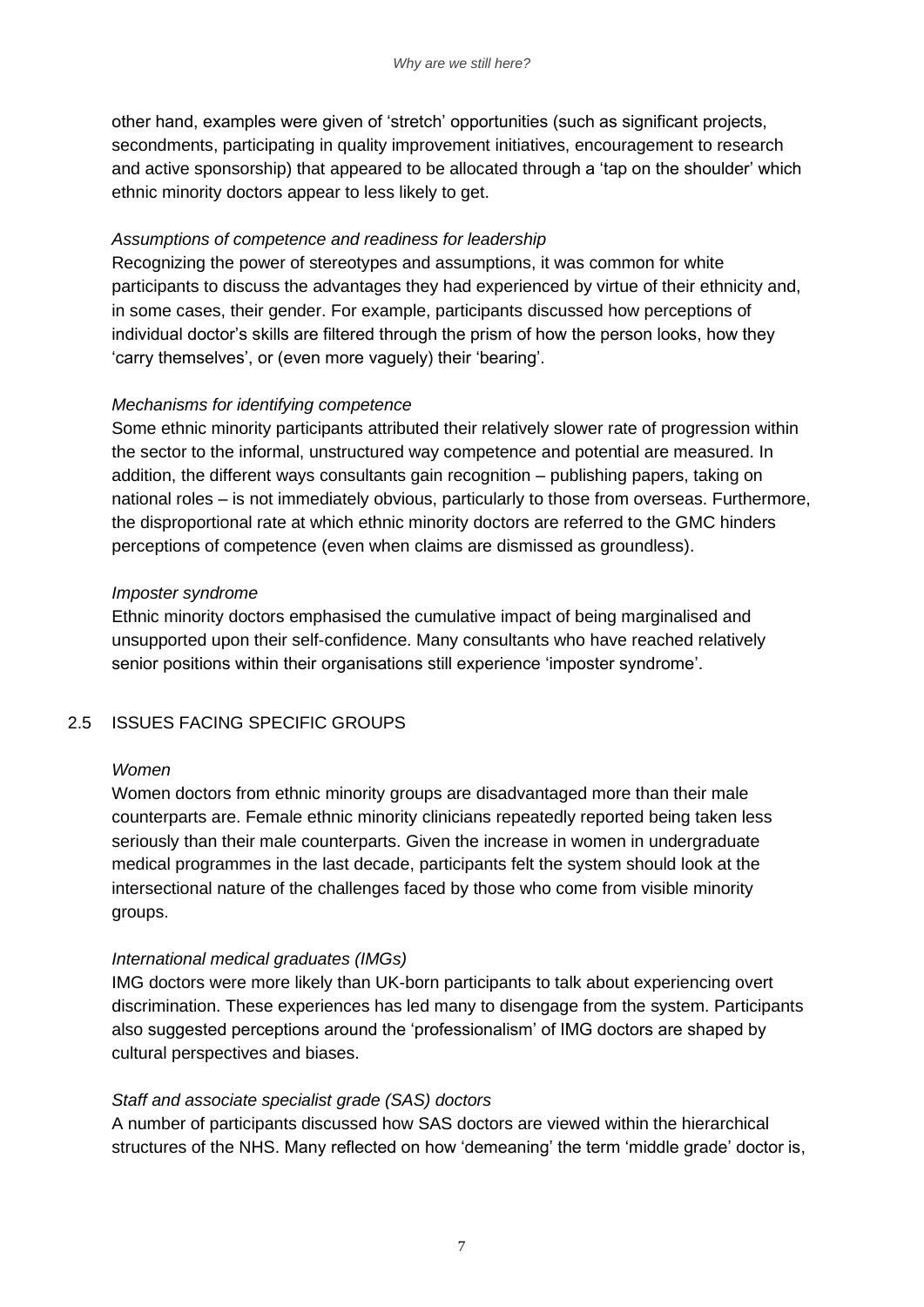especially for those who are senior in experience. It was felt it is harder for SAS doctors to gain recognition.

# 3. PRINCIPLES FOR CHANGE

Based on the above issues, we have identified 20 principles that NHS employers and others should promote to ensure more equal outcomes in relation to ethnic minority career progression.

- 1. Managers and leaders at every level need to apply themselves to understanding the root causes of racism and in particular the more subtle acts of discrimination within recruitment and career progression which constitute 'institutional racism'.
- 2. It is not sufficient to be a 'non-racist'. To effectively dismantle the barriers to ethnic minority doctors' career progression requires an anti-racist approach.
- 3. A culture of inclusion and psychological safety is not an optional extra but essential if any improvements in representation are to be sustainable and the benefits of improved representation leveraged effectively.
- 4. Difficulty talking about race and discussing issues with ethnic minority colleagues is a major contributor to the lack of honest discussion and organisational commitment on race equity. All those in any position of responsibility should be expected to learn how to create the conditions of trust that underpin effective conversations and learn how to undertake them.
- 5. Bias plays a crucial role in 'bringing alive' race discrimination. The NHS in all four countries needs to develop, share, and monitor the implementation of an evidence-based strategy which emphasises debiasing processes, inserting accountability, and developing clear goals. All this needs to be underpinned by leaders adopting an anti-racist approach towards these issues.
- 6. Data is a bedrock of an effective strategy. Doctors, employers, and system leaders must approach data using a problem-sensing approach, not a comfort-seeking one.
- 7. Support and encouragement to doctors and medical students can take many forms and is very important. However, this is not a substitute for those with authority at employer and system level (including regulators) taking action to remove or mitigate institutional and system drivers of discrimination. Those in positions of responsibility at all levels must constantly consider whether the support, encouragement, treatment and opportunities that ethnic minority doctors and students receive compares to that of their white equivalents.
- 8. Stretch opportunities such as 'acting up', secondments, and involvement in projects are a crucial part of career progression and access to them must be equitable.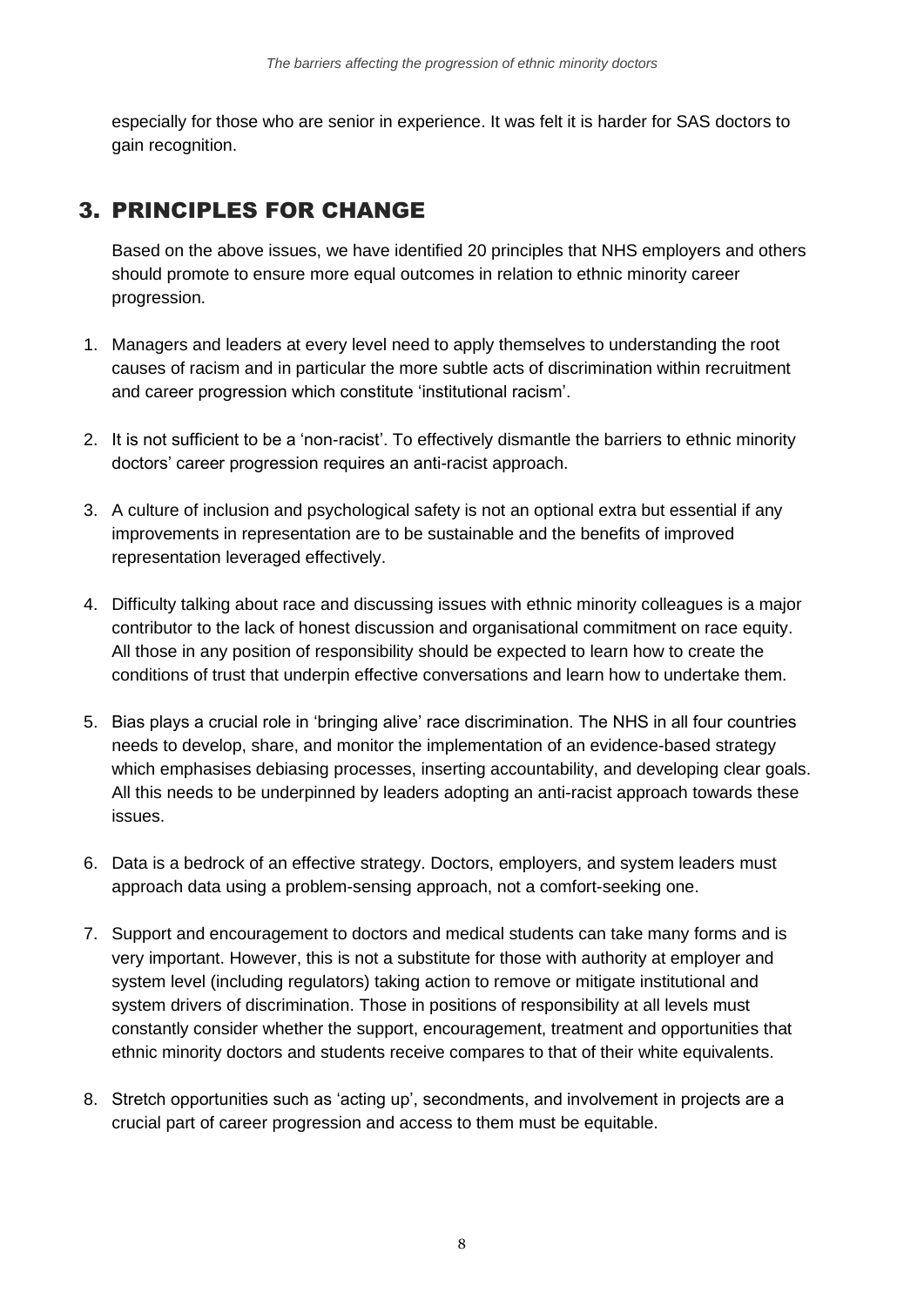- 9. When concerns exist, staff and students should feel it is safe and effective to raise them. It is crucial that those in authority at every level are proactive and preventative, intervening early and informally wherever possible. Leaders at every level should ensure that concerns are dealt with promptly and effectively (or escalated if appropriate).
- 10. Leaders must pay attention to the impact of wider adverse treatment on career progression.
- 11. Whilst some forms of diversity training and unconscious bias training can increase cognitive understanding of the causes of racism and its impact, such training needs to be underpinned by an anti-racist perspective. Research suggests that debiasing processes is likely to be more effective in mitigating bias, especially when allied to an emphasis on accountability.
- 12. Clear measurable goals with both accountability and support are essential.
- 13. Regulators need to ensure that a core driver of their scrutiny and interventions is whether medical schools and employers are fit for purpose in actively promoting respectful treatment for all staff and students and equitable career progression for under-represented groups.
- 14 Retention is important. Decisions to leave medical school or employment are likely to be significantly influenced by individuals' treatment and the perceived fairness of career progression. Doctors' turnover should be examined through an equity lens.
- 15. A very large minority of NHS doctors are international medical graduates. Their treatment from arrival onwards is marked by discriminatory practices including within career progression. Addressing those practices is a priority for employers and system leaders.
- 16. SAS doctors experience occupational segregation as a crucial (and large) part of the workforce of the NHS. There is too little opportunity for career progression, with much poorer terms and conditions. Addressing this is a serious challenge and must be a priority.
- 17. Doctors who identify as female and who are from ethnic minority backgrounds experience additional discrimination. The intersectional impact of being a female ethnic minority doctor can be especially challenging and requires urgent attention.
- 18. Notions of what constitutes an effective leader do not largely correspond with the evidence on what makes an effective leader. A major overhaul of how leaders are developed and appointed is essential.
- 19. Listening to the lived experience of ethnic minority staff at all levels and providing a serious voice to challenge and hold to account employer and system leaders is important. That requires resources. However, employers and system leaders must not transfer responsibility for leading or designing evidenced interventions to ethnic minority networks as a way of relinquishing responsibility themselves.
- 20. Where integrated organisations exist which include employers of doctors it is essential that their governance enables them to prioritise equity for staff and patient care, with an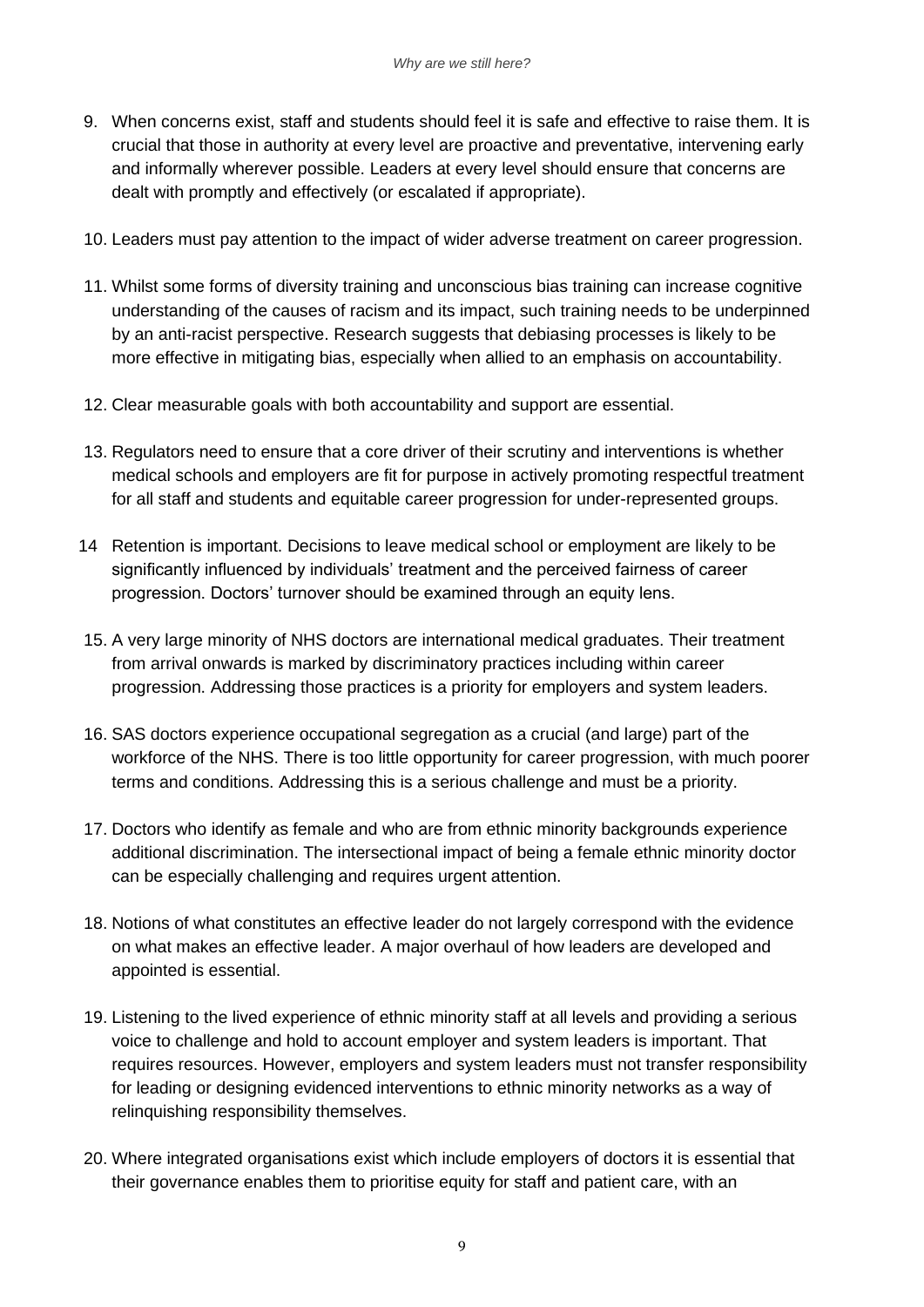understanding that addressing racial inequity in career progression and treatment is a key enabler of such work. When new integrated care structures are created it is essential that meticulous attention is given to the appointment processes to avoid reproducing the ethnicity gradient seen elsewhere in the NHS – and ensuring the voice of medicine is heard.

Many of those we interviewed (both white and ethnic minority doctors) emphasised that equitable career progression would not only benefit the workforce but would benefit care and safety for patients too.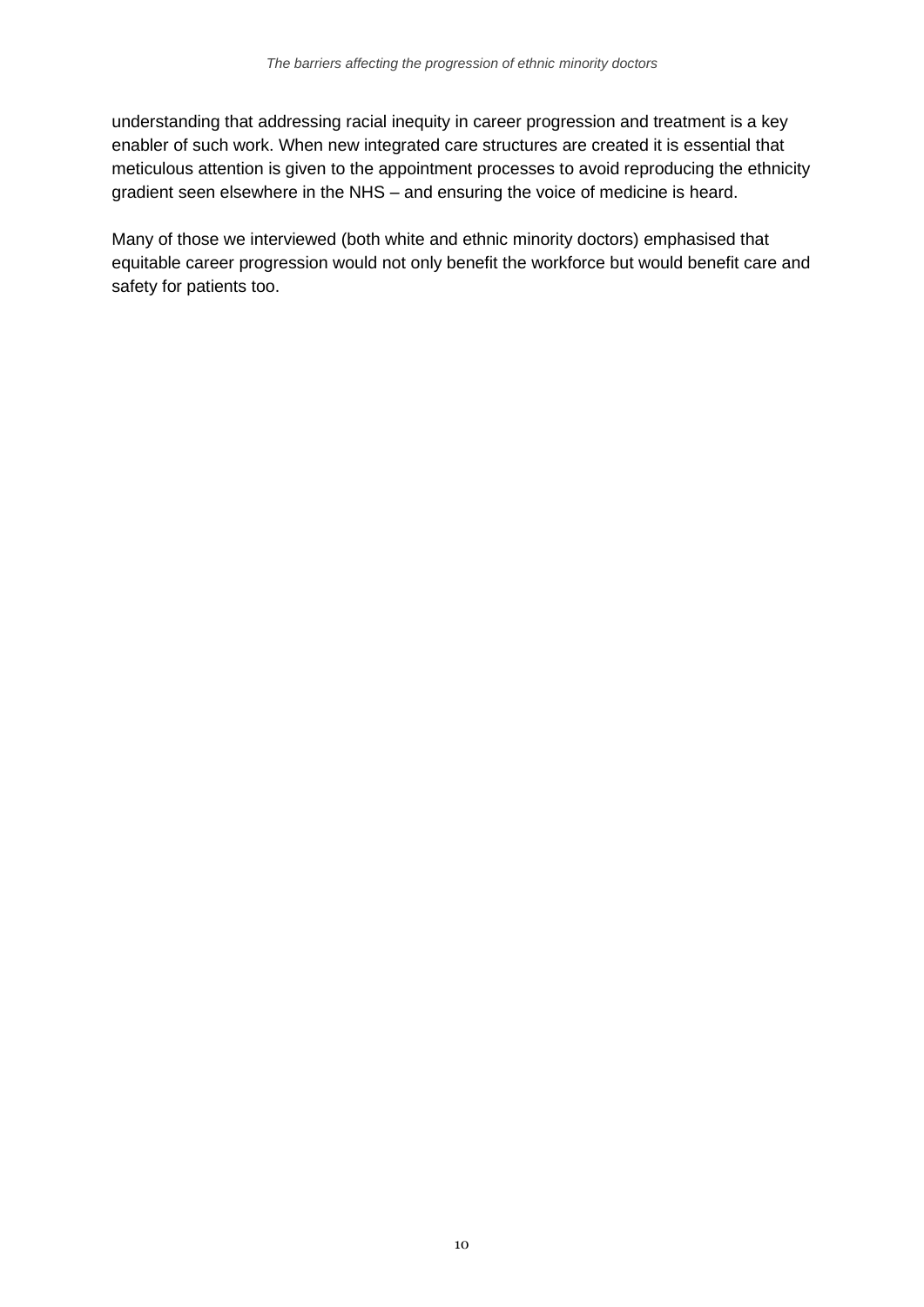# <span id="page-10-0"></span>INTRODUCTION

# <span id="page-10-1"></span>1.1 WHY THIS RESEARCH?

In March 2021, the Commission on Race and Ethnic Disparities published a report exploring 'important questions about the state of race relations today'. <sup>1</sup> The report stated that the NHS is a 'success story with significant overrepresentation of ethnic minorities in high status professional roles'. It went on to praise 'the onward march of minorities into positions of power and responsibility in…medicine'.

In response, the British Medical Association (BMA) noted an alternative narrative could be told. <sup>2</sup> 85% of doctors who died from COVID-19 in the UK were from ethnic minority backgrounds. Ethnic minority staff are more than twice as likely as white staff to report experiencing discrimination at work from a manager, team leader, or other colleague. And ethnic minority doctors still face barriers to progression within the NHS.

Latest data from the Medical Workforce Race Equality Standard (MWRES), for example, shows ethnic minority doctors are underrepresented in consultant, clinical director, and medical director roles.<sup>3</sup> Currently, only 26% of clinical directors and 20% of medical directors are from ethnic minority backgrounds (despite ethnic minority people comprising 42% of all doctors in trusts and CCGs). Data collected by the Royal College of Physicians (RCP) also shows ethnic minority doctors have to apply for more posts than white colleagues before they are appointed to consultant positions. All this has an impact on pay: ethnic minority medical and dental staff earn on average 7% (£4,310) per year less than their white colleagues.

These inequalities have dogged the sector for years. In 2020, for example, the RCP reviewed eight years of annual surveys reporting on the experience of, and outcomes for, clinicians within one year of passing their Certificate of Completion of Training (CCT).<sup>4</sup> It found ethnic minority doctors have been 'consistently' disadvantaged over that time when applying for jobs. Discussing the progression of doctors, the BMA has noted the pass rate gap in all medical postgraduate exams, between UK-trained white doctors (76%), UK-trained ethnic minority doctors (63%) and international medical graduate (IMG) doctors (41%).<sup>5</sup> Looking at awarding gaps within medical schools, Woolf et al concluded that ethnic differences in attainment were a consistent and historic feature of medical education in the UK and had persisted 'for at least the past three decades'.<sup>6</sup>

A number of factors have been posited to explain these disparities, including a lack of mentoring opportunities, bias in the shortlisting and appointments process, exclusion from development opportunities, and a lack of positive role models.<sup>7</sup> However, there has been little work to systematically identify the relevant issues and evaluate their relative importance. Understanding critical points in doctors' careers – the moments that matter – will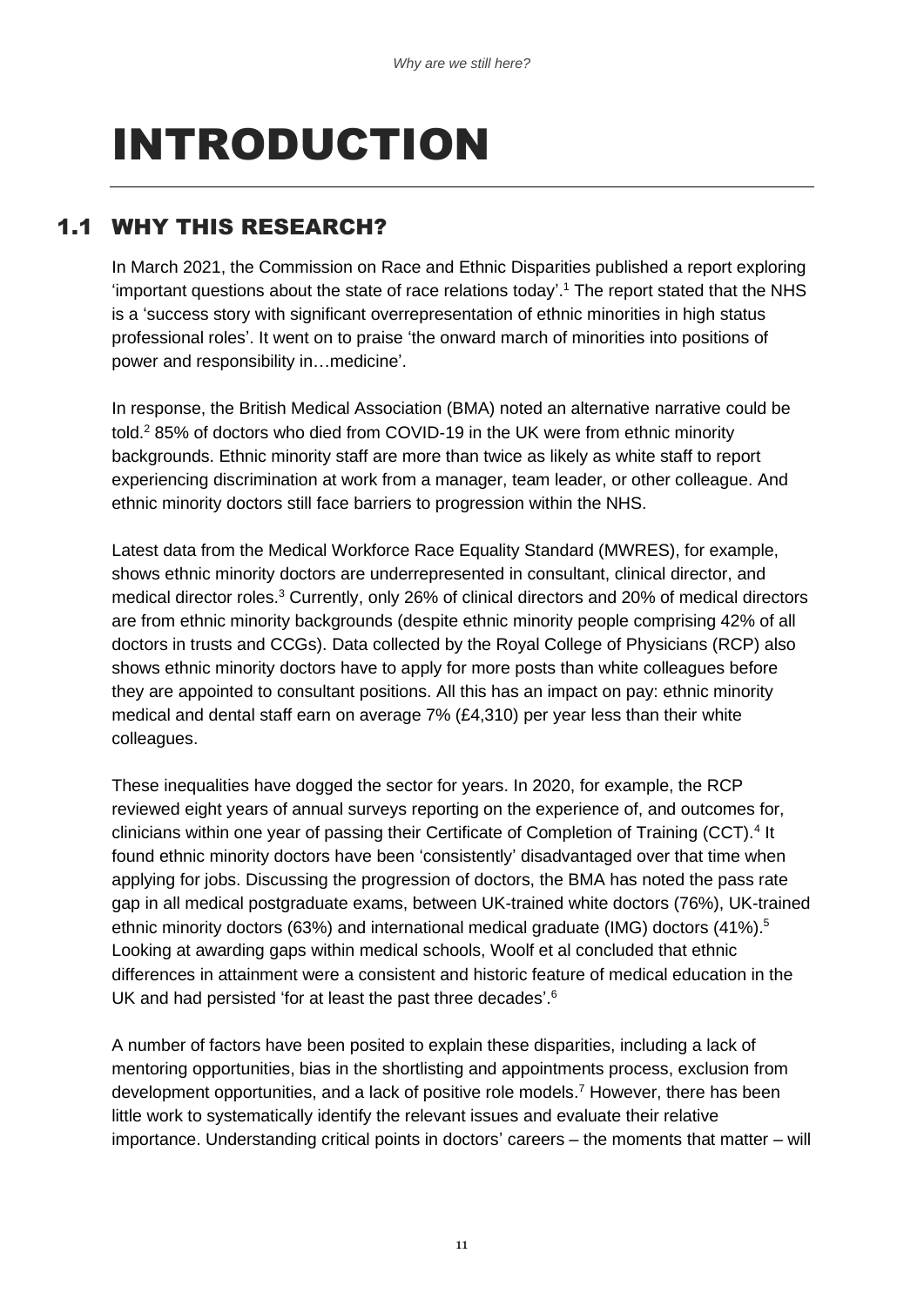allow trusts and other strategic agencies to produce guidance that is targeted to where it can have most impact.

This will be important to trusts, clinical commissioning groups, and others going forward. The sector has pledged to eliminate the ethnicity pay gap by 2028 by getting more ethnic minority staff in senior positions. Continual reporting against MWRES indicators will shine a light on racial inequalities affecting progression. And the sector's operational planning guidance continues to stress the need for 'development plans' that 'improve diversity through recruitment and promotion'. 8

But there are wider issues too. Eradicating health inequalities will require fresh and creative approaches. Research has shown that diverse leadership teams make decisions that are more evidenced, devise solutions that are more innovative and inclusive, and have discussions that are more analytical.<sup>9</sup> More practically, there is a growing evidence base suggesting patient care and experience improve where staff are more representative of the communities they serve.<sup>10</sup>

As the Black Lives Matter movement, MeToo, and the disproportional impact of Covid continue to highlight systemic inequalities, communities are asking more of the organisations they are asked to put their trust in. Promoting diversity in leadership can help win this trust by helping the sector deliver its core mission: providing compassionate care to those who need it most. It is this principle that motivated the doctors we spoke to as part of this research. It is the reason they are working for a fairer NHS.

# <span id="page-11-0"></span>1.2 RESEARCH AIMS AND APPROACH

A full methodology is outlined in appendix 1.

This research was guided by the following questions:

- what are the factors that lead to doctors from ethnic minority backgrounds not progressing at the same rate as their white counterparts?
- are there examples of effective solutions that have been implemented at a micro, meso, and macro level to remove the barriers to progression at an individual, organisation, and system level?

Research was undertaken in three phases.

In the first phase, 24 focus groups were conducted with 66 doctors. Participants represented a range of ethnicities, ages, specialities, and covered England, Northern Ireland, Scotland, and Wales. Follow-up questionnaires were sent to 13 participants. The aim of this stage was to gather a wide range of themes to be further tested in the second and third stages of the study.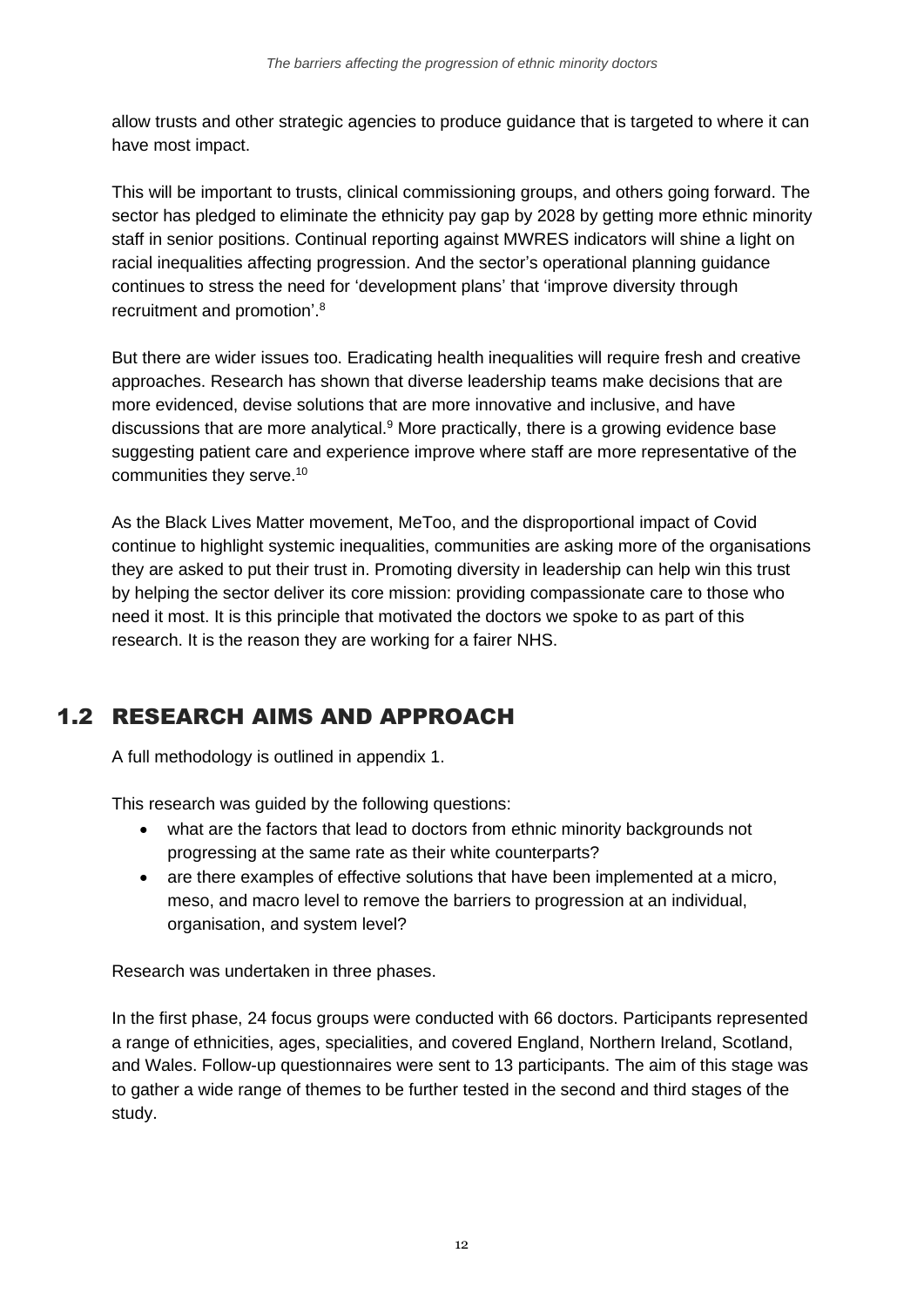In the second phase, 22 follow-up interviews were conducted with participants to understand in more detail the factors and incidents that acted as barriers or enablers to their career progression.

Finally, phase three consisted of 25 one-to-one interviews with individuals representing a range of stakeholders including medical directors, representatives of medical bodies, and employers who have decision-making authority over the career pathways of doctors. The aim of this phase was to identify perceived institutional barriers to and opportunities for progress towards racial diversity in medical leadership.

Participants across all phases were assured of confidentiality. As such quotes cited in this report are not attributed to named individuals. However, a list of all the stakeholders who gave permission to be named as contributors in phase 3 is outlined in Appendix 1.

# <span id="page-12-0"></span>1.3 TERMS AND DEFINITIONS

In this report, 'progression' is defined as a person's capability to move towards a more senior position, gaining qualifications or experience (if they choose to). Progression can have different pathways, and can involve a person gaining more experience, education, or training. As the BMA notes, there are various pathways to progression for doctors. These include (but are not limited to):

- Foundation Year 2 doctors being accepted into the specialty training
- GPs becoming GP partners
- SAS doctors becoming consultants
- junior doctors becoming consultants
- applying for and being awarded clinical excellence awards
- increasing rates of pay and reward
- applying for and being appointed into formal medical leadership roles

# GLOSSARY

- BMA British Medical Association
- CCG Clinical Commissioning Group
- CCT Certificate of Completion of Training
- EPR Electronic Patient Record
- GMC General Medical Council
- GP General Practitioner
- HEE **Health Education England**
- **IMG** International Medical Graduate
- RCP Royal College of Physicians
- SAS Specialty and Associate Specialist
- MWRES Medical Workforce Race Equality Standard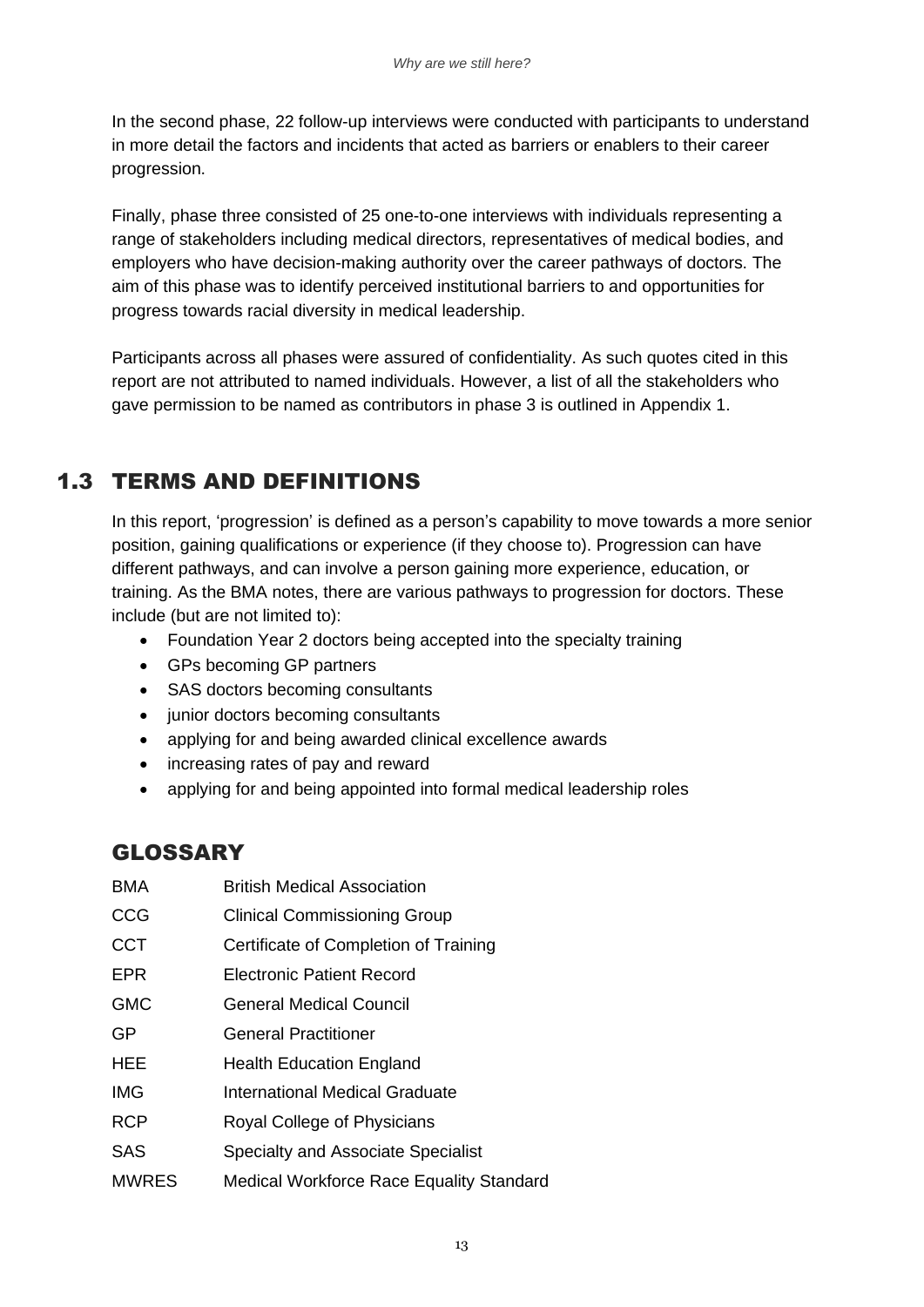# <span id="page-13-0"></span>1.4 STRUCTURE OF THIS REPORT

In relaying findings, we have attempted to show how inequality affects doctors (and students) at different points along their career pathway. This 'life cycle' approach will hopefully identify critical points along the career pathway that are particularly important in explaining disproportionalities in progression rates, which should be considered when designing interventions.

Our timeline is based on medical training pathways and information provided by the British Medical Association and the NHS. For clarity, sections within this chapter roughly correspond with steps in a doctor's career in the following way:

| <b>STEPS IN A CAREER</b>                                                                       | <b>CORRESPONDING SECTION</b><br><b>IN THIS REPORT</b> |  |
|------------------------------------------------------------------------------------------------|-------------------------------------------------------|--|
| Apply to medical school                                                                        | Section 2: Undertaking medical<br>training            |  |
| Undergraduate medical training                                                                 |                                                       |  |
| Postgraduate foundation training: a 2-year foundation<br>programme, working as a junior doctor | Section 3: Postgraduate                               |  |
| Specialty and general practice (GP) training                                                   | foundation and specialty/GP<br>training               |  |
| Receive a Certificate of Completion of Training (CCT)                                          |                                                       |  |
| Practice as a specialist                                                                       | Section 4: Practice as a<br>specialist                |  |
| Apply to become a consultant                                                                   |                                                       |  |
| Apply for and fulfil other leadership positions within<br>trusts                               | Section 5: Preparing for medical<br>leadership roles  |  |

Some of the significant drivers identified in career pathways are then considered. Finally, we highlight issues facing two specific cohorts: international medical graduates and SAS doctors.

<sup>1</sup> Commission of Race and Ethnic Disparities (2021) *The Report of the Commission on Race and Ethnic Disparities*

<sup>2</sup> See, for example, BMA (2021) *A Missed Opportunity: BMA response to the Race Report* and personal correspondence from Dr Chaand Nagpaul CBE (BMA Council Chair) to Dr Tony Sewell CBE (Chair, Commission on Race and Ethnic Disparities) dated 13 April 2021 (available at: www.bma.org.uk/media/4006/bma-letter-to-drtony-sewell-cbe.pdf)

<sup>3</sup> *Medical Workforce Race Equality Standard (MWRES): WRES indicators for the medical workforce*, published July 2021

<sup>4</sup> Royal College of Physicians (2020) *Medical CCT Class of 2018*: Royal College of Physicians

<sup>5</sup> BMA (2021) op cit

<sup>6</sup> Woolf K, Potts H W W, McManus I C (2011) 'Ethnicity and academic performance in UK trained doctors and medical students: systematic review and meta-analysis' in *BMJ* 2011; 342:d901 doi:10.1136/bmj.d901

<sup>7</sup> See, for example, Sait, S., Nayar, V., Chauhan, D., Rao, S., & Menon, G. (2020) 'Differential attainment in Leadership roles in the UK NHS' in *Sushruta J Health Policy & Opin* vol 13; issue 3; epub 22.10.2020 DOI https://doi.org/10.38192/13.3.22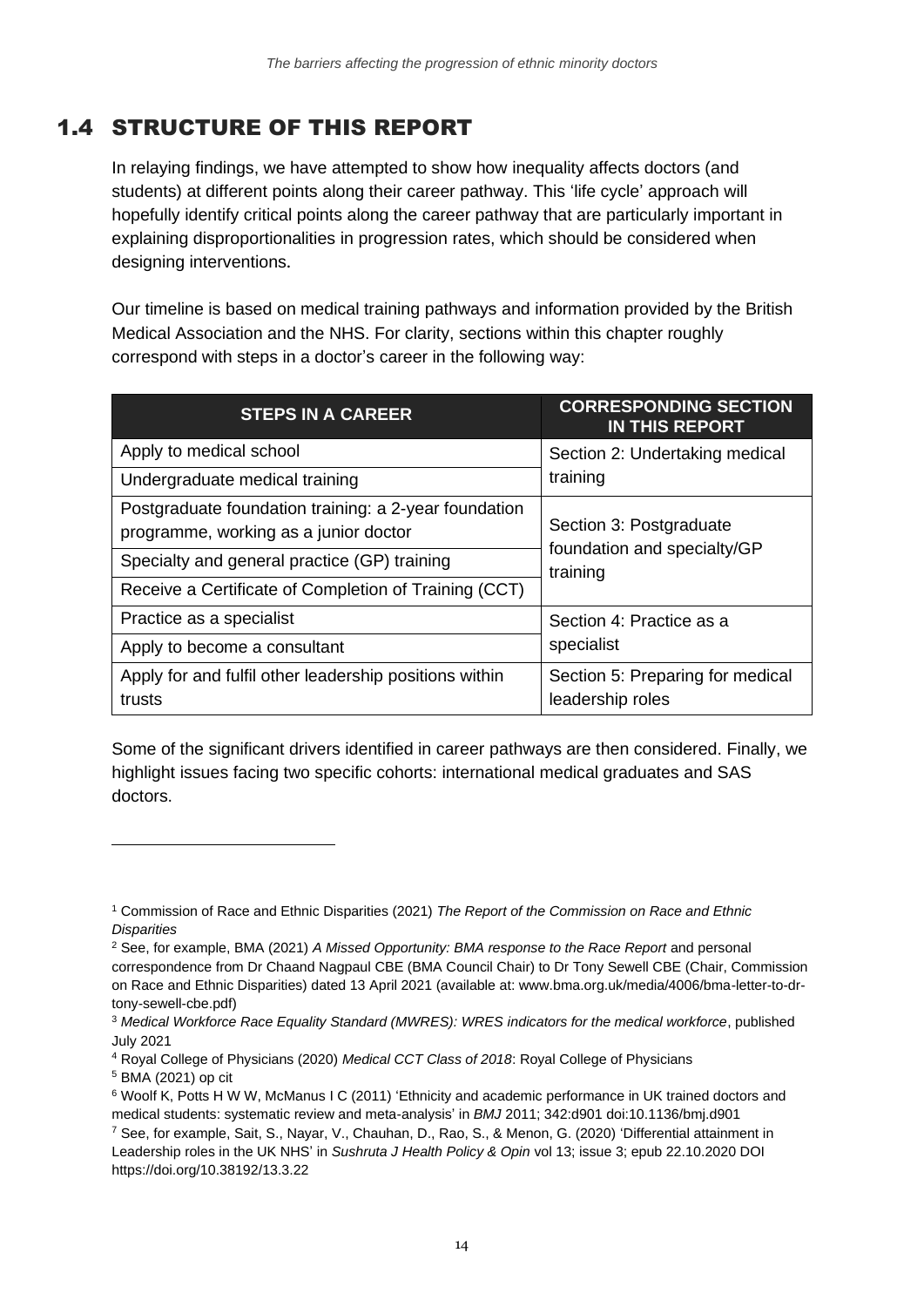NHS England (2021) *2021/22 Priorities and Operational Planning Guidance*

- NHS England (2018) *NHS Workforce Race Equality: A case for more diverse boards*
- NHS Employers (2015) *Diversity and Inclusion: The power of research in driving change*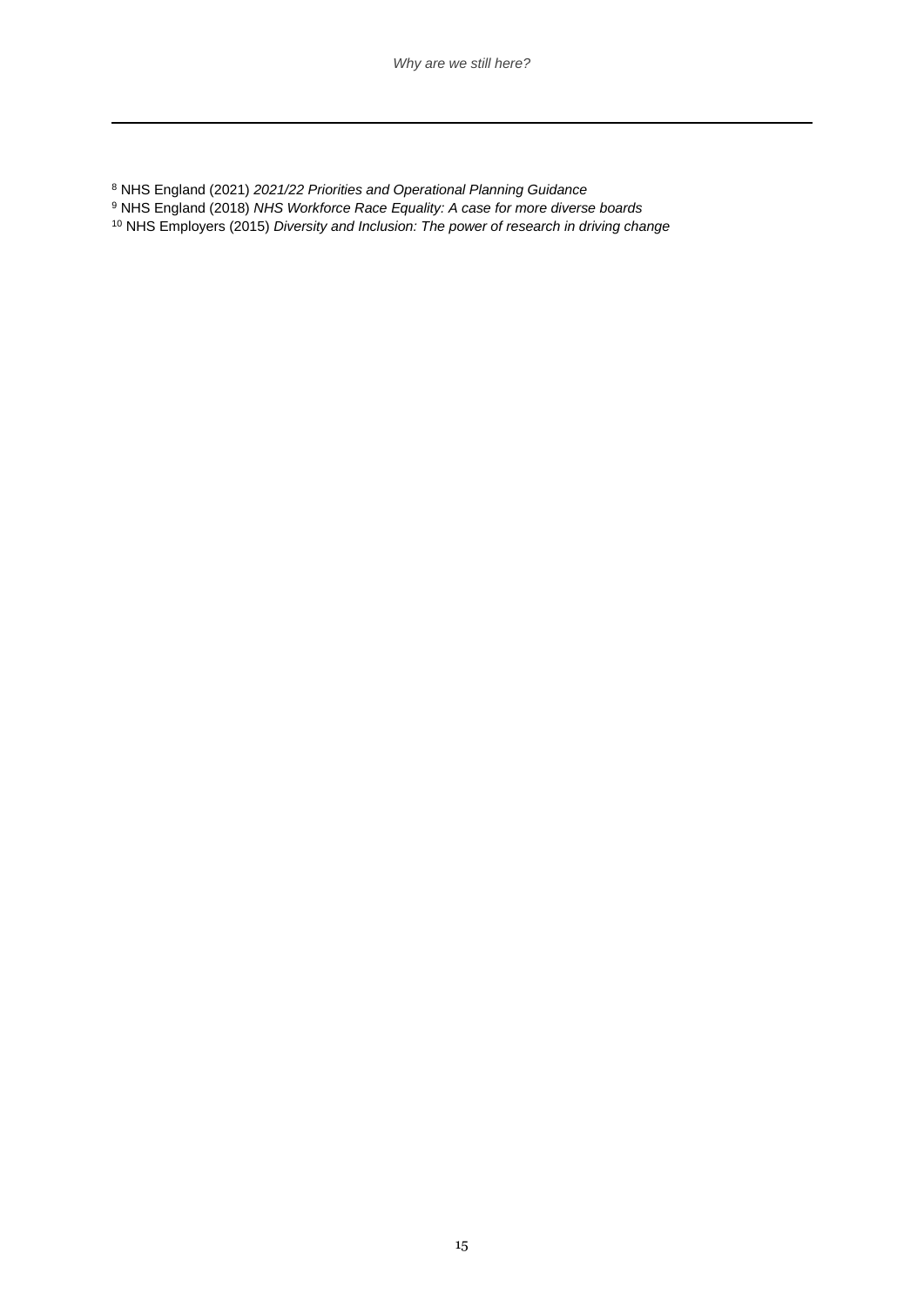# <span id="page-15-0"></span>UNDERTAKING MEDICAL TRAINING

# <span id="page-15-1"></span>2.1 APPLYING TO MEDICAL SCHOOL

Interviewees stressed how ethnicity (and class) influenced decisions to apply to medical school, the likelihood of being accepted, and the difference that creates in terms of navigating successful access. For example, the quote below from a stakeholder describes how a trust, recognizing the impact of a disadvantaged background, has actively intervened to provide opportunities and training for potential medical students from those groups:

*What we've done in our trust is provided sixth form work experience for four children from disadvantaged backgrounds… from state schools. As you move along, get into medical school, people tend to know what they want to do. So, if you've trained here, you would know that you need to do quality improvement projects. You will know you need to get a paper, you will know there are certain things that you need to do which will help your foundation application, which will help your core training application, which will help your higher training international medical graduates. That's not open to you unless someone takes you through it.* 

Strategic partner 1

In the context of the above proactive support offered by some trusts, some participants described the lower expectations directed at potential medical school applicants, notably for those from state comprehensive schools compared to students from private schools:

*If you're talking about people coming into the medical workforce, that starts from the secondary schools and what expectations you have on the students… And there have been numerous stories that you've heard from people who were told when they were in secondary school, 'this is not for you: this profession is not for you; and you should not be aiming that high'. I think personally we have a low expectation in state secondary schools of students and that becomes a self-perpetuating prophecy.* Strategic partner 1

## <span id="page-15-2"></span>2.2 UNDERGRADUATE MEDICAL TRAINING

Ethnic minority doctors were more likely than their white counterparts to identify experiences at medical school that likely contributed to why their careers had not progressed at the rate they would have liked. Participants tended to raise two key issues.

First, participants from overseas who had come to the UK to train talked about how isolated they felt due to a lack of support networks during their medical training. Participants experiencing this issue highlighted the emotional pressure and stress associated with completing a medical degree and noted how UK residents are better able to deal with this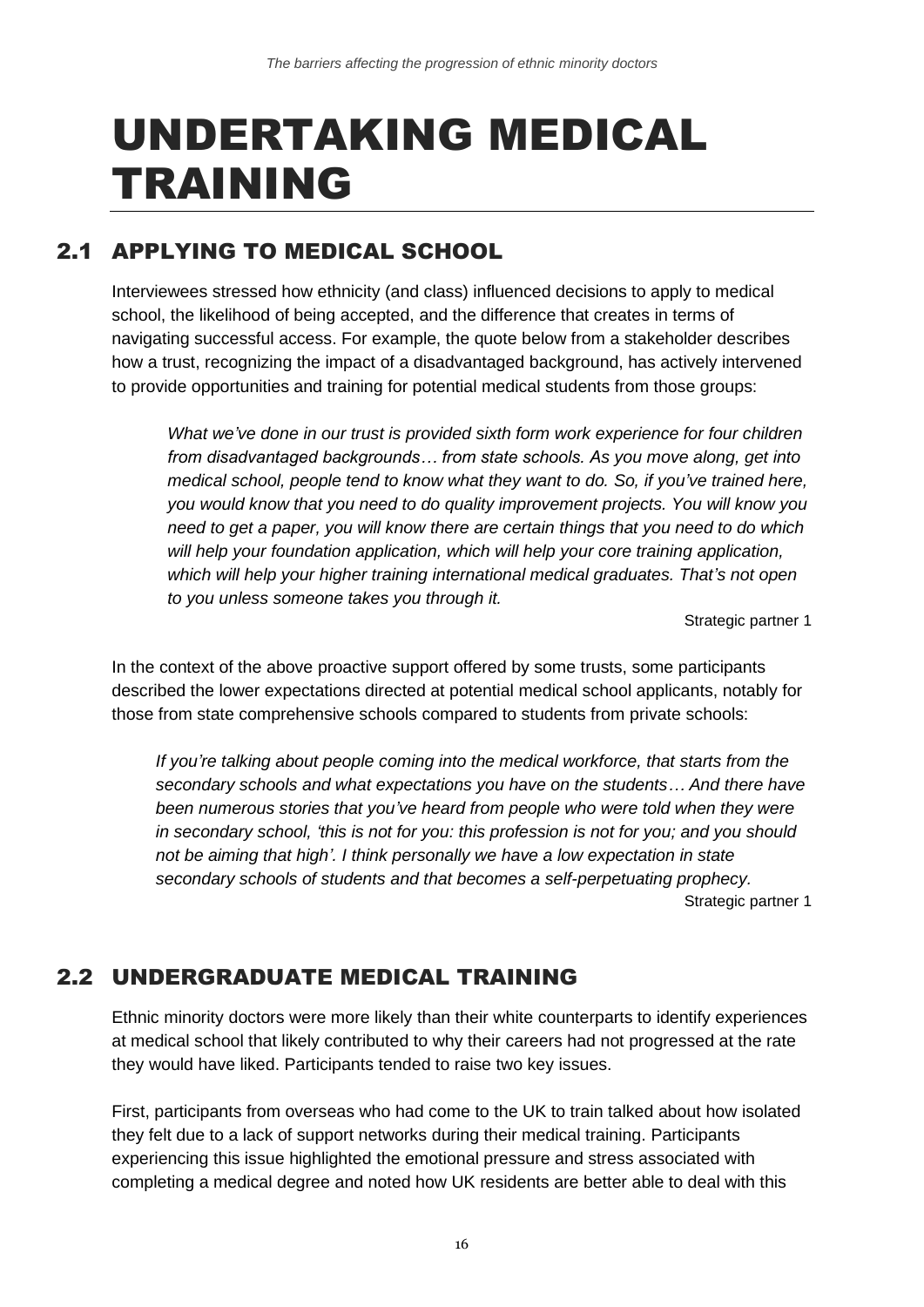stress given their proximity to their family and friends. As such, doctors coming to the UK to study often felt they underperformed.

Secondly, and more commonly, participants talked about a lack of support from lecturers and supervisors at medical school. It was common for ethnic minority participants to feel 'dismissed', 'ignored', or 'looked down on' by educators. During the interviews, participants struggled to identify the behaviours and actions that contributed to this effect, noting that implicit or unconscious bias manifests itself through ostensibly trivial actions (i.e. micro behaviours). However, it was common for participants to discuss how they were left unsupported educationally when trying to grapple with some of the complexities of their course. This was particularly the case in relation to exam results. As one participant put it:

*Exam failure is quite common in medical education. When others failed their exams it was 'oh, that's ok: just try again'. When I failed it, I got labelled as someone who was struggling and a failure. I didn't get any help. I remember going to outside people: I went to see professors in London…someone in Bristol, got their advice about what I was studying and this is how I turned things around.* 

Female Black doctor

The lack of support was compounded by the sense of relative exclusion reported by some interviewees at medical school:

*The experience of learning in an environment where you don't feel as included impacts. When you're a medical student in a small group, is the eye contact of the person teaching you going to be more focused on the eloquent white colleague – or even Asian colleague – and less on those that may appear different or speak differently? How does that impact on your ability to learn? Those are real issues that will impact on your learning, on the feedback you get – which is all part of education and achievement.*

Strategic partner 2

The impact of a poor learning experience can be devastating:

*It's pretty shaming to not get through an exam: your whole construct as a doctor is based on achievement. And to not pass an exam is a pretty great insult on your sense of being. I mean, it's pretty, pretty depressing. And I think that has a very real impact on large numbers of doctors in terms of those that don't get through these exams as a result of differential attainment.*

Strategic partner 2

Substantial change will be needed to the assessment process according to one senior figure with detailed knowledge of the issue:

*We need to examine our approach to person specifications and the scoring criteria to see whether there are changes that can be made. It determines where you will train.*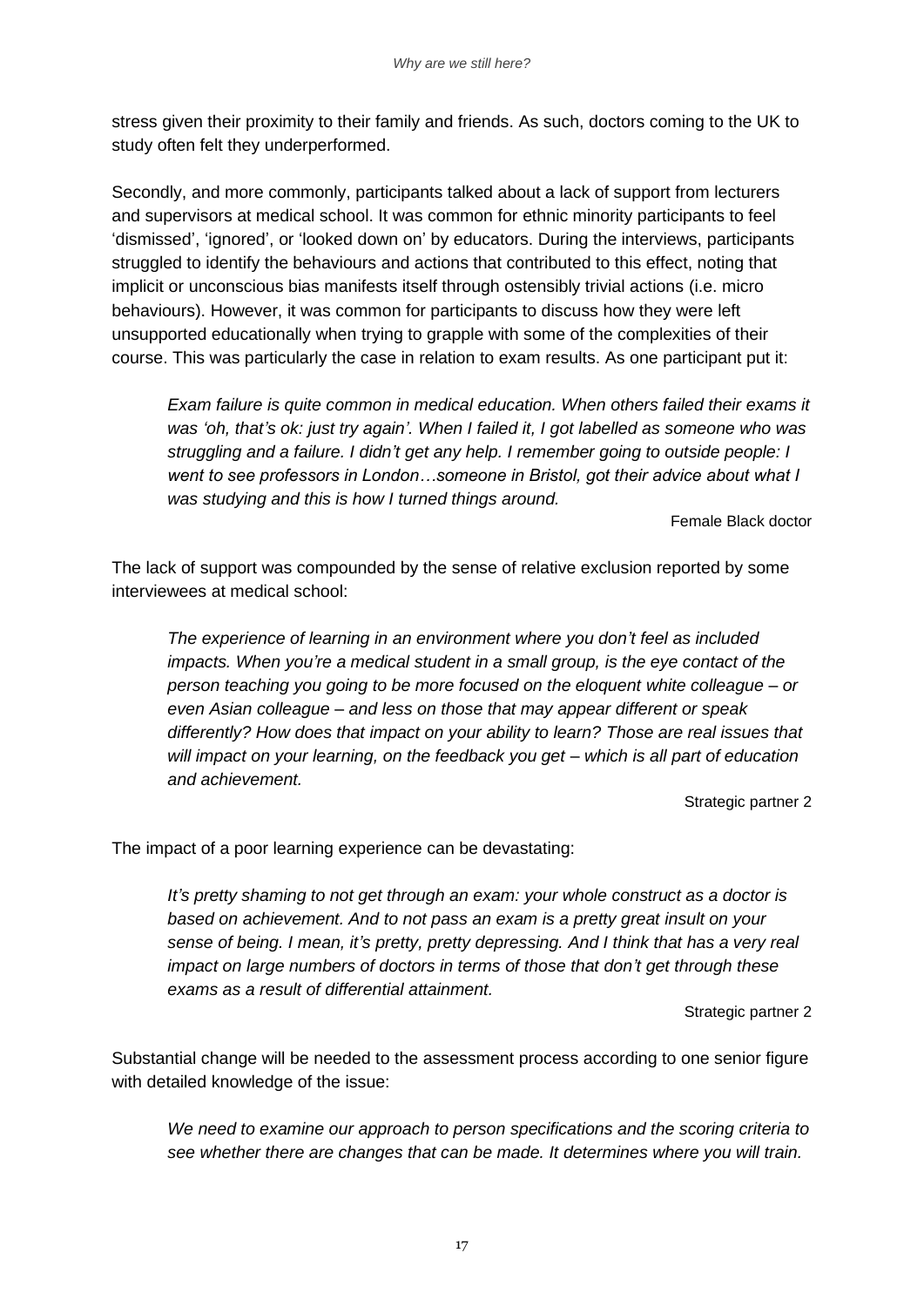*Because currently that's a ranked order with the highest scoring people having the first pick of where you go basically.*

Strategic partner 3

The combination of both these factors – being geographically isolated and lacking support from educators – served to undermine doctors' self-confidence. Doctors can carry this negative self-perception with them long into their careers:

*That [experience in medical school] affected my confidence, and this is why I rely now on external validation. My experience as an IMG, training and work experience, it's like you're a second-class person, so you lack the self-confidence... Over time you start to believe the negative behaviours. I internalised a lot of what was being said: the idea that I was not as good as the others.*

Female Black doctor

'I certainly did not feel as able as some of my peers,' claimed another participant. 'When I left [medical training] I wasn't sure I would be a consultant. It was years before I thought of applying for leadership… before I saw myself as someone who could be a leader'.

A smaller number of participants also discussed other issues they experienced as students. In particular, participants who had arrived from overseas to study noted how important an understanding of 'social' or 'cultural' context is to developing a relationship with examiners, educators, and peers. Again, participants found it difficult to articulate precisely what this looked like with regards to their student experience but were clear it went beyond mere language proficiency and instead related to accent, customs, and having shared experiences to discuss. One participant framed her experience of interacting with examiners in the following way:

*With written exams, I scored quite high, but with interactive exams I failed one three or four times. I contacted examiners saying 'I'm struggling, can I have some advice?' It really showed me the importance of networking. After doing this – I will never forget this – for the final exam attempt, the examiner came and shook my hand after. And it was all to do with the advice I had taken from the relevant people I found externally.*  Female Black doctor

Similarly, when pressed on how they had navigated the early stages of their career pathways, some white doctors highlighted aspects of their upbringing and background that enabled them to 'fit in':

*I got work experience though someone's dad at a hospital in London. It's that connectivity that enables you – someone to read your UCAS form for you. I did lots of mock interviews. And had friends of friends, a whole network that's very driven... I remember being sent to one of these pre-med school conferences ... full of Westminster children... There is definitely a leg up there without even having to try hard. And if you come from a deprived background, you're not going to have those connections.*

Female white doctor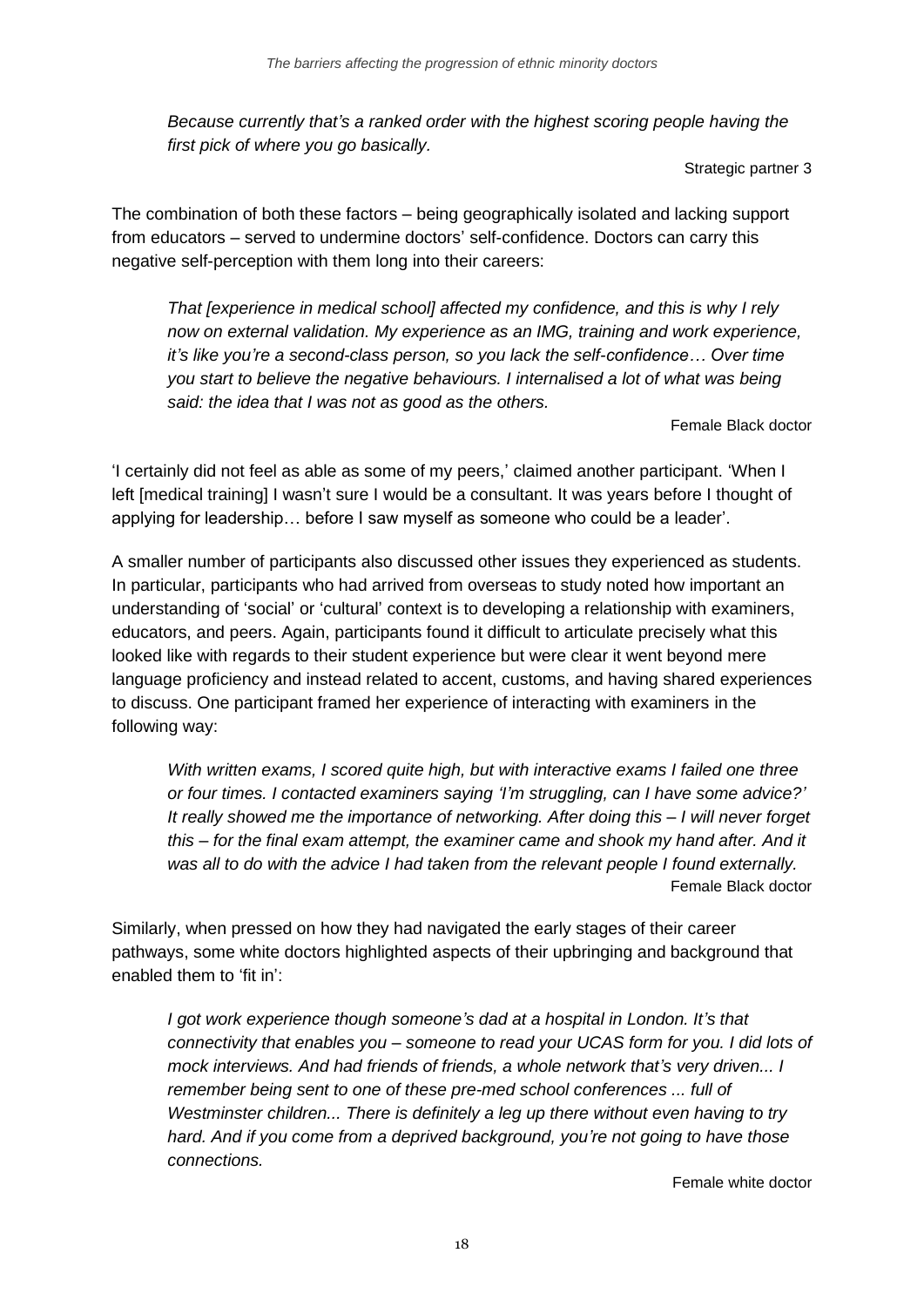The consequences of such treatment surfaced when career paths were shut down as a result of the adverse impact on exam results of a poorer learning environment:

*When I was a medical student, I set foot in a GP practice and thought, 'Wow, this is what I want to do!' But that's not actually the story of many others and I don't know what it must feel like if you live the rest of your career with that sense of not doing what you really wanted to do.*

Strategic partner 2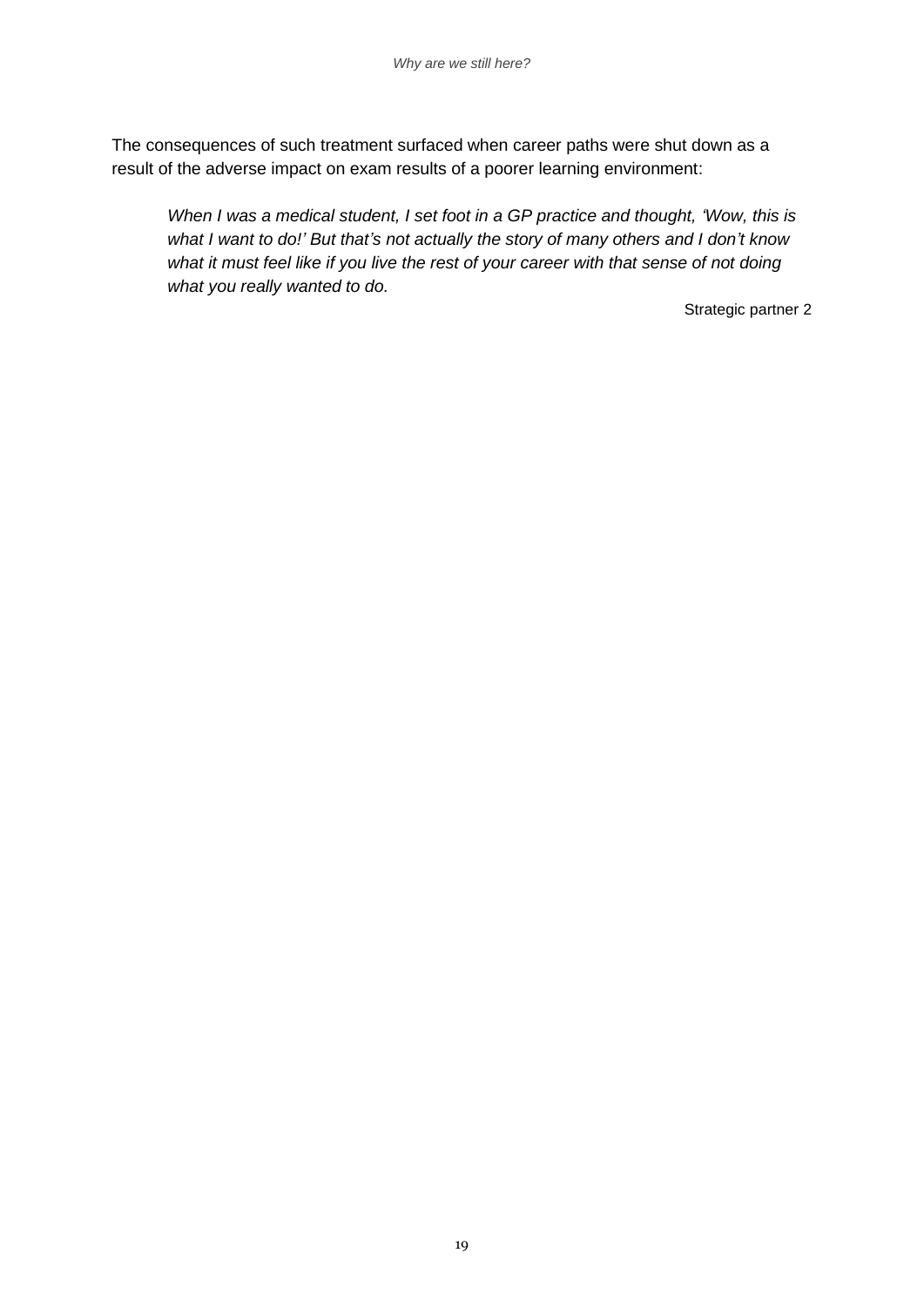# <span id="page-19-0"></span>POSTGRADUATE FOUNDATION AND SPECIALTY/GP TRAINING

Perhaps predictably, ethnic minority participants raised similar issues in relation to their postgraduate training as those identified during their undergraduate medical experiences. Many reported feeling excluded from supportive development relationships and opportunities that were provided to their white peers:

*What is unconscious bias? It's so subtle. For example, a supervisor would walk into the room with me and another registrar: they're from the UK. A completely different background. And the supervisor would always talk to them. I never get offered any experiences. I had to work with what's left. 'This is an interesting case, would you like to review it? Why don't you look into that? Come with me and see this'. I never got any of that. I was never invited to those. I had to work hard to find opportunities.*

Female Black doctor

The importance of these development opportunities was twofold. First, they enabled those who had access to them to develop as clinicians, gain credibility, and enhance their reputations. This invariably led to encouragement to apply for leadership roles. Secondly, the exclusion experienced by many ethnic minority doctors led them to believe the system was not geared up to support people like them. For example, the participant relaying the above quote went on to say that she has never applied for a post-consultant job/role that she had not been asked to apply for. 'I still can't shake off the idea I don't belong here,' she explained.

When asked about crucial moments within their careers, a small number of ethnic minority participants referred to their experience of postgraduate foundation training. Some (older) participants suggested their difficulty finding placements (coupled with their experiences at medical school) left them on the verge of leaving the profession:

*White people don't know they have white privilege… Out of 160 students in my year, I* was one of only four people unemployed at the end of house jobs. Despite having *numerous interviews, despite being House Man of the Year in one of my jobs, why couldn't I get a medical job at that stage is a real, real question. And one of my mates, when he still talks about it, he said, this absolutely stinks. This is just not right.*  Strategic partner 17

More commonly, other participants discussed how their difficulty finding placements narrowed their options and therefore led them to choose specialities they had little experience or interest in: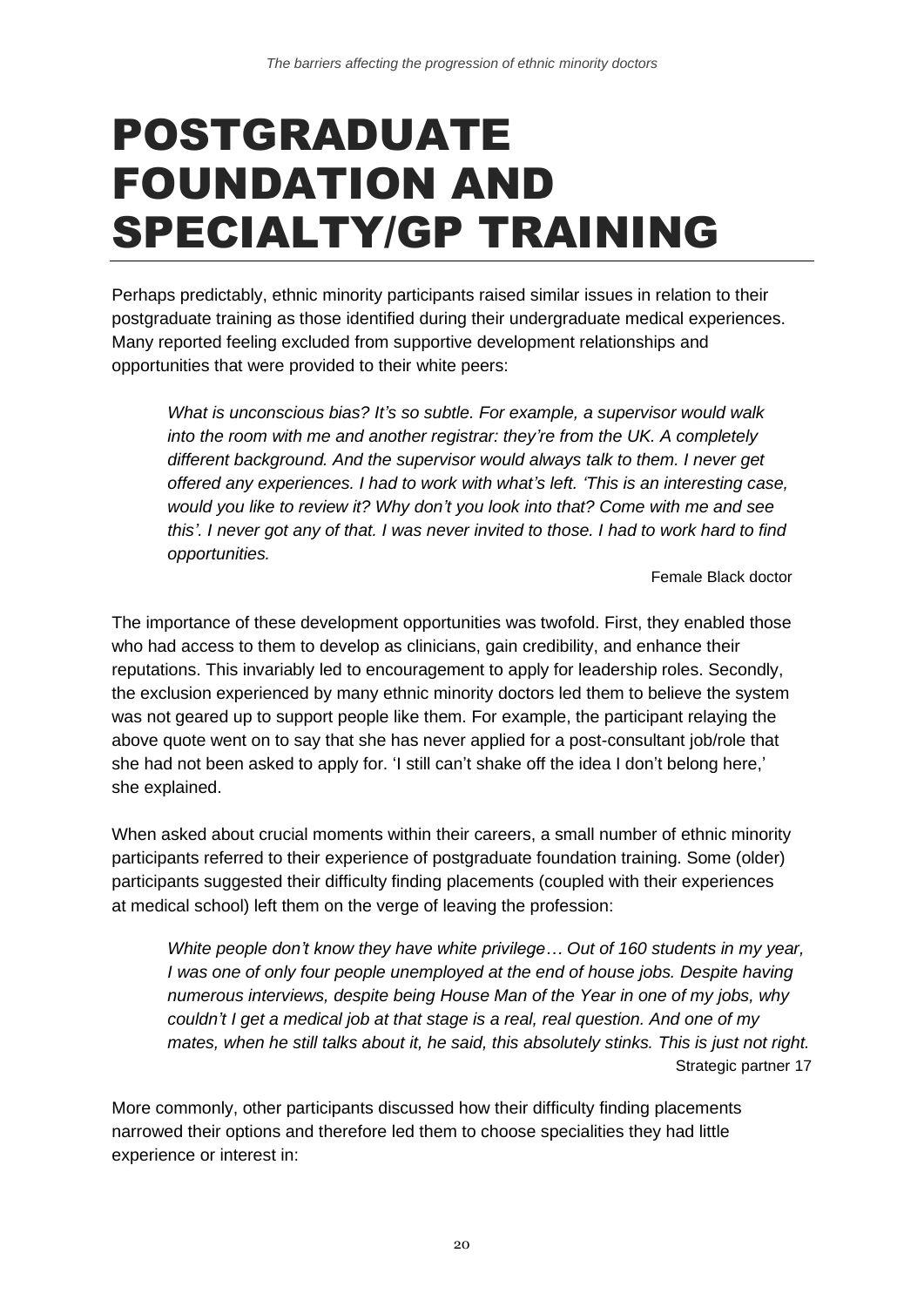*I was new to the UK, I was looking for a job, and spoke to the postgraduate dean and he wrote to all the departments, said I was a doctor from [country redacted] and looking for a clinical attachment. That was when my supervisor contacted him and said she was happy to have me. This practically chose my speciality for me.*  Female Black doctor

One system leader suggested disadvantage in respect of access to learning medical procedures was an issue:

*I spoke to some junior doctors who came from the Caribbean… they came here as IMGs. And they were telling me how when it came to learning how to do certain medical procedures that are required as part of your training, they often found they were the last in the rota.*

Strategic partner 2

One senior clinician recalled the dissonance between work experience and exams for GP trainees:

*Let me talk about the CSA exam. I was a trainer in [a particular area]. Most of my trainees were ethnic minority trainees. We had a very high pass rate, but that was because we worked the system. That was because, we've always said, those of us*  who work in the inner cities with immigrant populations, that your exam doesn't *reflect real life general practice in the United Kingdom. It's taken the pandemic for them to really work at changing that system that you can now present consultations which reflect where you are.*

Strategic partner 4

These types of experiences tended to be relayed by doctors qualifying before or just after the turn of the century, perhaps suggesting the quality of support has improved in the preceding years. More recently qualified doctors tended instead to raise concerns regarding the stressful nature of speciality and GP training. One ethnic minority participant commented on his experience:

*The working environment included one junior doctor, which is me, plus or minus one advanced nurse practitioner. The registrars are at home, the consultants are at home – I have to take care of six wards by myself. It has a bed occupancy of 96 patients, which are usually overfull. So, on average, we take care of 100 patients.* Male Arab doctor

While this is an extreme example, other, more recently qualified doctors relayed similarly stressful placements. The difference in white and ethnic minority doctors' experiences lie in the support mechanisms in place to deal with these pressures. white participants tended to reference the emotional support available from friends or family (some of whom were doctors themselves and therefore understood the issues involved). Those ethnic minority participants from abroad relayed feeling more isolated. Some spoke of feeling 'trapped' in a profession they now had little enthusiasm for. For example, the doctor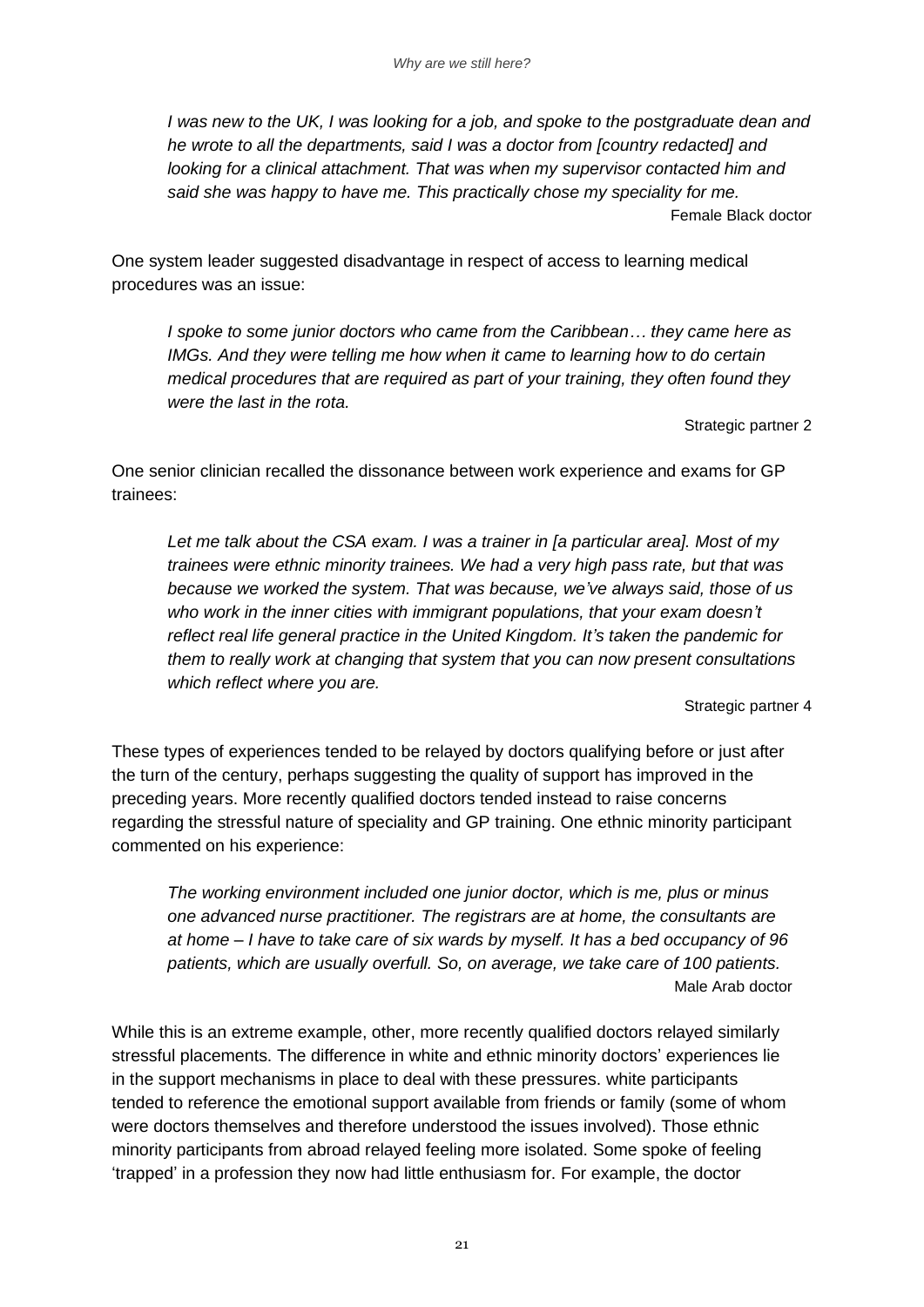quoted above relayed how British doctors have more options for dealing with the stresses of specialty/GP placements:

*Let's say I'm British and I'm stressed out. What can I do? I'll go less than full time. I can go 40%, 50%: it's up to me. I want to take a year off. I can – I'm British. An immigrant cannot do that. An immigrant, by law, the lowest they can go is 80%. Now, for me, for my health, I need 60%. But I cannot do 60%; I'm not allowed. I'm an immigrant again: I cannot access certain support channels, because I'm an immigrant. This makes living in the UK difficult. Makes it stressful. Makes me feel like no one cares about me. Makes me feel a lack of safety. Because, again, I might be deported, deported if I don't perform adequately, because I'm not getting enough support.* 

#### Male Arab doctor

Participants suggested the lack of support during placements can cause doctors to underperform, leading to an under-development of their talent and a chronic lack of selfconfidence. As the example above shows, doctors can also end up feeling distanced from their profession. This experience is exacerbated by a perceived lack of concern for their emotional wellbeing. For example, echoing a concern raised by other ethnic minority doctors, the participant above also queried whether immigrant doctors are treated with the same compassion as their non-ethnic minority peers:

*My dad got sick within the beginning of my rotation. So I told them, 'I need to go be with my dad. If you don't allow me to, I'll quit right now on the spot'. They said, 'don't quit. We'll allow you to be with your father. We'll just move your on-calls'. Which I found weird because in my previous rotation, whenever someone couldn't make an on-call, they would just find cover. They would never move on-calls. Anyway, after I came back, all of my on-calls were stacked together. So all of my nights, all of my weekends, all my long days, were back to back to back.* Male Arab doctor

This perceived lack of empathy has led some to believe the NHS views immigrant doctors as 'workhorses'. 'We get treated like donkeys,' claimed one participant, 'they clearly only see you as a resource; not a human being'. Participants suggested it is not just a lack of concern from their immediate managers that contributes to this feeling: a legacy of not tackling inequality within the NHS has led many to feel the system is indifferent to the inequality they experience. 'There is still an attainment gap in under- and post-graduate medical education,' said one participant, 'we can't deny this. But the NHS does not value its black and brown staff'.

Additional evidence of informal social structures protecting doctors in the 'in' or 'dominant' group was provided by white participants. A white GP, for example, emphasised the importance of training practice and trainer relationship and the support that is needed to ensure that both trainee doctor and patients stay safe. The participant experienced difficulties due to understaffing and this resulted in the death of one of her patients. In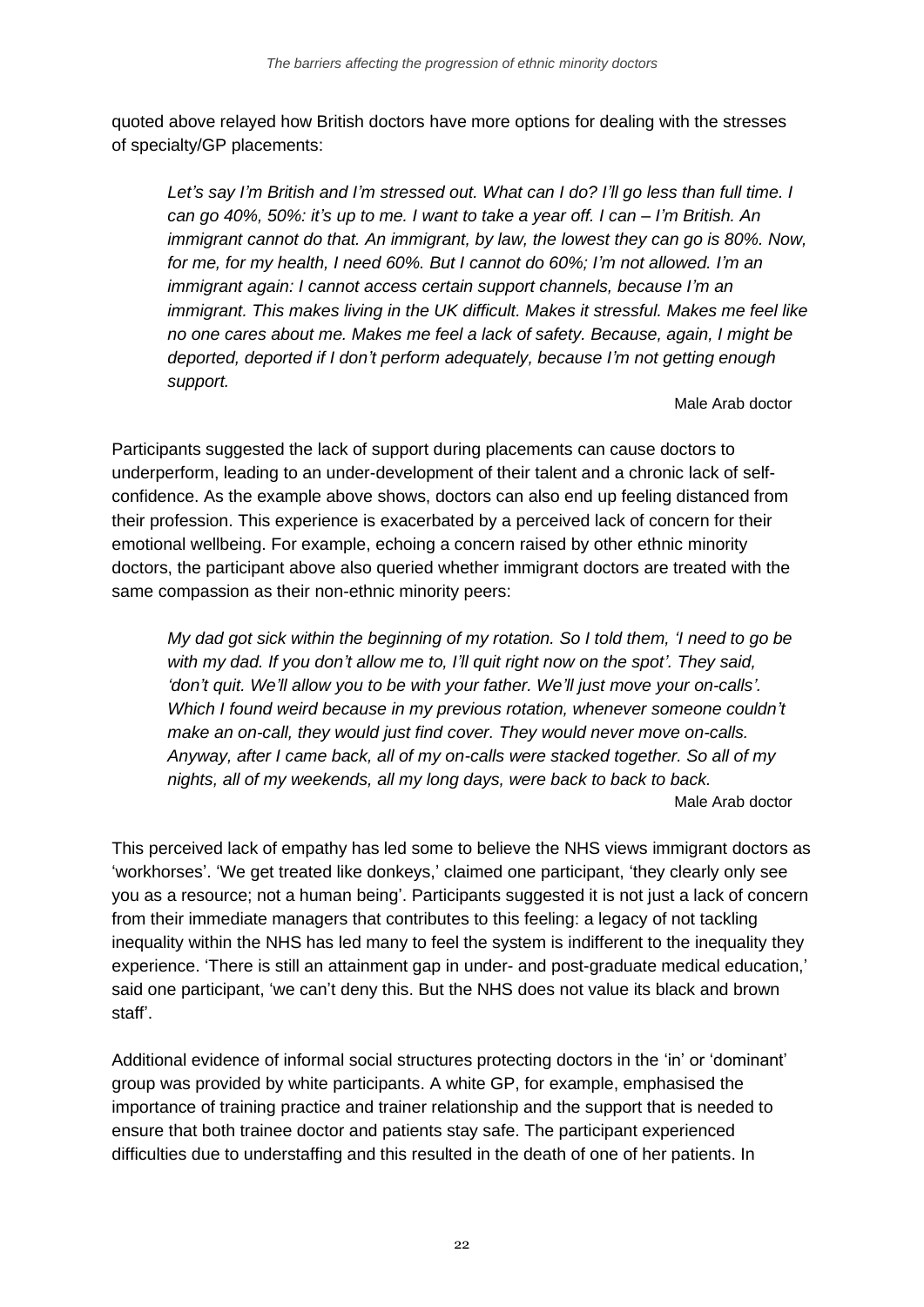discussing her experience, she outlined how the system protected her from the professional (although not necessarily the emotional) ramifications of the incident:

*I was a junior doctor with a consultant who was always doing private work. and I had a trainee who was on back-to-back annual leave and study leave who's one above me. And the registrar had already quit the job to become a consultant somewhere else. I was 24 years old, and nine months out of med school. Anyway, there was a patient that was really sick. And I'd ask people for help. I didn't know what to do with her. Long story short, she died… After much complaining and trying to get support, I was basically told 'if you don't shut up, you'll never work again'… I was lucky: I had a supportive family and I had supportive friends. And I was local. I guess if you trained abroad, someone maybe could have thrown in a racial slur... I can imagine it would just be a gazillion times worse than it already was for me.*

#### Female white doctor

Interviews revealed several examples where 'insider status' appeared to protect someone from the consequences of mistakes. This is in line with previous research commissioned by the GMC<sup>11</sup> suggesting that part of the explanation of the over-representation of ethnic minority doctors in the fitness to practise process may be attributed partly to white doctors' errors being 'managed' and developmental feedback provided before issues get escalated to the GMC.

<sup>11</sup> Atewologun D and Kline R (2019) *Fair to Refer: Reducing disproportionality in fitness to practise concerns reported to the GMC:* GMC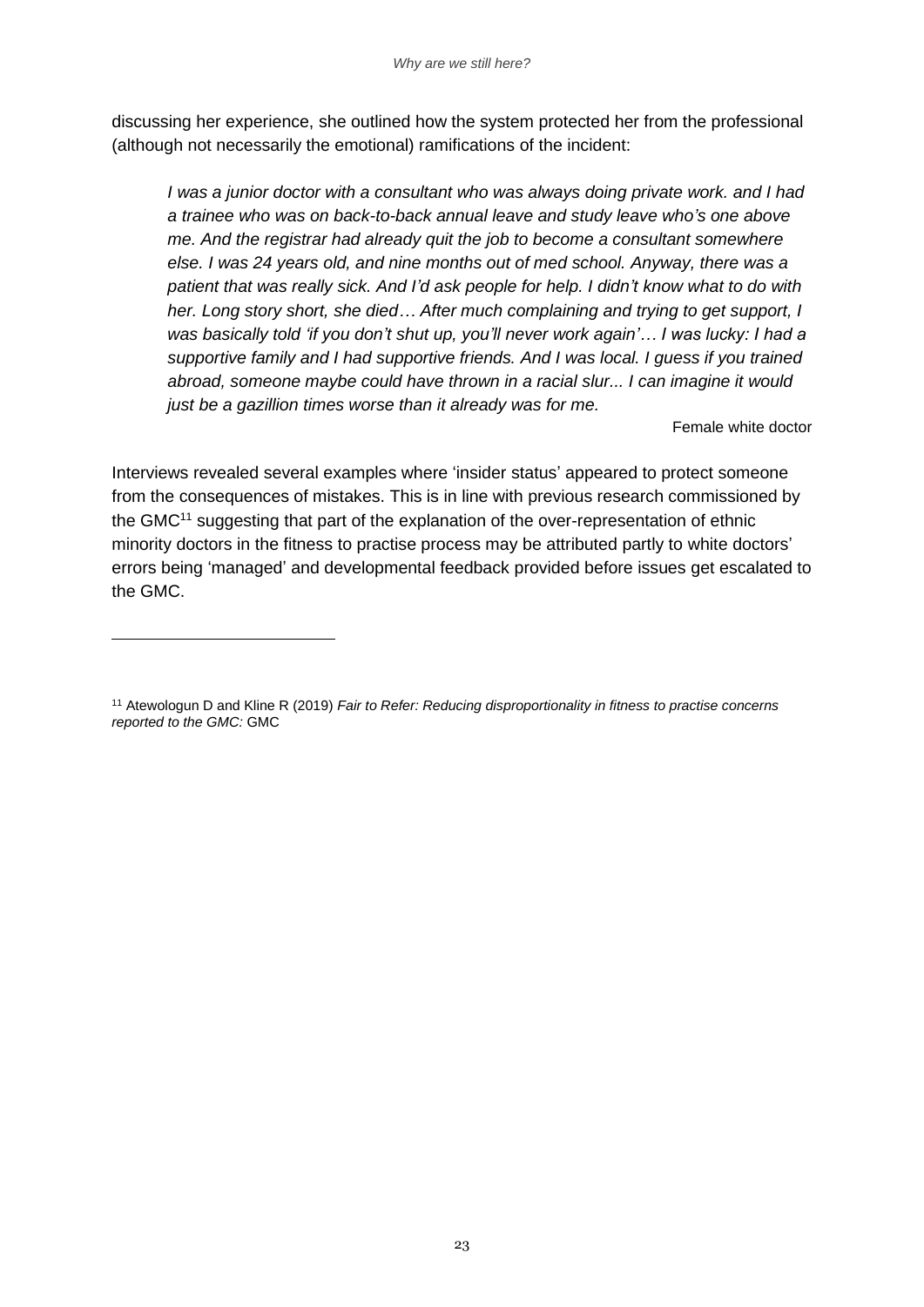# <span id="page-23-0"></span>PRACTICE AS A SPECIALIST

Participants relayed several factors they faced post medical qualification that contribute to ethnic minority doctors not progressing at the same rate as their white counterparts. They discussed at length their lived experience of the NHS and how this impacted on their careers.

# <span id="page-23-1"></span>4.1 CAREER GUIDES: SPONSORS AND MENTORS

Many participants described their restricted access to everyday resources that help other doctors navigate the medical career system successfully. The quote below captures succinctly how those who belong to 'out groups' lose out from acquiring techniques to learning the system (or the 'hidden curriculum'), which helps navigate the profession. Knowledge such as familiarity with the application system, including how to write CVs, is gleaned through networks and contacts: the absence of these networks is a significant barrier to progression:

*So for those who might not be from privileged backgrounds or those who might have English as a second language ... international medical graduates, they don't necessarily know the system, they don't have the networks and contacts that other people have. They don't necessarily know the application system or what's expected to put on your CV to get that particular job.*

Female Multiple heritage doctor

In some participants' accounts was a systematic and systemic experience of inclusion often coming through the role of 'career guides' (rather than career gatekeepers) as sponsors and mentors. Indeed, sponsorship and mentoring appear to be the most important factors identified by those who felt they have progressed: they were crucial in accessing development opportunities, providing reflection on career development and personal growth, and promoting participants' skills and qualities:

*Life turned around when I met my white, Cambridge-educated husband… It's the influence he's had on me when I've had to apply for things. And over time, he's helped shape the way I present myself… Because of the exposure I've had to some key people through the BMA at an earlier stage of my career, and people like my husband who have helped shape it. Otherwise, an interview question might be responded with, "I'm good for the job, because I've done X", you know, rather than "this is what I bring, this is what my skill set means"*

#### Female South Asian doctor

*I must say it is a white Caucasian male that has been most helpful in my career progression. So, I have a mentor, who's a surgical professor and he also has a huge leadership background. He is somebody that ... I felt truly understood and had my best interest at heart. ... he was very good in encouraging me, supporting me, but*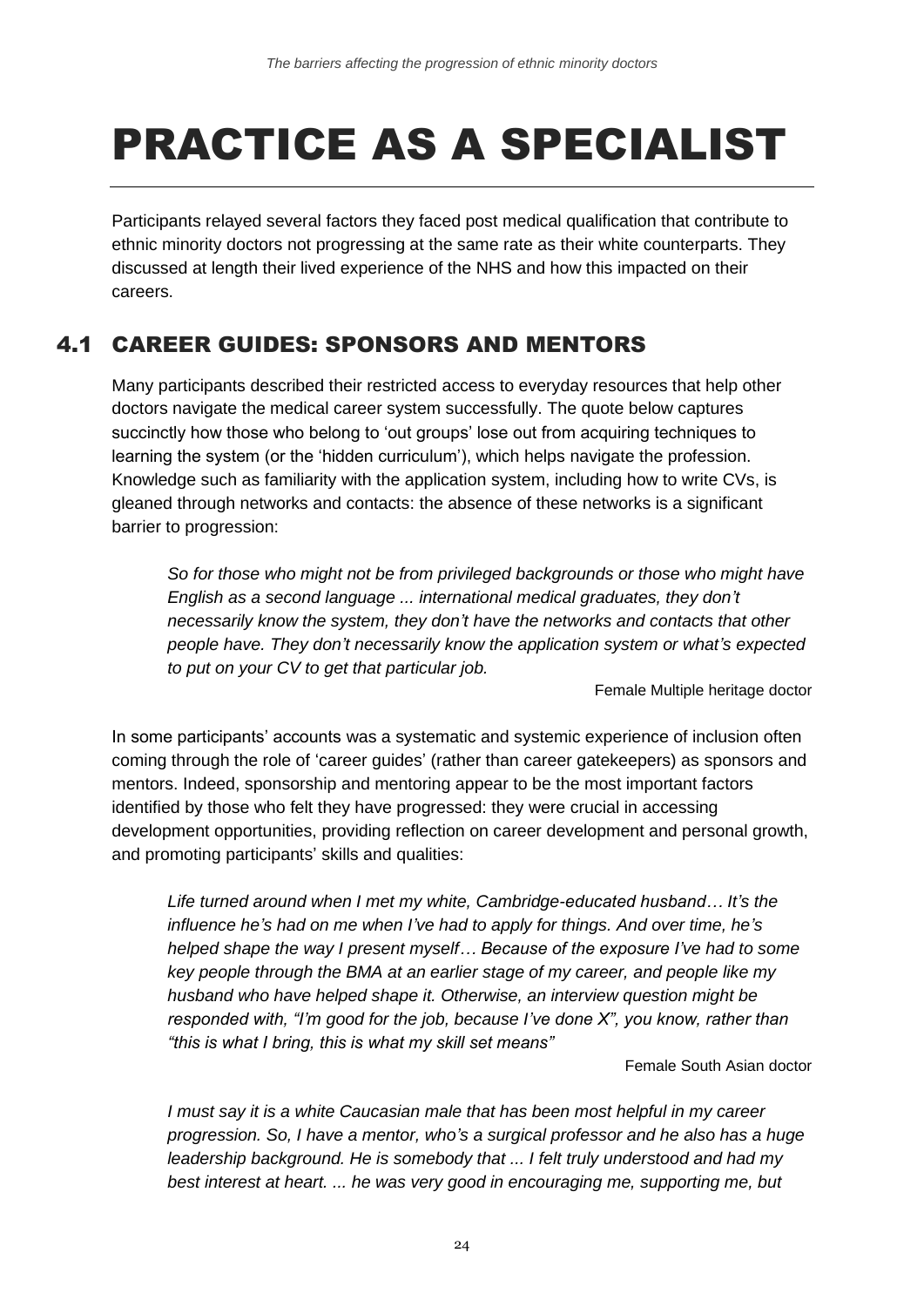*then challenging me as well. ... He knew the system, the barriers, the difficulties as a trainee, as a surgeon, somebody who's trying to sort of develop a leadership portfolio.... He is the one person that has helped me see things differently and helped provide some clarity and perspective on my career on my five, ten-year plan* Female Multiple heritage doctor

*I definitely benefited from being perceived as somebody who's slightly more European, slightly less ethnic or less stereotyped into that category. So, when I was the senior trainee, and I was applying for consultant jobs, the relationships I'd made in my training with people of this demography certainly helped me in terms of identifying the opportunities. Maybe a nice word here, recommendation and things like that*

Male South Asian doctor

As the above quote indicates, sponsorship is often reserved for those with whom senior leaders easily connect and have affinity.

In parallel, a lack of both informal and formal mentorship and sponsorship was identified, by many ethnic minority doctors, as having a negative impact on career progression:

*I'm not saying preferential treatment is good but at the same time if everyone had the same opportunity to be mentored, then potentially I would have had a different experience if I had identified a mentor from the same cultural background* Female East Asian doctor

*So the biggest thing for me is [a] mentor. Particularly for ethnic minority women, because we know that it's even harder to get into leadership as a woman anyway*  Female Multiple heritage doctor

*Mentoring a big deal especially for ethnic minority women. A lot of what I do is about confidence especially for those not from a privileged background and SAS doctors* Female Multiple heritage doctor

Overall, insight sessions with white doctors indicated how preparation for success in medical careers led to automatic assumptions of fit in the profession. They then often found themselves fast tracked by sponsors and mentors – 'career guides' – who operated on assumptions of readiness for next career steps. This process, while not individually articulated by each participant, overall was recognised by ethnic minority individuals who reflected on their white colleagues' experiences. Indeed, many ethnic minority participants highlighted the importance of factors that ethnic minority doctors are excluded from, including the suggestion that ethnic minority consultants need to understand that 'decisions aren't made in the interview room… so we need to be doing more networking'. There was an urge to understand that one has 'to play the game' particularly for ethnic minority women and a need to navigate the 'politics 'at an individual, unit, and system level. There was also a requirement for doctors to familiarise themselves with the formal and informal power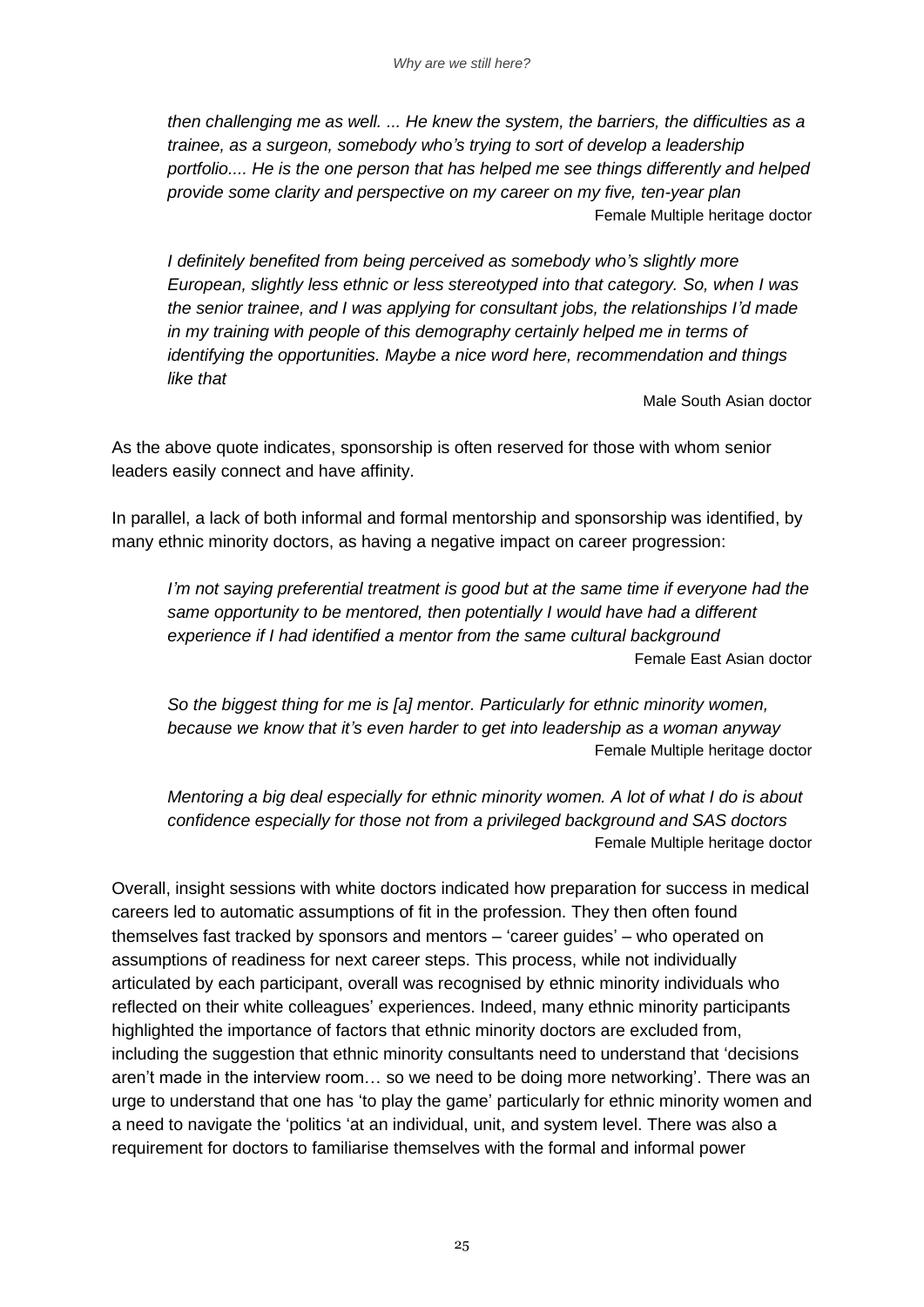dynamics of cultures in which the patriarchy still flourishes and which, if not managed, becomes another impediment to career progression.

## <span id="page-25-0"></span>4.2 EVALUATIONS OF PERFORMANCE

Many ethnic minority participants relayed a sense that double standards applied for majorityand minority-group doctors. For example, some participants suggested ethnic minority applicants were held to stricter standards of competence than white applicants:

*With BAME colleagues, I think the fact that there are higher number of complaints throughout from patients to healthcare organisations... GMC-related sanctions across the board … they go after the BAME doctors who screw up, but they don't go after the white doctors*

Female South Asian doctor

*There have been less experienced white doctors who have got less scrutiny, but it's very difficult to prove* 

Male South Asian doctor

A white doctor also alluded to such experiences:

*I can think of someone in my organisation who is always getting complaints. I have set up a forum for discussing such issues and I think the threshold for raising the issue is different for some staff. I am really uncomfortable about this but there are some complaints where if it were a white surgeon no one would bat an eyelid. Saying it makes people really uncomfortable, but I have got people thinking about the issue at least.*

Female white doctor

Additionally, some participants questioned how objective annual assessments and grading processes are, highlighting these are subjective with the potential for bias in the evaluations. There was a view that appraisals are 'paperwork', with nothing significant arising from them.

# <span id="page-25-1"></span>4.3 QUALITY OF OPPORTUNITY

There was a clear sense from many participants that doctors' differential progression is exacerbated by leadership roles not being easily accessible. Some suggested that when ethnic minority individuals do step into leadership, it is often into roles that others do not want:

*I think there is something to be said about the norm, which is white men. No matter what experience they have or don't have, they are waltzed into Partnership. They literally get offered it … waltzed into management roles. They get tapped on the shoulder and asked to take on these jobs and roles and this is the norm. … I've also*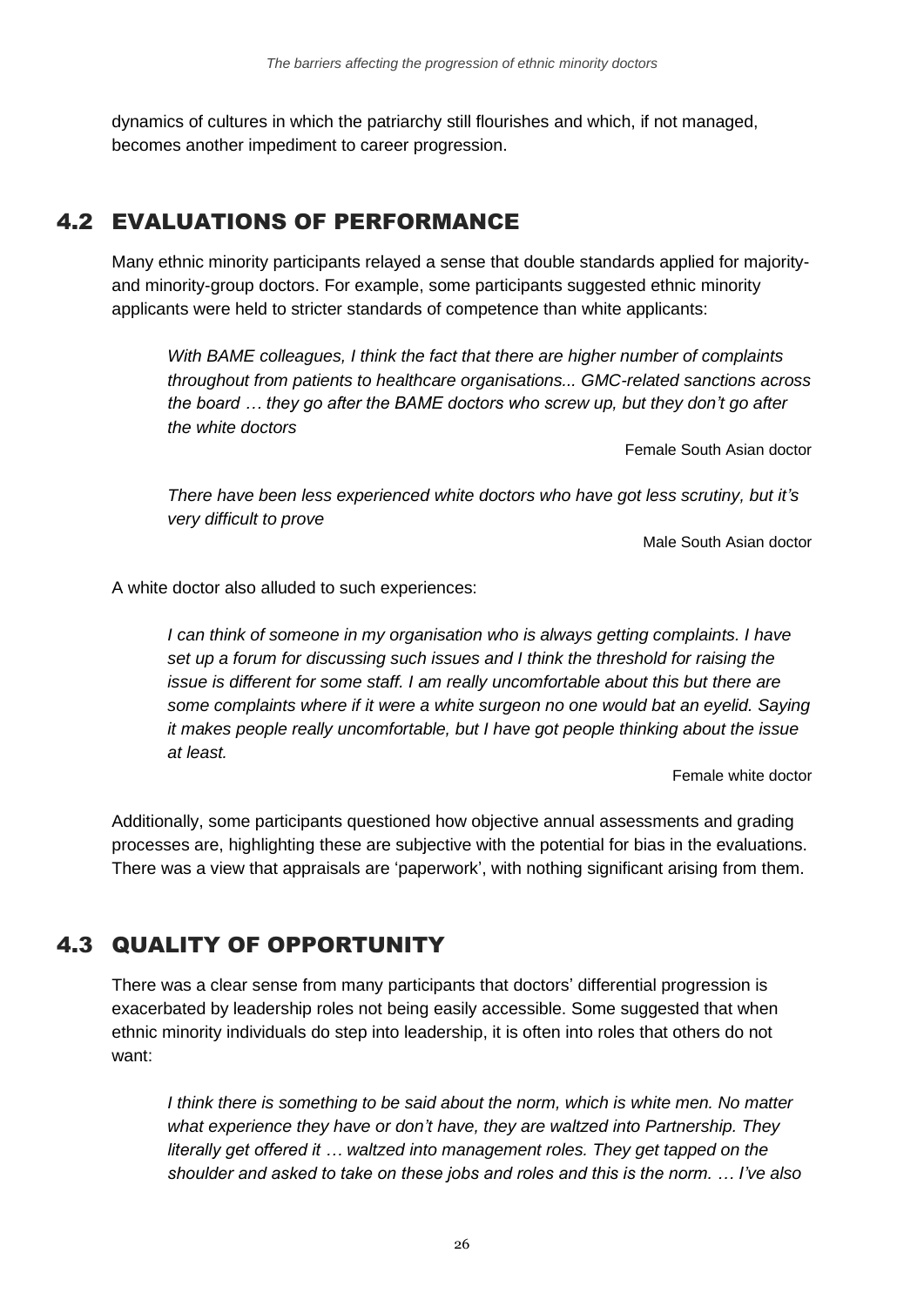*seen those opportunities for some white women. But where I have seen ethnic minority individuals get into positions of power or partnerships... management, they've usually had to fight really hard for it. Or it's because nobody else wanted it … you tend to get the leftovers*.

Female South Asian doctor

*I've just stepped up to take on a more senior leadership role... Sometimes you get left to do these jobs where either you fight tooth and nail for it or no one wants to do it because it's so hard to do. And I think I found myself in a place where no one else was stepping up to the plate because it was too hard to do.*

Female South Asian doctor

Conversely an experienced and senior surgeon recalled being 'replaced' by white colleagues in a clinical leadership role because another newer recruit 'fitted' better:

*On another occasion, having been clinical lead of my speciality for two years, with no complaints raised about my leadership nor to be honest any feedback at all, I was invited to re-apply for the post. A new doctor had been appointed; it was clear that the medical director wanted this doctor in my position.*

Male Black doctor

### <span id="page-26-0"></span>4.4 EXHAUSTION AND ALIENATION FROM THE SYSTEM

A common theme relayed by ethnic minority participants was being 'othered' or made to feel part of an 'out group' based on both 'trivial' and overtly discriminatory behaviour. Continued exposure to these behaviours is frustrating, exhausting, and has led many to disengage from the system. As such, many ethnic minority doctors have decided to focus their energies outside the NHS (on family life or voluntary work, for example) rather than seek leadership in a sector they are led to believe is not for them.

Examples of this cultural and social exclusion are provided throughout this report. Other examples, such as not being immersed in dominant cultural practices (such as watching certain TV programmes or not engaging in dominant leisure activities such as consuming alcohol) can reinforce exclusion at both formal and informal levels:

*Whether you're able to participate in the back office to chat about culturally relevant events happening in the background in the society. ...the ability to have a conversation in the coffee room about some, I don't know, some sitcom, or some TV programme happening, which might be quite relevant to majority white community, but probably an Asian or African family probably doesn't feel interested in watching ... can isolate you from the team because you're not able to participate.*

Male South Asian doctor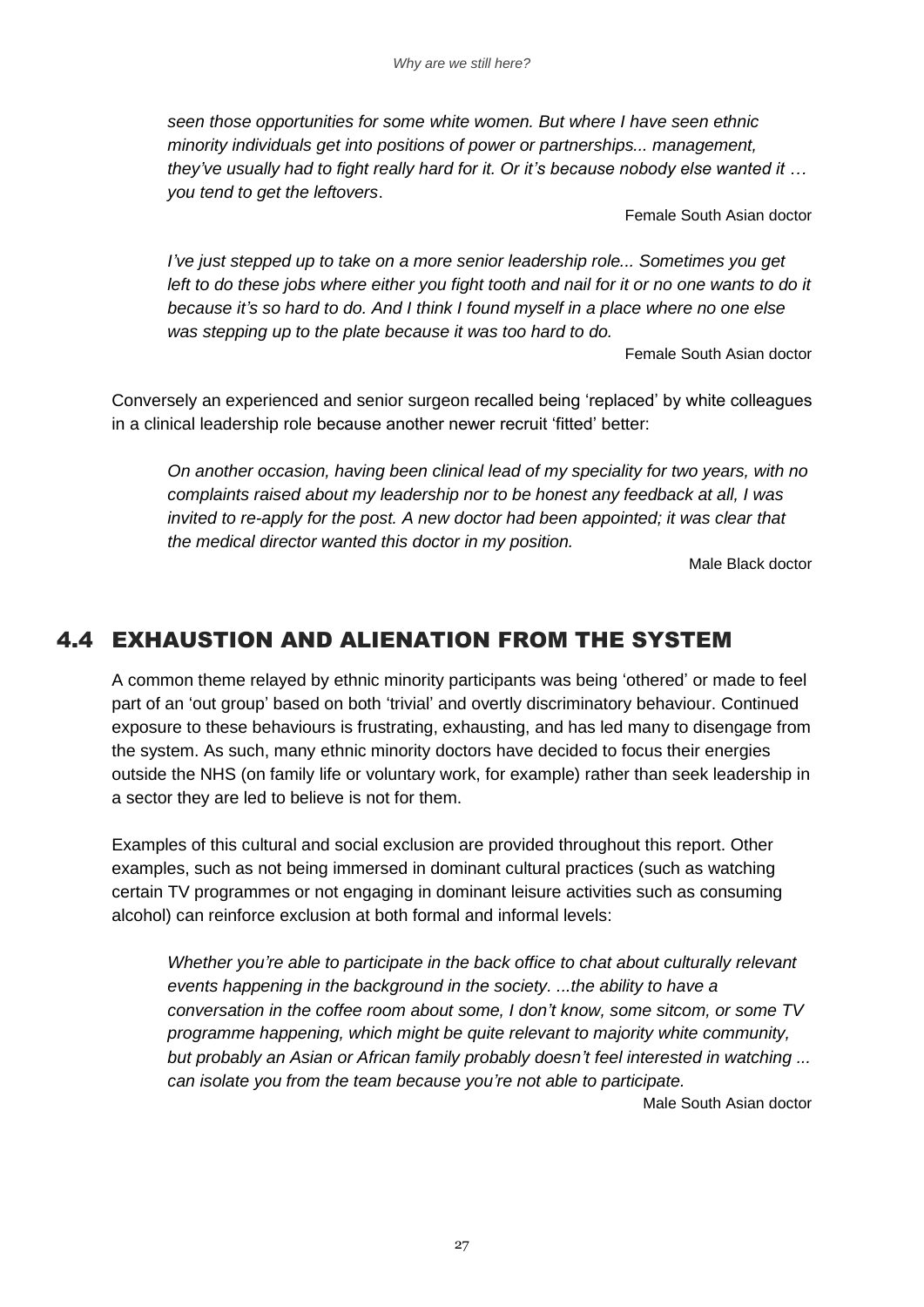*Socialising after work ...and doctors who don't take alcohol. A lot of socialisation happens after work in pubs and stuff, and I've seen people say, "Okay I don't drink so I don't want to come," and then that kind of generates subgroups*

Male South Asian doctor

The reinforcement of ingroup/outgroup dynamics occurs from patients as well as colleagues. Indeed, discrimination from patients can be much more direct:

*I had one person who did not want me to anaesthetise them and that happened to me once. It happens to you all the time*

Male Multiple heritage doctor

*People make an immediate judgement the minute I walk in a room. …If you are at the front line, being introduced as a 'nurse' after introducing myself as a consultant* Male Multiple heritage doctor

*I pretty much had it everyday with patients. There would be some kind of comment about my ethnicity. I often got asked, "Where are you from?" I'm from England. "No, no, no, … Where were you born?" I was born in London. But that's not where you're from. And I know they're asking me what my ethnicity is. I then realised that the problem was that I was saying I was English. There's an unwritten rule: if you're brown, you're not allowed to call yourself English, you have to say British. Only white people can call themselves English. I didn't know the rules"*

Female Multiple heritage doctor

The impact of these everyday experiences of othering and regular 'knock backs' is often a reduced sense of confidence and diminished resilience:

*Often it's because of the structural racism. It is really hard to break those barriers and your confidence is knocked so frequently. ... It's really hard to put yourself forward again and again for an opportunity when you know 99% of the time you won't get it. I'm persistent, so I just keep going but a lot of people aren't and I think that some people take those knocks really hard*

Female Multiple heritage doctor

# <span id="page-27-0"></span>4.5 MODELS OF LEADERSHIP AND 'FIT'

Participants identified a range of traits and attributes they felt are valued in consultants. Clinical expertise did not feature heavily. Rather, participants suggested appointing managers value a range of interpersonal attributes that align with their cultural assumptions regarding what 'competence', 'leadership', and 'authority' in medicine look and sound like.

For example, the notion of 'availability' was raised. This was partly about hard work, but also about 'being present' (e.g. being able to attend meetings early and late in the day). While white men tended to say this was something leaders valued in them (and made it easy for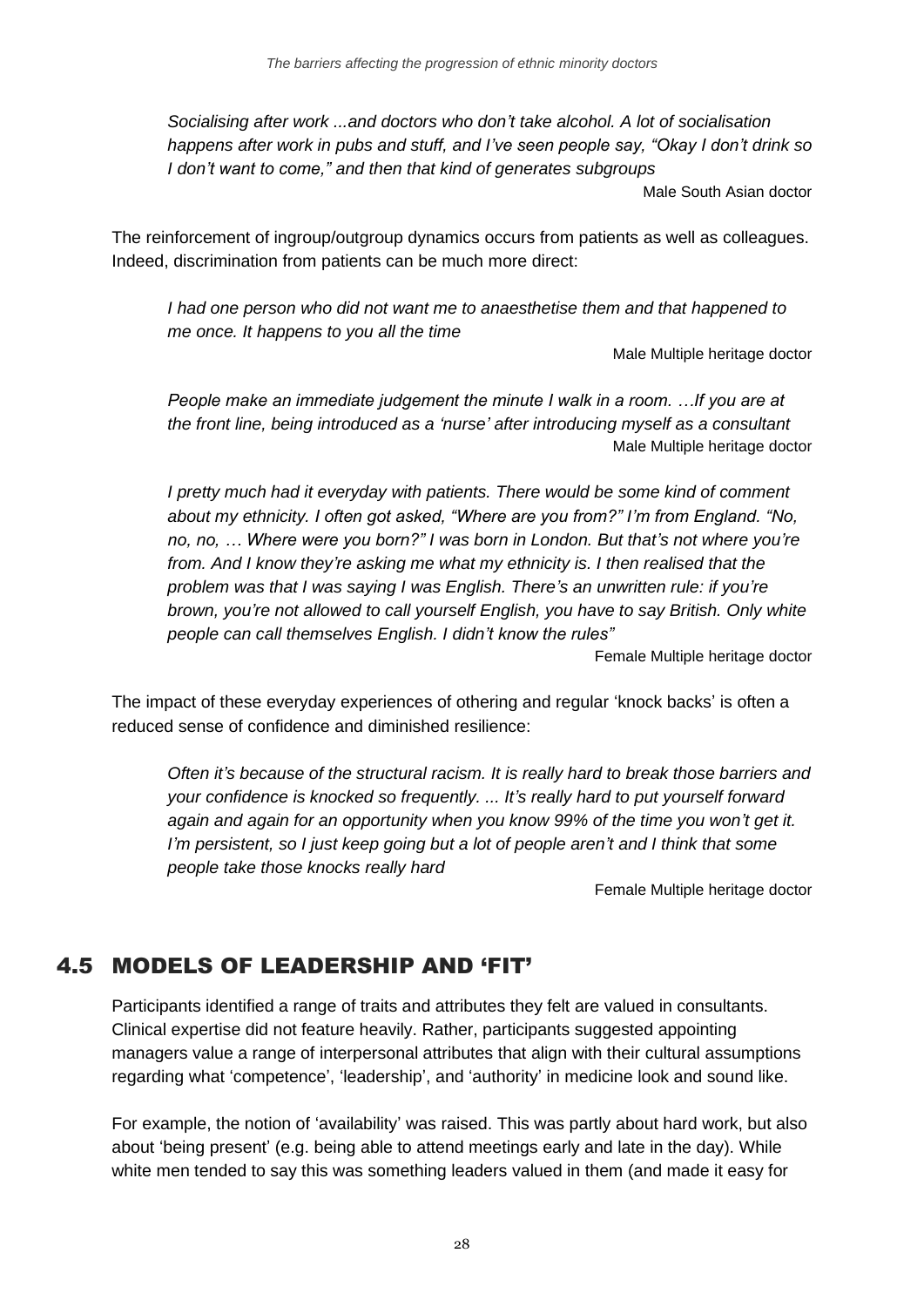them to be on leaders' radars), women suggested it was difficult for them to replicate given they still shoulder the greater number of caring and unpaid roles and childcare responsibilities.

*In some ways, my experience was I think I progressed too quickly because actually ... I didn't have any impediment to me being there early in the morning and staying late at night. I had a set of behaviours which were regarded as... affable, "he's available and he's kind of okay at what he does"*

Male white doctor

Participants noted a variety of 'hidden' or assumed leadership qualities that are culturally specific or, at the very least, informed by culture and upbringing; these include having a facility or command of English, speaking with a 'cultured' or 'posh' accent, and being able to express ideas with (a certain type of) humour or in an engaging way. One participant expressed frustration with how her contributions to meetings were often undermined because of these factors:

*I'm aware of senior leadership teams within a senior stakeholder-type organisation picking people up on their language. English is not my first language, and I'm sorry, but if you get my point, if I use a different word, and it doesn't fit in with your vocabulary, there's no problem with that... I think good ideas are good ideas, despite how you communicate them and what words you use.*

Female South Asian doctor

Participants also suggested having English as a second language can have an impact on the perceived quality of written applications:

*[The] system should have some allowances for grammatical errors* Male South Asian doctor

Similarly, some white participants relayed how ethnic minority colleagues had comments made about their communication skills – usually expressed as 'concerns' around communication with patients, despite patients not raising concerns. A doctor of East Asian background recounted her experience of colleagues speaking to her about her accent, despite her having lived in the UK since her teenage years:

*I'm a British trainee. Although I wasn't born here, I hardly have a very strong accent but another member of the subconsultant body, due to clinical reasons, claimed to have difficulty understanding me leading to a clinical event which escalated.* Female East Asian doctor

Thus, biases against accents often played out as communication issues which were then escalated into problems relating to career progression. Additionally, participants reported barriers, stereotypes, and assumptions due to having a non-English sounding name. One female participant, for example, talked about the pressure she has experienced to take on her partner's name (which is more 'English'):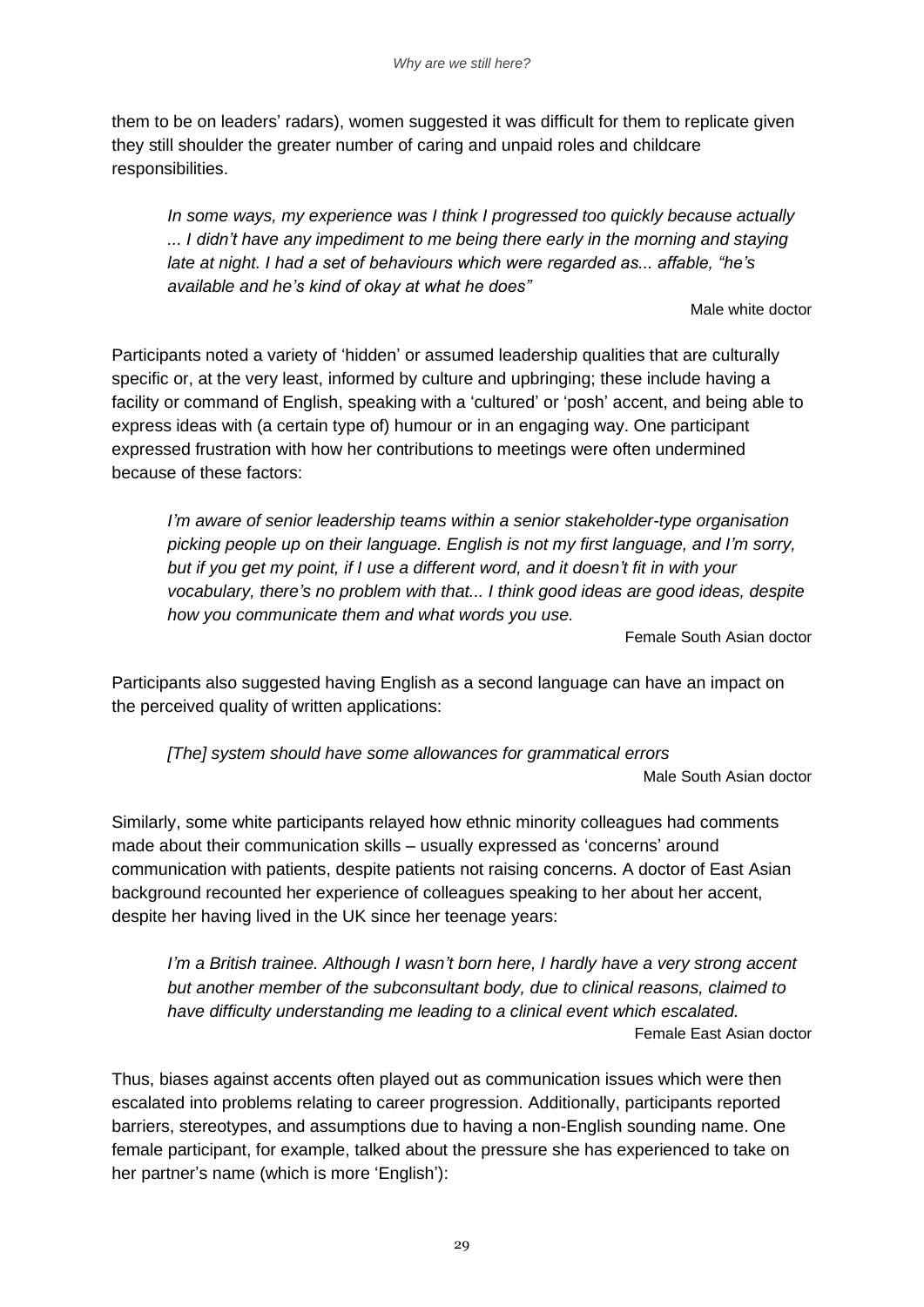*I'm very conscious that I've got a Muslim name... an Arabic-sounding name. But when people speak to me on the phone, they might think they're speaking to either an English or an American doctor... I've been told many times to take my husband's surname... It's ridiculous... I've been told that my active choice to not take a surname could be the reason why I might have more complaints. So, I'm conscious that my level of complaints will vary depending on what the patient has taken away* Female South Asian doctor

Further to accents and names, certain communication styles were highlighted as perceived as problematic for doctors' experiences and career progression. Some participants observed that while a lot has been done to increase the representation of doctors from ethnic minority communities at management level, unconscious bias still plays out in a way that many individuals from this group are treated. For example, a South Asian doctor's quiet demeanour was construed as a training issue:

*I had a colleague who was a very good doctor. She actually qualified in South India and came over much later in her career to London. She had quite a significant accent and was not very confident in social situations.... quiet and recedes to the background. But clinically very, very competent, absolutely no doubt about it. But just because of the way she was projecting herself and remaining quiet and not contributing to the conversation and how she was putting her point across in handovers and meetings, I don't know what happened. Through a series of meetings amongst the consultants, it quickly became clear that she was identified as a training difficulty. And… I'm thinking, "guys, are you seeing the same thing?" I'm saying this is not a training difficulty. She is very good and not a dangerous doctor. She's an absolutely fantastic doctor. It's just that she's not able to speak as well ... and is not very confident. She was a South Indian, female graduate, who's got different strengths.… I had observed a pattern, where a lot of trainees of this particular demography [were] being identified as trainee difficulty training doctors* Male South Asian doctor

This Eurocentric bias or advantage was not just recognised by the ethnic minority doctors interviewed, but by their white colleagues too. For example,

*I've worked with some really good obstetricians ... proudly Nigerian ... and gosh those guys were passionate about what they did! How that passion came across sometimes would be perceived as aggressive or intimidating when actually what they were wanting to do is… get their point across. And I saw that matters would go down routes of maintaining high professional standards or complaints. There was a sense of... these guys can't progress because they are difficult when actually what you were seeing was essentially what I perceived as being a cultural norm [of communicating]* Male white doctor

As a result of these constant knock-backs, many ethnic minority respondents have responded by stepping back from any NHS leadership role: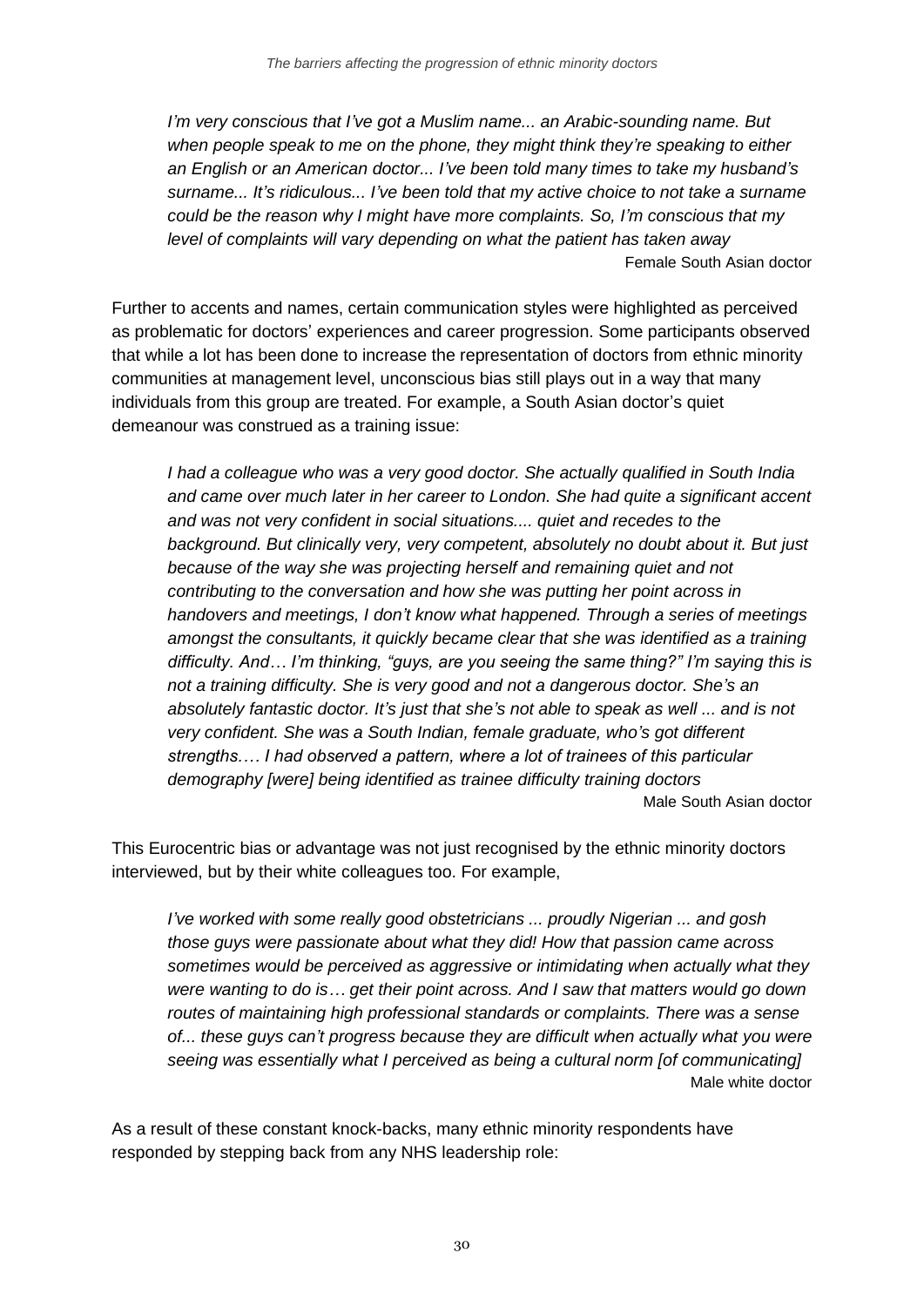*I know now that I have no chance of playing a game in the white management, so I don't even apply for that. I know that I will have a chance in the European meritorious academic community, in the American meritorious academic community. So I'm a member of the European [committee name redacted] and the American [committee name redacted] because that is merit based, that is knowledge based, that is academic based, that's got nothing to do with colour.*

Strategic partner 18

Particularly striking was how even senior leaders 'covered'<sup>12</sup> part of their identity when going to work:

*So there's a part of me that is left at home because there is a norm that I'm trying to be part of that is very unhealthy, even for someone who is relatively liberated. When I say liberated, I have enough authority to speak very freely because of my position now in the hierarchy of the health system. But yet it's not all of me that comes into work because of that. And it was a teaching moment for them because they don't even think about it. You're British, you're brought up here. You understand the jokes, you eat the food. You don't have to think about bringing all of you into work, but someone like me has to think about it.*

Strategic partner 19

One senior leader highlighted the opportunity to encourage more diverse and innovative leadership models, the impetus for which took root during the height of the Covid pandemic. Inviting ideas and experimentation drawing on inclusive leadership practices they offer new ways of working and leading. Patients and users are the lead beneficiaries:

*There is a real opportunity to develop leadership models which ensure pure headspace and an ability to try a concept with a non-conformational outcome seen as a positive rather than failure.*

Strategic partner 26

Finally, some participants noted the absence of any requirement for a profound level of understanding of inclusion and diversity as a leadership quality (despite evidence suggesting this is a real benefit):

*I* don't know what happens when people are appointed as clinicians, but *I* doubt very *much that there is a core set of questions that are being addressed. 'Is this person driven by inclusive leadership?' is a question I doubt is asked. 'How quickly will you be able to get our recovery waiting list down?' probably will be. But this in fact feeds into a negative experience and race discrimination because that sort of target-driven approach will drive discriminatory behaviour.* 

Strategic partner 2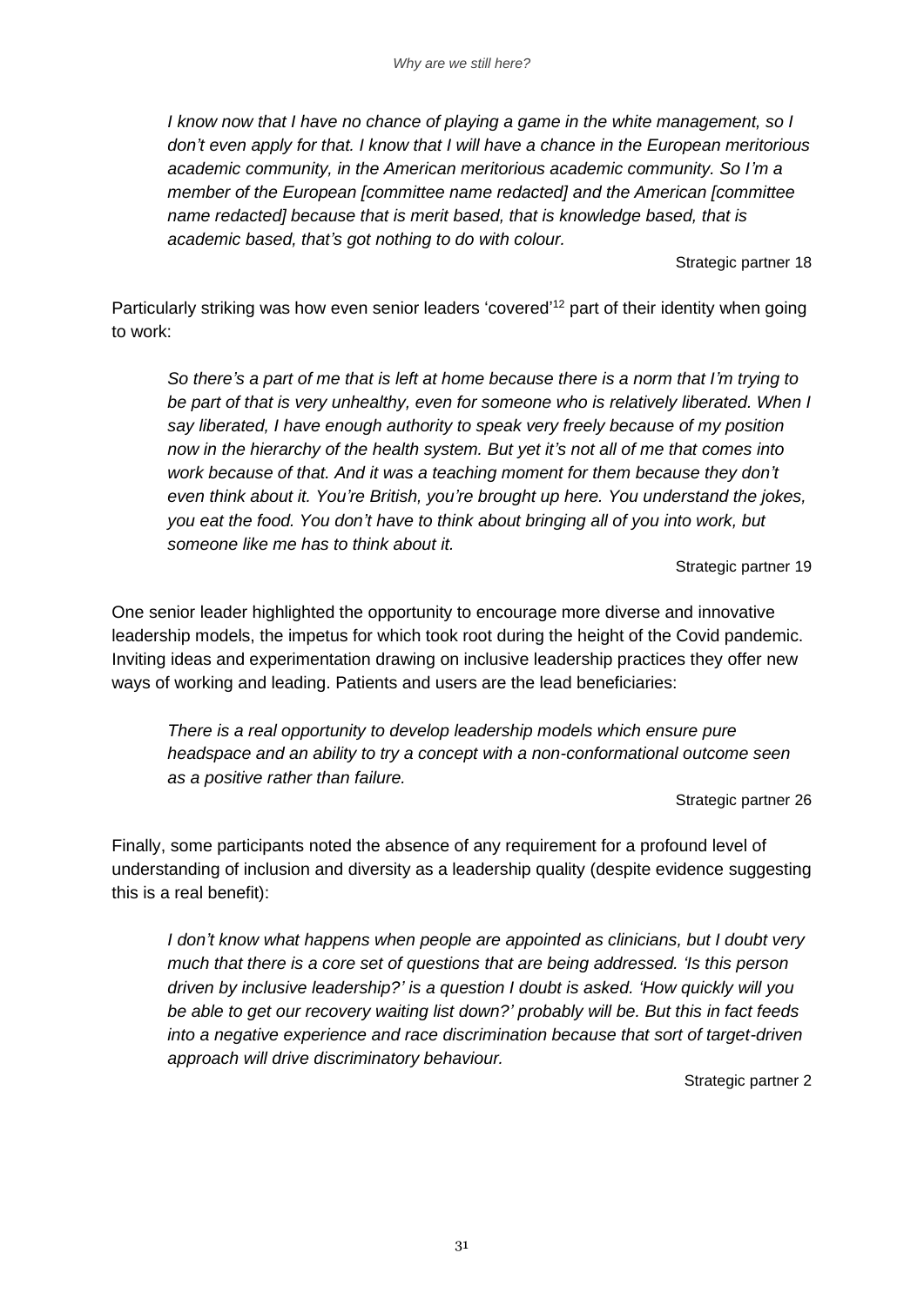# <span id="page-31-0"></span>4.6 UNCONSCIOUS BIAS IN INTERVIEW PROCESSES

There was a general feeling that interviews and other assessment practices are subject to bias (both conscious and unconscious) and are not fully effective. Diverse interview panels are still perceived as a tick box exercise and tokenistic.

*I know that at an interview, I have characteristics that would work against me and my ethnicity. ... The fact that I am a mother, all of these things will work against me whether somebody says it outright or whether they think it is still there.* 

Female Multiple heritage doctor

*My feeling very much is that we've now moved ... away from a position where they would carry out interviews and panels which are all men or all white. They've now started to introduce tokenism. … I feel that many panels are purely tokenistic and many interview processes are purely tokenistic. I still feel that they are a tick box by saying, "Oh yes, we interviewed X number of ethnic categories and women." …I think a lot of people like me will be sharing similar thoughts, I'm sure there are people who've gone along to interview them and felt that they were just purely getting through a tick box exercise type ... thing.*

Female South Asian doctor

*How a particular doctor comes across in the interview process, simple eye contact and body language, and how people judge somebody's confidence or competence.... So, credibility based on one's body language, the interview structures and the recruitment structures that organisation have in place while not deliberate, there might be an intrinsic bias. The structures might favour - without intending to - people coming from a majority background than from a minority background. So, yeah, I mean, I've seen all of this affect the possibilities and opportunities that the doctors have"* 

Male South Asian doctor

One white medical director reflected on how bias influences decision making at this level:

*Something which needs to be tackled certainly in my organization is the way we appoint people to consultant jobs. There is a tension because we tend to appoint people who we know and like into our teams and that doesn't breed heterogeneity almost by definition.* 

Strategic partner 5

<sup>&</sup>lt;sup>12</sup> 'Covering' refers to members of underrepresented groups, whose identity is not recognised, allowing their identity to become invisible, not only to others but for themselves. They may thus improve their own careers or life chances, but at the potential cost of their wellbeing. For further discussion, see Schmitt, Michael & Branscombe, Nyla & Postmes, Tom & Garcia, Amber (2014) 'The Consequences of Perceived Discrimination for Psychological Well-Being: A Meta-Analytic Review' in *Psychological bulletin*. 140. 10.1037/a0035754.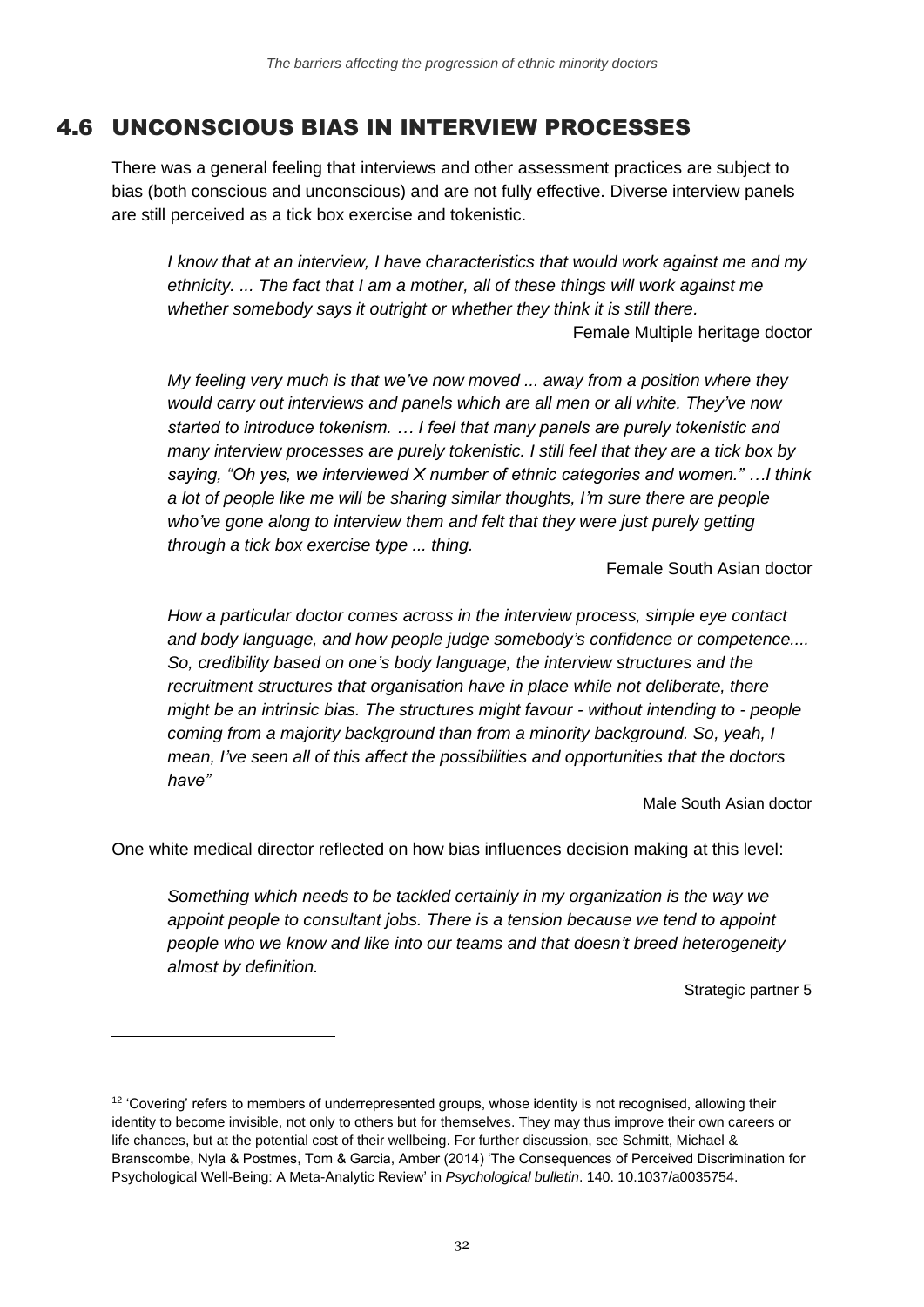# <span id="page-32-0"></span>PREPARING FOR MEDICAL LEADERSHIP ROLES

This section will look at some of the challenges ethnic minority consultants face trying to exercise their authority and apply for leadership positions.

# <span id="page-32-1"></span>5.1 LACK OF RESPECT

Ethnic minority participants talked at length about the barriers they faced being taken seriously as leaders and potential leaders. Participants have faced a range of challenges to their authority, ranging from staff openly questioning their competence to colleagues undermining their decisions by not following through on actions. Many participants linked this doubt over their leadership credibility to internalised assumptions people have regarding who a leader is and what they look like (see section 4.5 above for a breakdown of 'model' leadership qualities). In this respect, it was common for both women and ethnic minority participants to discuss feeling undermined, with ethnic minority women in particular arguing they are doubly disadvantaged:

*I know that some of the challenges I have had from a white and Black staff are to do with their perception of my racialised identity. You can be in a meeting and be ignored. But also how you are questioned about your opinion. You face more disbelief. Even when you are in a position of responsibility, nurses will double check your requests with other white leaders. It's open doubt of your authority.*  Female Mixed heritage doctor

## <span id="page-32-2"></span>5.2 SIGNIFICANCE OF DEVELOPMENT COURSES

When asked to identify critical turning points in their careers, ethnic minority participants were more likely than white colleagues to discuss the impact of various leadership development programmes, including those run by the NHS, Kings Fund, and Health Foundation. The Leadership Academy's Ready Now programme (and, to a lesser extent, Stepping Up) was most frequently mentioned as providing participants with the confidence to apply for, and fulfil, leadership positions by outlining alternative models of leadership, encouraging participants to reflect on their skills and accomplishments, and increasing awareness of key management concepts and tools:

*The Ready Now programme from the Leadership Academy was very useful, as it gave me the right vocabulary. I became an Associate Dean, took responsibility for*  equality and inclusion. Before I didn't understand the vocabulary, the concepts: this is *what the Ready Now programme did for me. I have to attend every five years – it's always energising.* 

Female Black doctor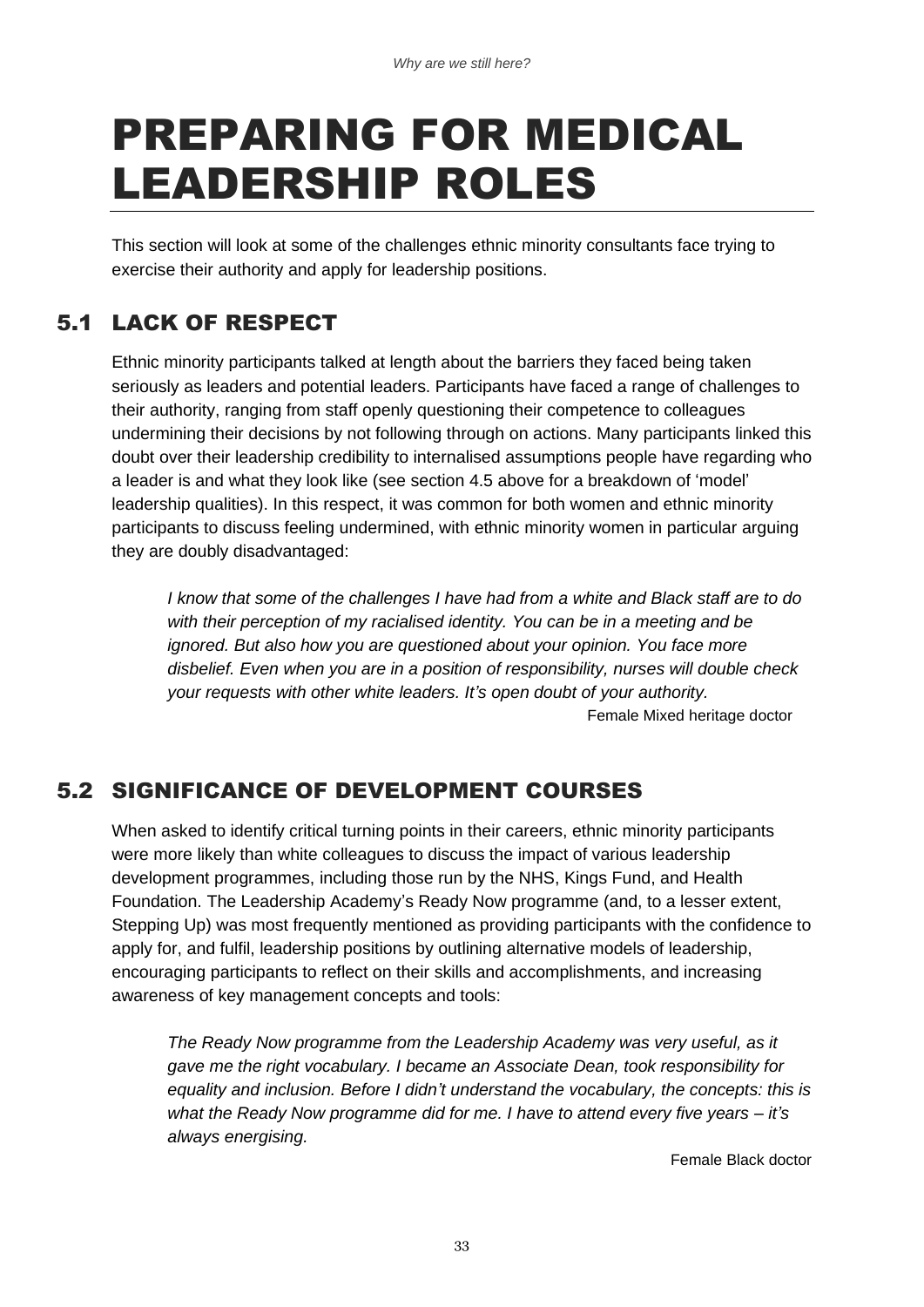However, participants also raised a number of concerns regarding access to such programmes. Many suggested they had been prompted to apply by a mentor or supportive manager, and raised concerns for ethnic minority colleagues who are without such encouraging career guides (see also section 4.1). One ethnic minority doctor reported having to self-fund her participation on the Ready Now programme as her trust were indifferent to her career development. Based on conversations with other participants, she suggested this was not an uncommon position for ethnic minority doctors to find themselves in. Early exposure to informal and formal leadership development initiatives were identified as critical to build the capabilities and confidence of potential leaders and many spoke of the need to address issues of equity of access:

*Many of the initiatives require someone to signpost you to an opportunity or – even more limiting – for someone to sponsor you onto a course. This is difficult for two reasons. One, the proposer may not see the potential due to inherent bias. Two, the individual may not 'feel' that they should take up the offer because they fear being incompetent or failing to deliver and undermining the support of the sponsor.*  Strategic partner 26

### <span id="page-33-0"></span>5.3 ASSUMPTIONS OF READINESS FOR NEXT CAREER STEP

Everyday experiences of belonging and inclusion meant more opportunities for being noticed for cultural fit and perceptions of potential. The most significant impact was the recognition of the phenomenon of being 'tapped on the shoulder' and encouraged to apply or take part in different forms of development opportunity.

*They [white colleagues] get tapped on the shoulder. They don't sit there thinking, "Can I do the job, they just get told, here you go, you're the best person for the job*" Female South Asian doctor

*I tended to take on opportunities because people sort of tapped me on the shoulder and said we think you might be quite good for this. You want to give it a go? And usually I would panic and think, "Why not?"*

Male white doctor

*I never set out my career to be anything other than a consultant. ... I started off wanting to be a GP, got persuaded down another route. ... I definitely hadn't planned at all....It was about being encouraged and being ... tapped on the shoulder* Male white doctor

*There is something about a set of behaviours that has been historically ingrained in the NHS, where people have a tap on the shoulder because there's a set of appearances, there's a set of circumstances that enables them to move forward into positions. ... Sometimes it's a combination of motivation and abilities. But sometimes it's a set of accepted of accepted behaviours, accepted appearances, accepted norms that ... had fitted with the generation before*

Male white doctor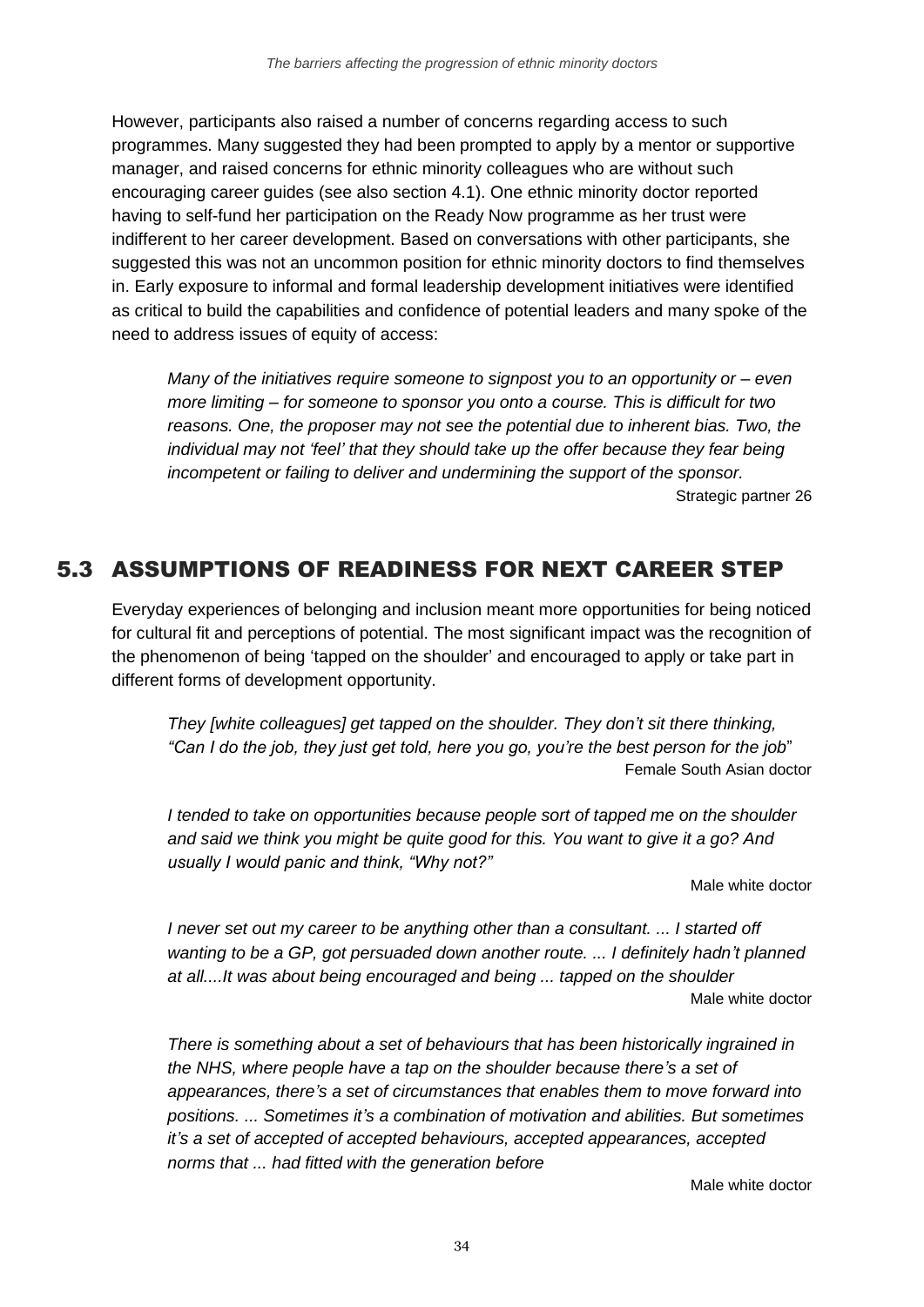The cumulative impact of this encouragement can be stark. Here, a white consultant describes his path to becoming Medical Director:

*I did have some ambition, because my passage through my career was frictionless. There were no impediments: no hurdles to stop my progress. I found myself in a position... being Medical Director of a huge organisation for district general hospitals, community hospitals, primary care, public health, mental health. And I actually really didn't have the experience or knowledge to transact that role.... It was a series of requests of why don't you apply for this?*

Strategic partner 16

In contrast to the above, a female ethnic minority consultant described her experience of progressing in the sector in this way:

*My personal journey was somewhat slower in surgery .... it was more difficult because I don't feel like I was given the same advice or pushed as much as some of my male Caucasian counterparts. But then it's not necessarily just the race, I think it is largely gender as well in surgery. Say for example, at a stage where I was considering research, I was given the advice not to necessarily worry about doing a research degree. Whereas I found most of my male counterparts, which were largely Caucasian, were advised to do research. This later became a problem because as part of the requirements for completion of set surgical training, you need to have research evidence and you need to have publications, which then became a bit of a struggle, because publications out of research is a bit more difficult to get than if you had done your research*

Female Mixed heritage doctor

In recognition of some of the 'headwinds' facing them, some ethnic minority doctors reflected on the skills needed to navigate their careers, including the ability to assimilate, having perseverance and resilience, and the ability to adapt to open up career development opportunities.

*I think being open, being adaptable, and not having pre-fixed opinions of people and systems. And I think also willing to, you need a bit of perseverance. There will be a lot of headwinds, but I think there needs to be… resilience. I guess it is a significant quality that I think society is lacking in general, but if you come from a minority background, I think it becomes even more important that you show some resilience. You're more open, you're more flexible.* 

Male South Asian doctor

There was also recognition that such tactics could have an impact on one's sense of authenticity and identity. Nevertheless, some participants urged openness to the wide cultural diversity in the NHS.

*There is a big fear of losing identity or trying to form groups within your own identity. ...Work outside that comfort zone and try and be open to the local culture. If you work*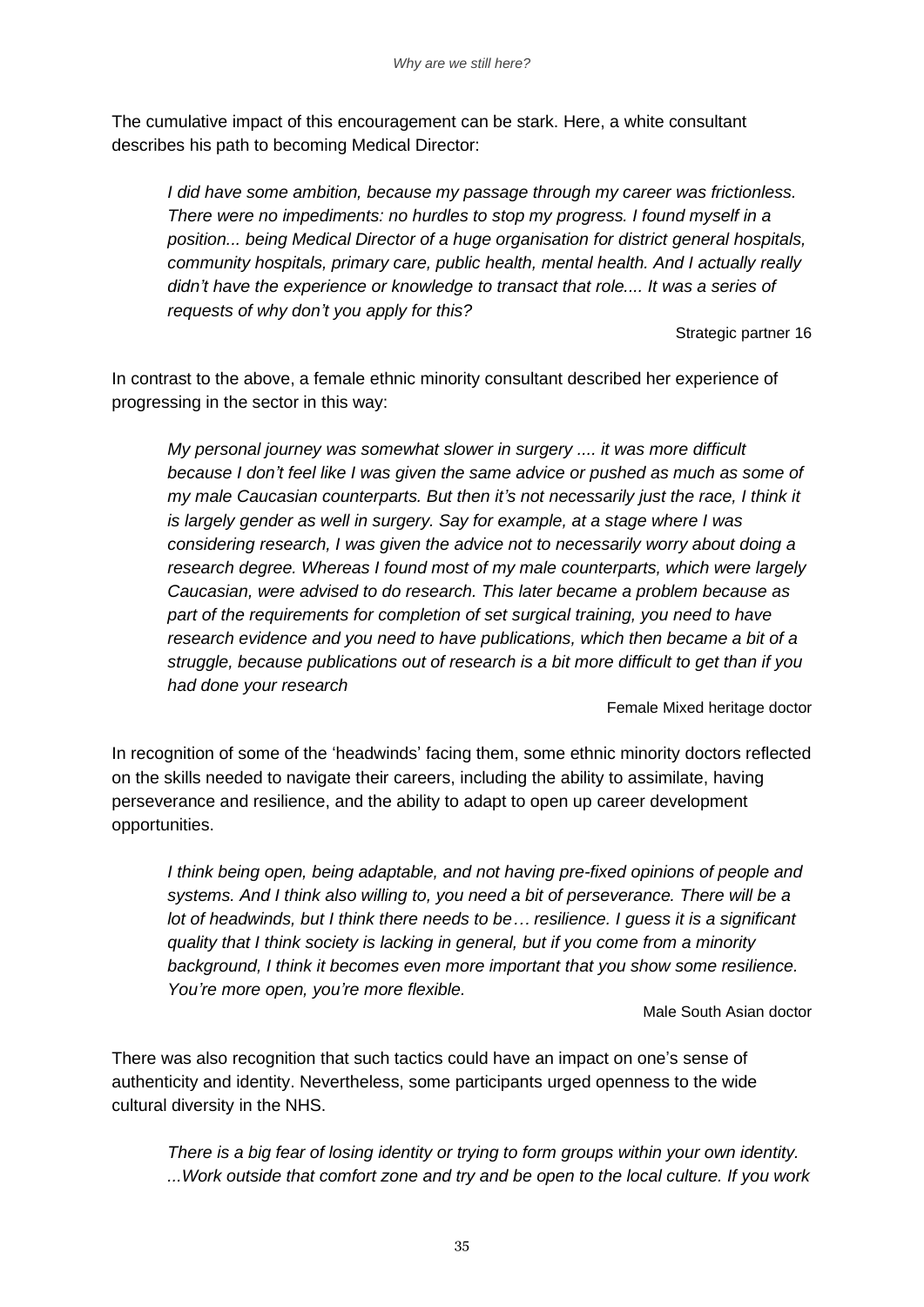*in NHS, it's not necessarily a local culture, there is a big Greek culture, Italian culture, that is you work with doctors from Turkey, Germany, and they tend to kind of pocket around certain departments and teams. So being open to assimilate in whatever thing that comes, also offers certain productive, and influence against some of those inbuilt discriminatory systems that affect us. So, I think the doctors coming from ethnic minority needs to develop resilience, become curious about other foreign cultures, adapt, be more flexible... both at workplaces and in social groups* Male South Asian doctor

The effect of stereotypes and assumptions can be very powerful. It was common for white participants to discuss the advantages they had experienced by virtue of their ethnicity, suggesting knowledge of their impact in the sector is growing:

*There's a huge reservoir of unconscious bias. I don't really like that word, but I don't know how else to describe it in me, which I have to be able to deal with my own behaviors. I talked about job descriptions and expectations when we interview: I'm really guilty of that, of thinking that if people don't look like what I think a medical director needs to look like – I don't really mean in physical appearance – but in the way in which they behave, then they probably won't be very good at the job. And that's just not true. And yet that's my base state. And I'm having to challenge myself hard. And I think probably what's true for me is true for many people.*

Strategic partner 5

Participants talked at length about how perceptions of individual doctor's skills are filtered through the prism of how the person looks, how they 'carry themselves', or (even more vaguely) their 'bearing'. One participant discussed this in relation to the appointment of medical directors in a trust:

*When you appoint a medical director, there's certain core skills they need to have or core abilities: the ability to run clinical governance and maintain safety in a hospital… hold people to account, that sort of thing. And I've been brought up to think that in order to fulfil those functions safely you need to have a certain way of talking and a certain way of bearing yourself. Neither of which are actually true. When it comes down to it, it doesn't really matter. These things are all peripheral to the ability to recognize what's safe and what's good quality and how to maintain standards. And yet I've attached some of those behaviors to some of the necessary skills in an inappropriate way, simply because I'm used to seeing white people behave like.* Strategic partner 5

Ethnic minority participants articulated the impact these assumptions can have on their career paths:

*I ended up becoming the surgical lead in our department, which is predominantly led by all white management. Prior to this, I never had the view that I was a non-white leader; I didn't have those perceptions. But that perception was created from the day I accepted the leadership role. And, you know, at every step, every conversation used to end up reminding me that, oh, you need to have more discussions with your*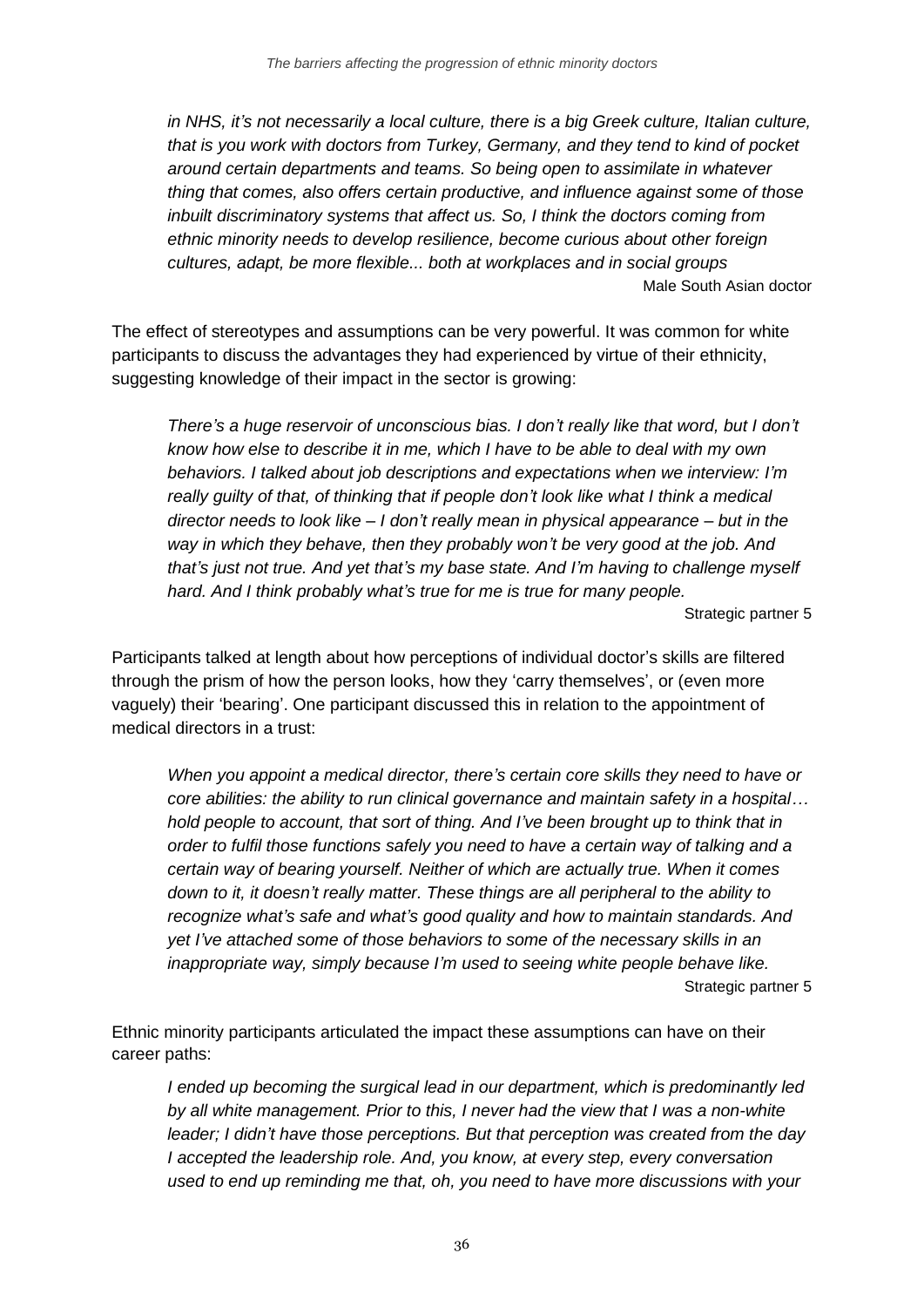*colleagues because they perceive you as someone who's an outsider. I never got the confidence that I needed to progress in my role. Unfortunately, after a couple of years things got so bad that I was asked to step down, to take the heat off me. You can imagine for someone who had taken up a leadership role and wanted to progress it was very emotionally distressing for me. In the end I thought that perhaps management is not my forte. And that's why I moved away from managerial roles towards academia and education.* 

Strategic partner 22

## 5.4 MECHANISMS FOR IDENTIFYING COMPETENCE

Some ethnic minority participants attributed their relatively slower rate of progression within the sector to the informal, unstructured way competence and potential are measured. Some, especially international medical graduates, outlined a cultural aspect to this, suggesting more vocal colleagues were better placed to gain recognition. Other stakeholders discussed how the means by which doctors can gain recognition and 'make a name' for themselves can be alien to IMGs:

*Research in particular is weighted heavily towards clinical excellence or making a name for yourself so people know what they need to do in order to make a name for themselves. So, it's either they publish a lot of papers, or look for national roles, regional system roles. And for ethnic minority doctors, they come from a culture where what you do is that you just put your head down and get on with your work rather than look at what are these other things which you can use to develop yourself professionally and personally. You just need to sort of get on with your work.* 

*And I think that's why international medical graduates are disadvantaged in exams as well, because we're coming from a culture where what you do is study, study, study, and then the exam will get you there.*

Female Black doctor

A postgraduate dean made a similar point, claiming expectations of ethnic minority doctors are lower and that they are not therefore encouraged to push themselves:

*I spoke to someone from the Association of Black Psychiatrists recently, and she was telling me about the experience of a higher trainee who is a very hard worker, someone in my culture. You would classify them as somebody that does the donkey work. So they do a lot of hard work, but they're not achieving the milestones that they're supposed to achieve. But because they're doing a lot of hard work, their clinical supervisors are okay with that – which is not right. Rather than sort of saying, 'these are the things that you're supposed to achieve, these are the opportunities that you're supposed to take', it's a case of, well, they're getting the discharge summaries done.*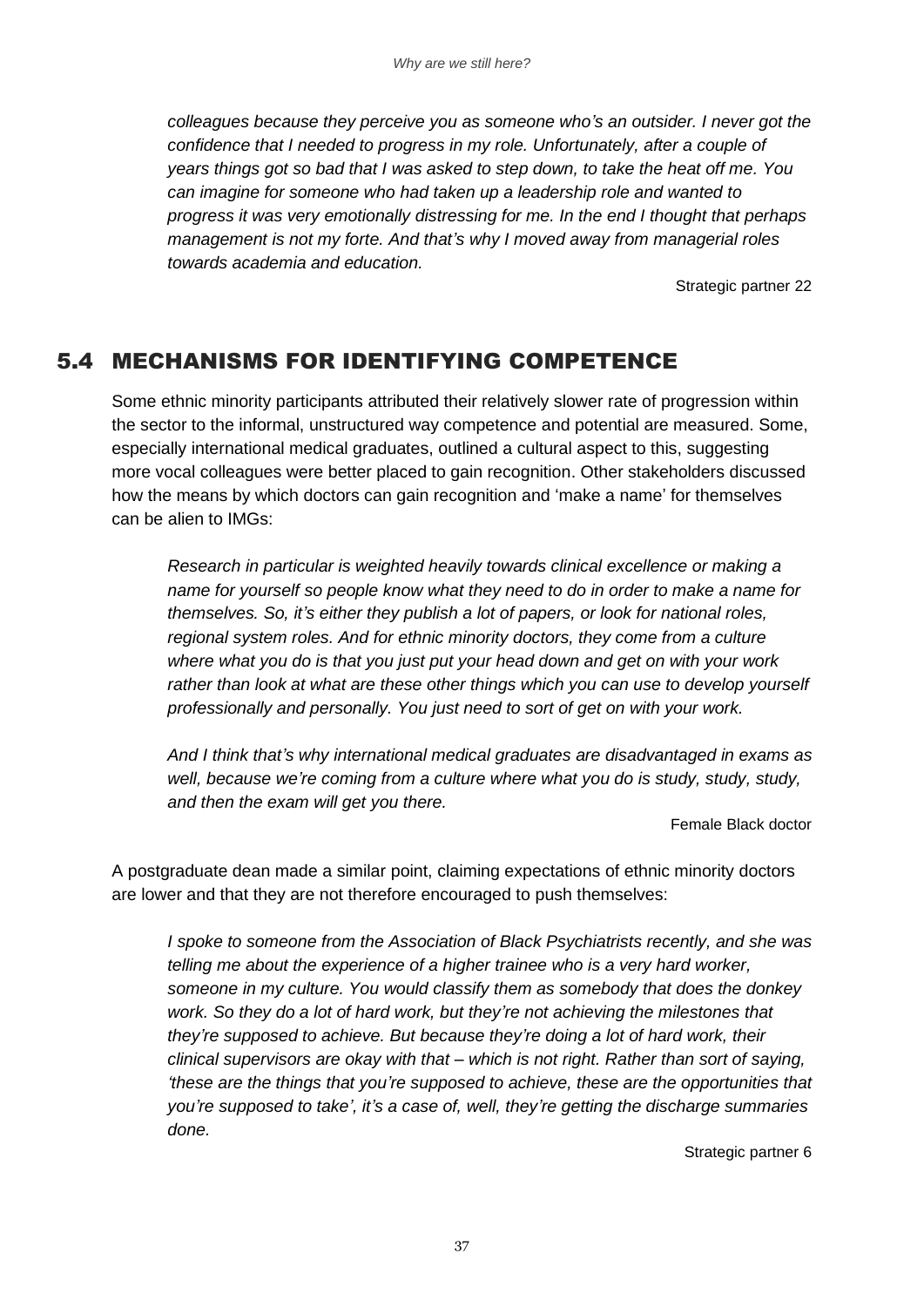Another strategic stakeholder made a similar point regarding SAS doctors:

*I don't think they are good at recognising the people who do much of the work and carry the organisation. It is not just teaching the mechanics of being a leader. For example, to be a matron you have to have been through three or four courses, held a budget, had some IR training… but with doctors the first time they move up from being a consultant to take on these responsibilities is when they become a clinical director and we expect them to perform miracles. For too long we have left them to not have difficult conversations and instead tell people 'don't do that old chap' and these conversations are harder with people who don't look like you.*

*We need to ensure they understand that such conversations and resultant actions are affected by unconscious bias – we have to do that – and give them the skills they need. They need to be able to stop and think – a good white ally will ask a colleague "is there something else going on here I need to think about. – is it making me uncomfortable for reasons I am not clear about – should it be" since I am sitting here as a very senior person with a white background who needs this sense check?*  Strategic partner 7

In addition to not having their value adequately acknowledged, ethnic minority doctors also suggested they were more likely to be accused of making mistakes and have these mistakes formally investigated. The stigma of being investigated – either through an internal disciplinary process or by referral to the GMC – can hinder perceptions of a consultant's competence, even when claims are dismissed as groundless. One white medical director outlined their experience:

*I can say with some confidence, I think it's more difficult to avoid a disciplinary, a formal process, if you're not white than if you are white. It's that sort of quiet chat stuff, which is more difficult if you come from a different culture and as most of our leaders are white and middle class by background and often male, but not invariably. I think we find ourselves with doctors who have never been able to hook into that informal system of helping them and keeping them on the straight and narrow, and they end up in big trouble. And by the time they get into big trouble, it's too late. It's those corrective influences which haven't been able to operate or haven't succeeded in operating early on in their development.*

#### Strategic partner 8

The challenges can easily signpost ethnic minority doctors away from leadership positions:

*I think it's about confidence. People don't put themselves up for jobs because they don't think they're going to get them and they don't think they're going to get them because nobody who's like them has ever gotten them before. So it's a chicken and egg in there. But you need to have the role models, I think. Some of it is about taking people and helping them to develop those skills.*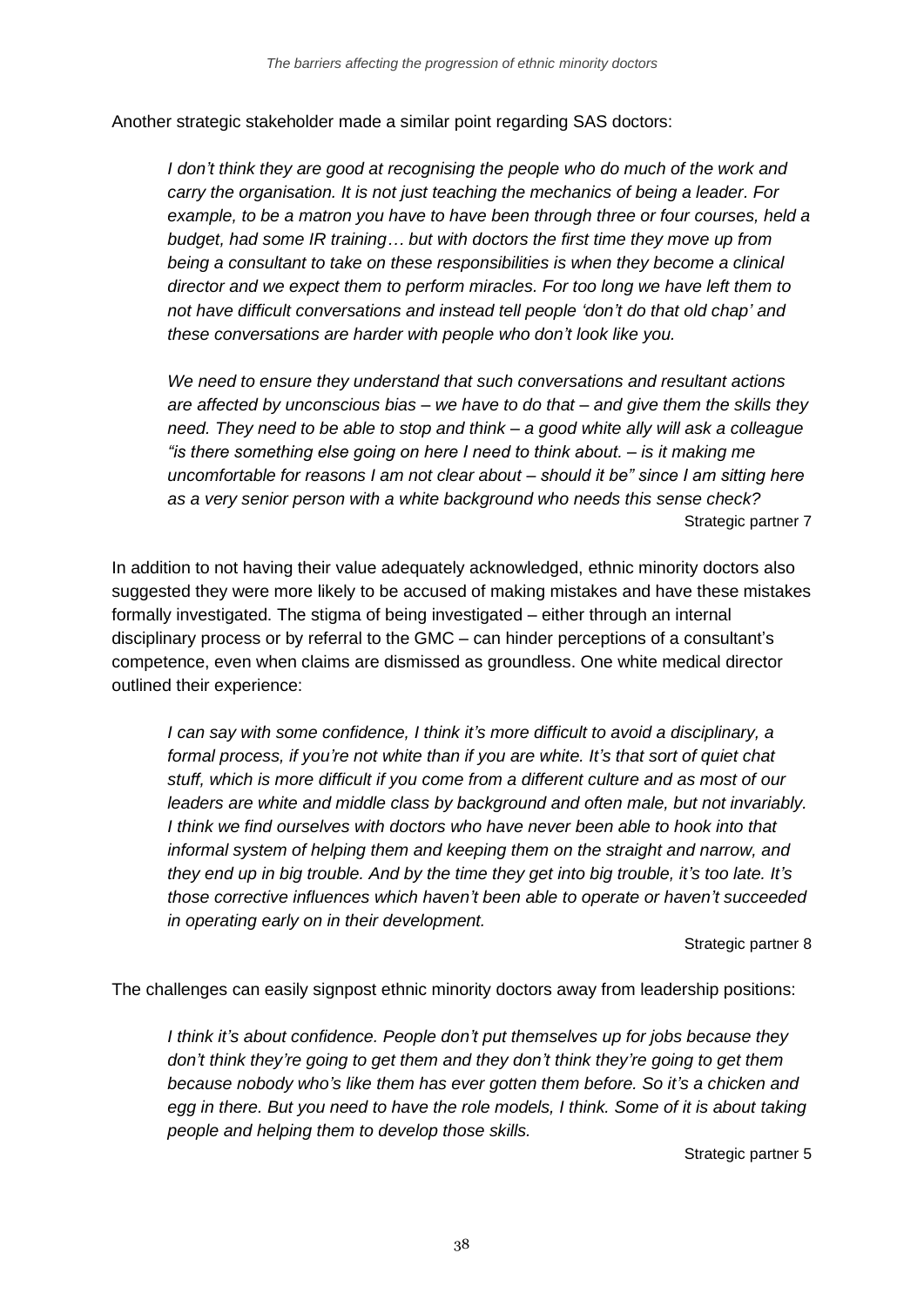*I have noticed behavioural aspects during Covid that I should have noticed before – especially the tendency of some groups of doctors to keep their heads down, be a safe pair of hands – and I don't think that is entirely to their individual advantage when it comes to their career path*

Strategic partner 9

## 5.5 IMPOSTER SYNDROME

Connected with the preceding section, ethnic minority doctors also talked at length about the cumulative impact of being marginalised and unsupported upon their self-confidence. The extent to which this occurs earlier in doctors' careers is discussed in sections 2.2 and 4.4. It is clear, however, that many consultants who have reached relatively senior positions within their organisations still experience 'imposter syndrome' <sup>13</sup>. Many suggested that while this is a widespread phenomenon, its impact on women is amplified. For those who identify as coming from visible ethnic minority backgrounds its impact is 'trebled' as in addition to selfdoubt these doctors also have to overcome barriers caused by their race and ethnicity and the patriarchy:

*In different ethnic minority communities, there are different cultures. So how you respond to hierarchy or put yourself forward for things is very different. In particular, there's also a gender bias in this in that if you're a ethnic minority female, there may be some opportunities that you won't feel that you can put yourself forward for unless someone suggests them to you. Other people, people from Caucasian backgrounds won't do that. They will put themselves forward. It's connected with the way you perceive other people's behaviour towards you. I second guess myself a lot.* Female Black doctor

### 5.6 IMPACT OF ADDRESSING INEQUALITY

A small number of ethnic minority participants discussed how their experiences of trying to tackle inequality within trusts had impacted negatively on their career progression. Participants raised two issues in particular.

First, a small number relayed how, being excluded from a range of leadership and development opportunities, they had been asked to support the development of ethnic minority networks or equality working groups. Most suggested this had pigeonholed them as being 'experts' in equality and narrowed the range of 'stretch' opportunities they were subsequently offered. Participants also claimed that equalities work is deemed less serious or demanding than the projects other, invariably white, colleagues work on, so experience gained through this work – an ability to affect organizational culture, for example, or an ability to negotiate with other colleagues – is given less weight than it should. This hampers promotion as less credence is given to this experience on application forms.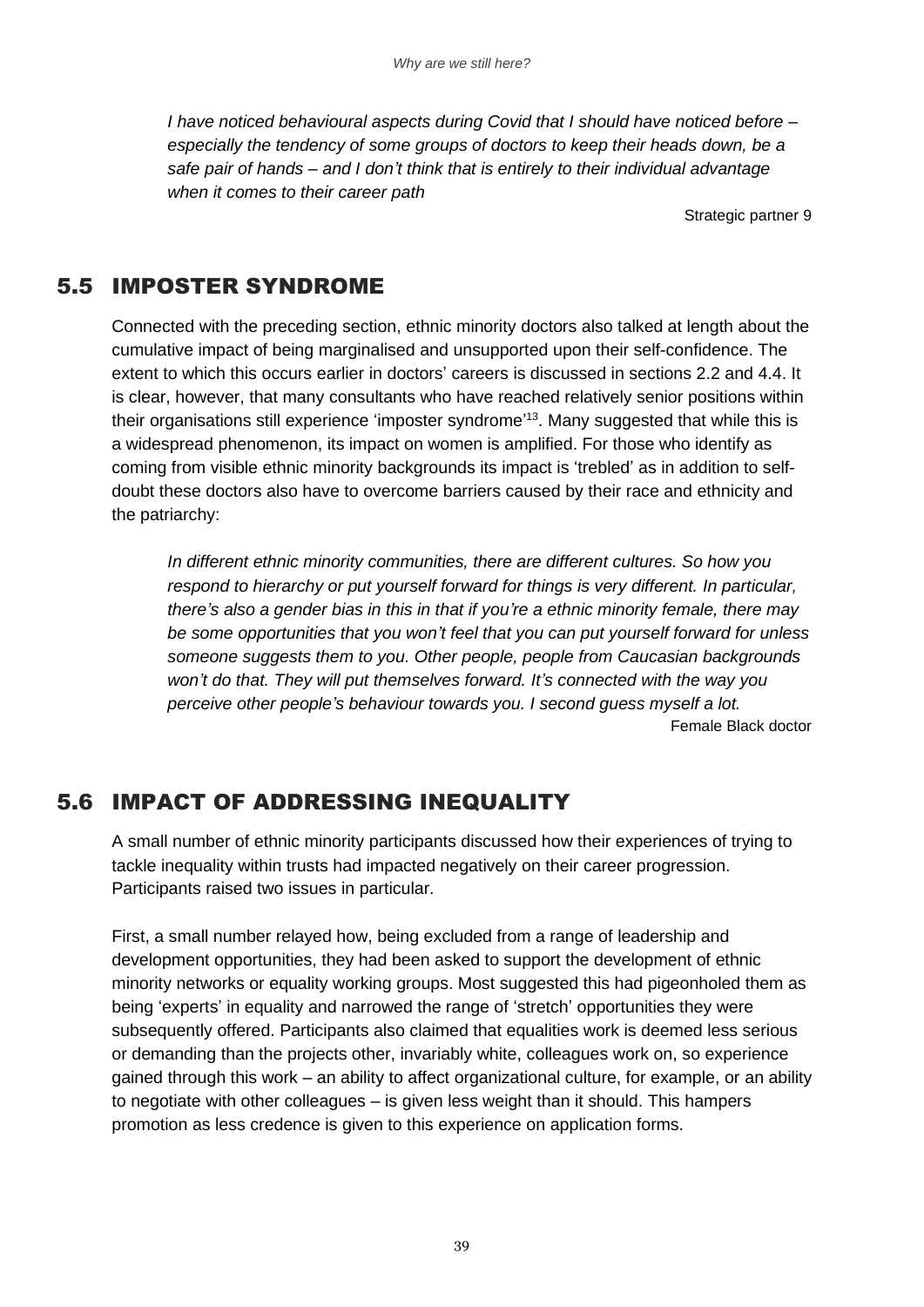Secondly, participants discussed at some length how speaking up about equality issues is often viewed negatively by other senior leaders. One experienced clinician claimed:

*Anyone who puts their head above the parapet and speaks out is then labelled as a troublemaker or whatever. And so the learned experience for them is to stay quiet and just accept things as they are, just be happy with what you've got, which is terrible***.**

Strategic partner 9

This pointed was echoed by another system leader:

*People are uncomfortable speaking about it. They're uncomfortable speaking about it, one, because they feel isolated. The other is probably especially for those who come from other countries, it's a sense of shame. It's not easy to talk about negative experiences. And third is, as I said, the discomfort, because if you do speak about something negative, you feel somehow you will experience a more negative adverse experience.*

Strategic partner 2

In addition to the above factors, participants also raised a number of issues which they felt had prevented the sector tackling progression disparities in the past:

## 5.7 FEAR OF TALKING ABOUT RACE

Throughout all our interviews, both white and ethnic minority doctors highlighted how reluctant the sector is to have honest conversation about race. Participants discussed at length how discussions about inequality, privilege, and racism can generate uncomfortable emotions, such as fear, guilt, and anger. In addition, some participants suggested some colleagues are simply not interested in discussing the impact of ethnicity on their fellow doctors:

*It may be intentional, maybe unintentional, but I think [discussing bias] is where the discomfort comes, because it means that people have to look inward and people find that very difficult. And in some cases it's long ingrained behaviours that they may not be aware of. But I think the major thing is people being worried about being labelled as racist is what makes it discomforting to discuss it.*

Strategic partner 10

*I suppose the biggest challenge is that the system doesn't want to necessarily acknowledge that race discrimination exists. And so it's not looking at it from that lens. It's looking at it from the aspect of has that person acted in the way that they are expected to do as professional people as opposed to coming from a certain background? And yet the end result seems to go against that individual from whatever that background may be.*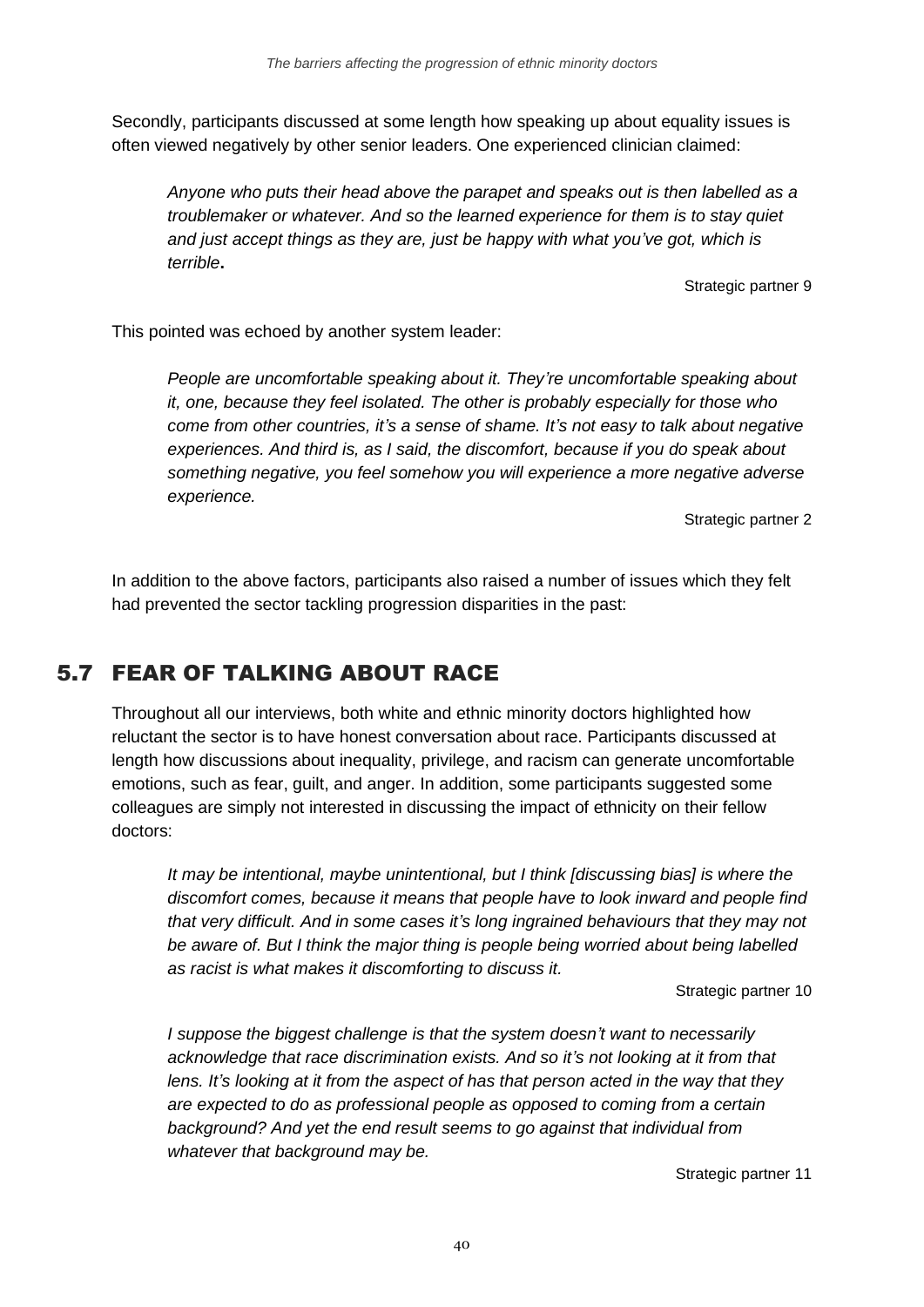In particular, participants suggested it is difficult for (white) colleagues to accept they may be discriminating against ethnic minority staff, albeit unconsciously:

*We had a conversation about how tests are designed in a particular way and therefore they're inherently biased. That will be really uncomfortable for some people. They say, 'but the system's fine, the system's not biased', and it's all objective and even. But people can unconsciously do things that are not very nice and we're still living with the legacy of it now. In the context of the culture that is based on – that history of discrimination and racism – people do set things up and structures and systems that are biased and people get very uncomfortable talking about it in that way. It's much easier to say it's just the individual's fault.*

Strategic partner 14

Participants suggested as a result of this, senior leaders are often unaware of how and where inequality exists in their organisations. A culture of not raising concerns has led many ethnic minority doctors to remain silent about their experiences:

*What you have is a culture of fear, of speaking out generally for everyone. And you*  have a culture where people feel they will be blamed for speaking out. That is the *culture. Now, when you have a culture where people feel blame or sense of blame, if they speak out, it will disproportionately impact on those who are at the lowest tier of the ladder and who are the most vulnerable or feel most vulnerable. And so you won't speak out because you feel that if you do speak out, you will be scapegoated. And the system does do that. So I think that people don't feel comfortable speaking out anyway. But also I don't think there is space the NHS is highly pressured and talking about racism would be probably an inconvenience to just getting on and discharging people, patients quickly out of hospital because the government saying you've got to reach a target to recover from the backlog. So I don't think people are comfortable talking about real emotion and issues because the environment doesn't lend itself to such a dialogue.*

Strategic partner 12

This was echoed by other senior leaders, who were clear that the prevalence of these emotions can make it difficult to encourage discussions about discrimination:

*We've need to support people to learn about how you engage in these conversations in the right way. I think it's a really interesting experience when somebody does get it wrong because on the one hand we kind of advocate learning, not blame, but on the other hand, there is a real sense of… when do people actually start getting some of these behaviours right and how do you balance that? Because you want people to continue to engage with the subject and to be active in the organisation, be actively anti-racist, but managing staff through that phase …can be difficult to manage.*  Strategic partner 13

Ethnic minority participants discussed how they 'managed' discussions around discrimination and the strategies they employed to raise concerns about their treatment. As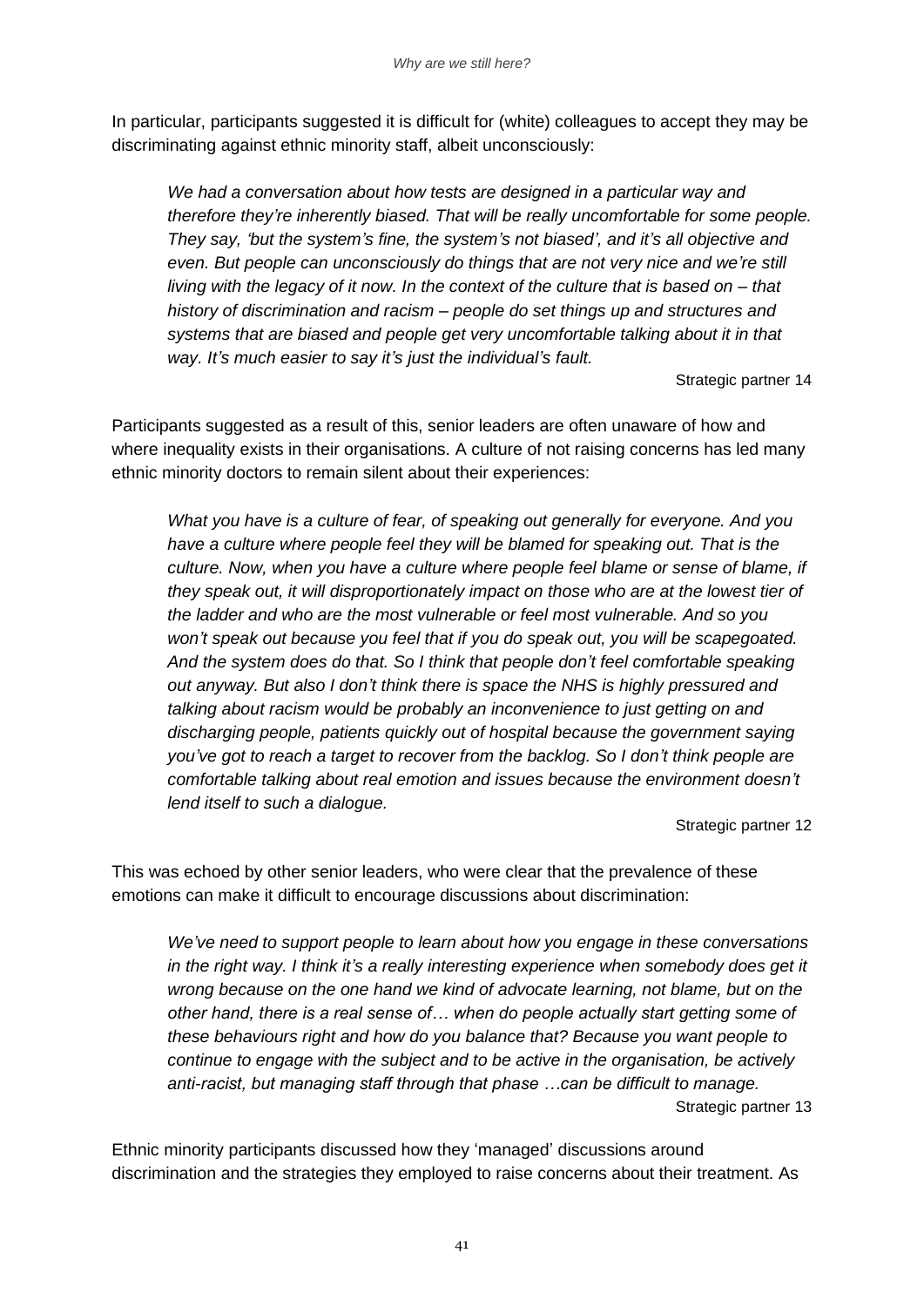mentioned above, many felt burdened with 'explaining' how racism can manifest itself in modern workplaces and staff relationships. Some participants expressed frustration with this, and suggested it further alienated them from their work:

*I also get a little bit weary of being told that I have to help colleagues have a conversation with me. I think, frankly, you can't see me as a colleague and another citizen who just warrants a certain conversation and it almost does yourself as a nonethnic minority person disrespect that you can't. You know, I can have a conversation with a woman. I don't have any idea of what it feels like to not have the privilege of being a man, but I think I can have a conversation with a woman perfectly reasonably. But to assume that you have to walk on eggshells around us because you're worried that we're so bloody sensitive or that I've got to help you with this. Well, piss off.'*

Strategic partner 15

It is clear, however, that many ethnic minority doctors are wary of discussing their (racialised) experiences with their colleagues, mainly for fear of upsetting them. One participant explained his dilemma in this way:

*You don't want to accuse everybody as being racist, for instance, because that's not conducive to a good working relationship. So often I think it's a softer side which causes the problems, not really the seventies overt racism and the problem is these soft things continue, even the overt things. So, you'll have known the recent, the last year or two, the report from Aberdeen Medical School about the extent of racism.*  [see information box, below]. *There's a similar one in [redacted].*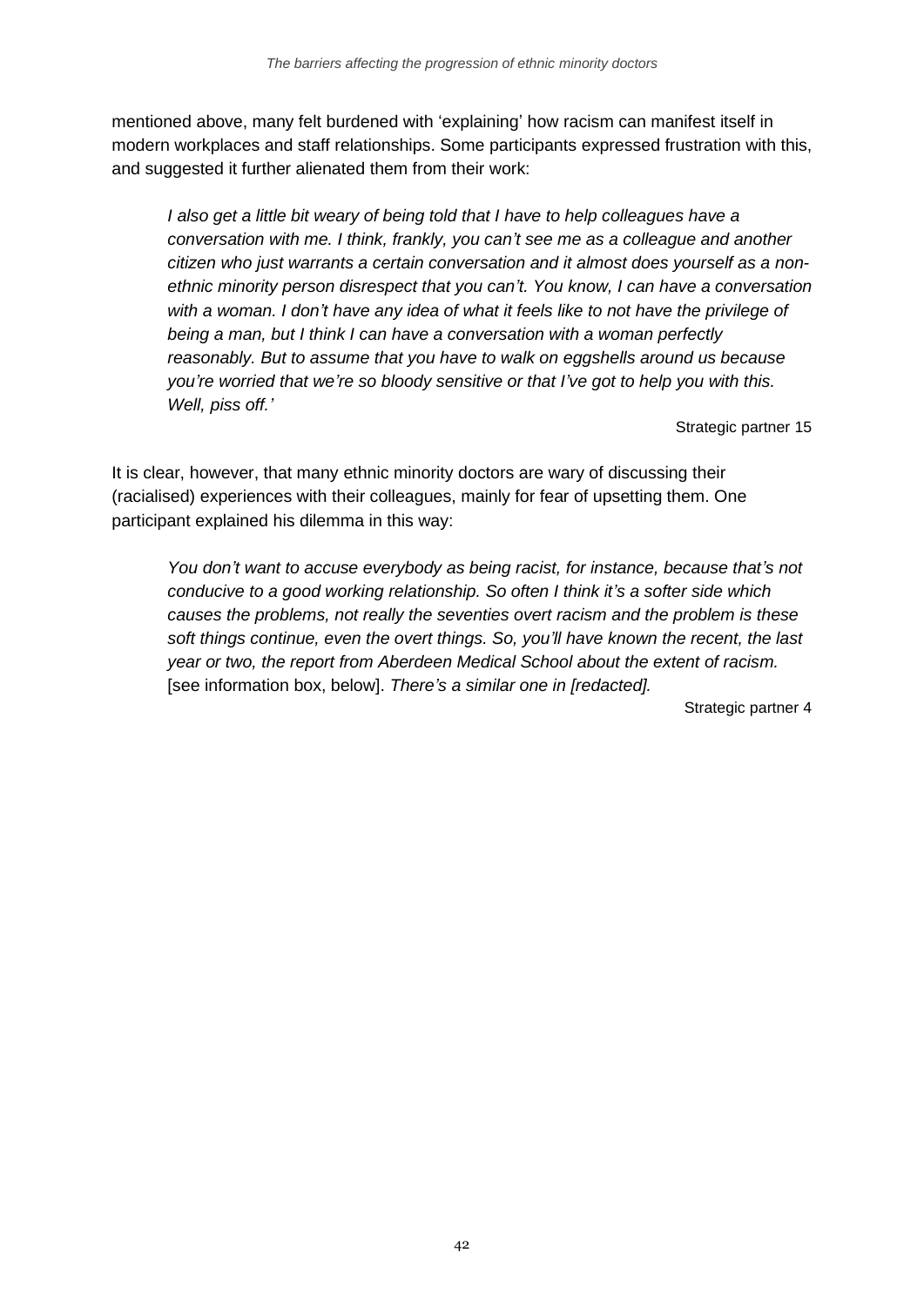## HUNDREDS BACK CALL FOR CHANGE OVER RACISM CLAIMS AT ABERDEEN MEDICAL SCHOOL

June 18, 2020, 1:22 pm Aberdeen University *Medical students have called for change at Aberdeen University amid claims that racism is not being treated seriously enough.*

Hundreds of students at the institution's School of Medicine have called for urgent change in the culture and curriculum to address the underlying issues affecting them. An open letter from the organisation's Black Medical Society (BMS) includes a number of firsthand accounts from people who claim they have experienced racism on university premises or during a medical placement.

One person said they had been left "terrified" to speak out, while another claimed to have witnessed a "completely unnecessary and derogatory comment*"* being made.

The letter also contains an account from someone who said a patient referred to them in a racially offensive manner while they worked a night shift. The student said: "Instead of saying anything, the staff just laughed."

www.pressandjournal.co.uk/fp/education/higher-education/2270168/hundreds-back-call-for-change-over-racism-claimsat-aberdeen-medical-school/

## 5.8 ATTITUDES WITHIN ETHNIC GROUPS

A number of interviewees, especially more senior ones, described experiences where they felt some ethnic minority colleagues sometimes held other ethnic minority colleagues to a higher standard than white colleagues. There was a sense that sometimes ethnic minority staff need to be doing more to support each other. One senior clinician expressed her disappointment thus:

*That thing about how we don't necessarily work to promote each other, to support*  each other, not promote, but we don't provide the sponsorship or the informal *networking that in the way that other people do that that helps them and leaves us disadvantaged. And we act like we think that the game is all fair and the playing field is level when we know it's not. And then but rather than tilting it in our own favour, we just carry on acting like it's somehow going to work out, which it doesn't necessarily* Strategic partner 24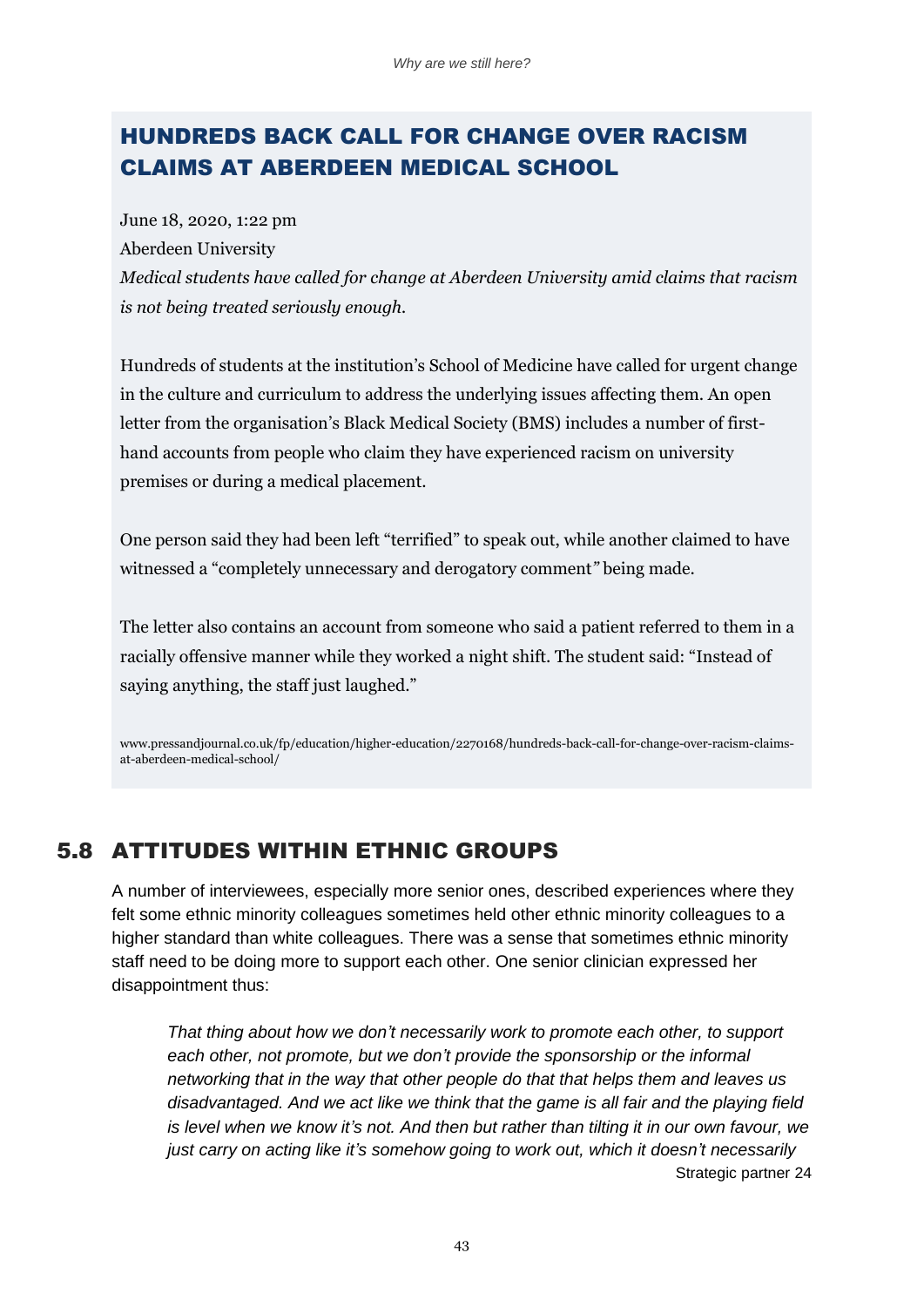*Sometimes some of the worst people and the worst challenge are people from your own background who actually scrutinise you even more than the other people. Now, that's not to be too negative about people from my own background, because balancing that off, there are also lots of supportive and developing people. But I do think that that's interesting.* 

Strategic partner 25

Another system leader had a similar experience:

*Of course, now that I am in a position where I could be part of that, I don't bother, I'm not insecure. But what I was trying to understand why they were doing like this. So there is a lot of there was a lot of sense of insecurity. They wanted to show themselves more than what the other panel was. They wanted to be more strict, partly because they didn't have an easy way in. Why should anybody else have an easy way in? And they felt they had to prove to their counterparts of white colour that they are equally better, equal them, better than or whatever.* 

Strategic partner 26

A third system leader made a similar point:

*I think this has been reported before, where your own colleagues actually think that when you're in a high position. They question why you've got there, how you've got there. And so you lose that credibility within your own…you don't get that support from your own ethnic minority professionals. And that was the same in in the West Midlands. And I think some people perhaps feel that maybe you shouldn't have got to that position. So you get it from both sides, you get some sort of discrimination from the host community, but you also get it from your own colleagues as well.*  Strategic partner 4

This was reported as being compounded by attitudes towards female clinicians in some communities:

*Women from certain ethnic minorities do face discrimination and often discrimination from men from their own ethnic backgrounds as well. So I think they have an added problem that there is discrimination across the piece. So a man might feel an ethnic minority man might feel supported by other ethnic minorities around them. But I'm not sure that ethnic minority women are going to feel quite as supported necessarily by other ethnic minority colleagues, especially if the men come from cultures where equality isn't the norm. So and again, I come back to the IMG experience, I don't think we should be blaming people if they've been brought up in a certain culture and a way of thinking, and then they come to this country. I think we have to be careful to help them adjust and understand equality before blaming them*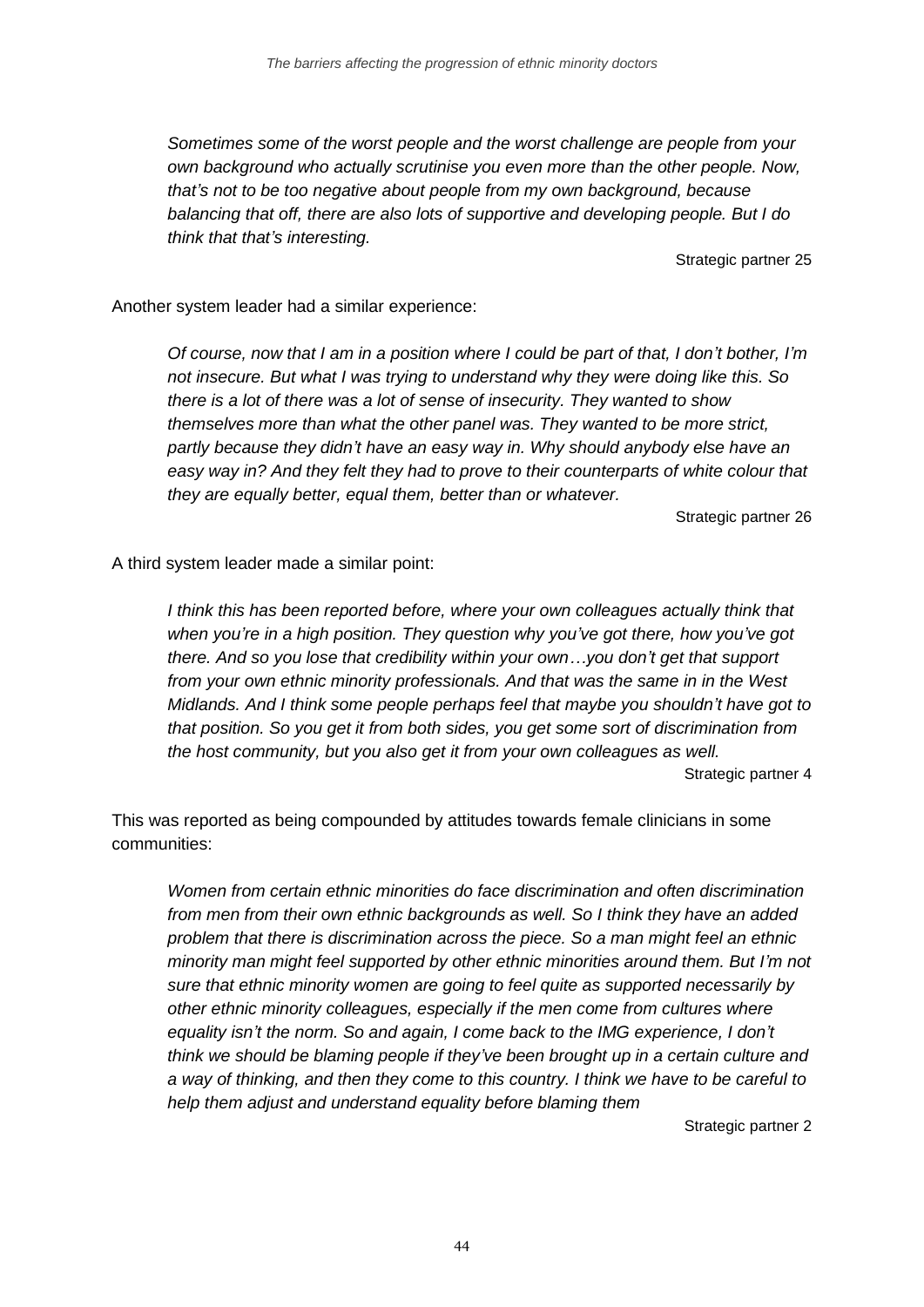A medical director similarly highlighted the importance of intersectionality in such issues:

*Some of the issues I get to hear about is how subtle and sophisticated race discrimination can be. And it's a case of opportunities that would be presented to someone who is white as opposed to someone who's from a different who's from a ethnic minority group. And that can be quite subtle. And it's also about behaviours, and this can go both ways. So in the different ethnic minority communities, there are different cultures. So how you sort of respond to hierarchy or put yourself forward for things is very different. So this and especially there's also a gender bias in this as well in that if you're a ethnic minority female, there may be some opportunities that you won't feel that you need to put yourself forward for unless someone suggests them to you.*

Strategic partner 1

A similar point was made by another senior leader who indicated that this was a priority which needs to be addressed if women who face this type of 'mindset' from colleagues and peers are to achieve their potential:

*There are issues in our own cultures which are not right and it doesn't translate well. So let me give you a very personal example… South Asian men, in general, quite high on the misogyny scale. We all know that, right? It's very well recognized among certain sectors. Women need to cook, end of story. Don't do anything: cook. You bring that style into a leadership role, which some people have done. You are in trouble straightaway. Quite rightly too.* 

Strategic partner 26

## 5.9 THE IMPORTANCE OF INCLUSIVE MEDICAL ENGAGEMENT AND MEDICAL LEADERSHIP

There is an established evidence base showing the importance and connection between medical engagement, medical leadership, and their contributory roles in helping to sustain generative cultures within health and care. Increasingly this contribution also results in the delivery of consistent, high-quality, safe, and efficient care.<sup>14 15 16 17</sup>

In addition, reports into the failings at Morecambe  $Bay<sup>18</sup>$  and the recent findings from the independent review of maternity services at the Shrewsbury and Telford Hospital NHS Trust<sup>19</sup> not only continue to demonstrate the importance of clinical and medical leadership, but crucially also highlight the importance of providing access to leadership development opportunities, training, and support for all doctors including junior and SAS doctors.

Some of the strongest themes emerging from the interviews relate to the challenges and barriers to progression faced by many ethnic minority and internationally trained doctors in being able to achieve parity of esteem with their white counterparts throughout their career journeys. This inequity impacts their ability to attain and be successful in medical leadership roles.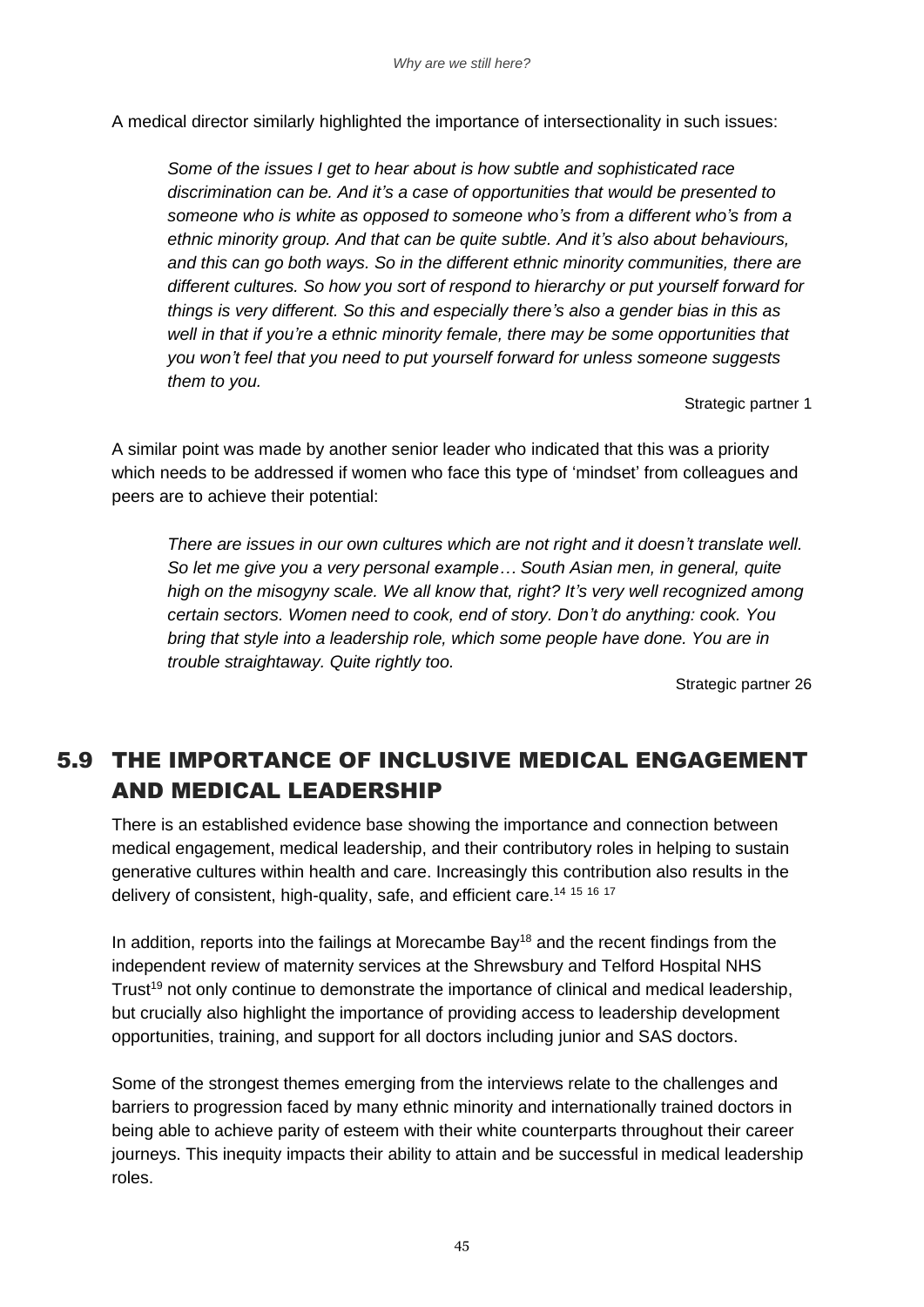*I ended up becoming the surgical lead in our department, which is predominantly led by all white management. And I can assure you that I never had this view (that I'm a non-white leader, you know), because you don't have these perceptions. But that perception was created from the day I accepted the leadership role. And, you know, at every step, every conversation used to end up reminding me that, oh, you need to have more discussions with your colleagues because they perceive you as someone who's an outsider. I never got the confidence that I needed to perhaps progress in my role'*

Strategic partner 22

This account and many other reflections in this study refute the narrative offered in the Commission on Race and Ethnic Disparities report<sup>20</sup> which highlights and 'celebrates the 'onward march of minorities into positions of power and responsibility in professions such as …medicine'. We found clogged or blocked pipelines, concrete ceilings, and an absence of ethnic minorities in positions of power and influence. Where such leaders exist in the system we heard first-hand accounts of the sacrifices made to retain such positions which included adjusting their behaviour to 'fit in':

*I have had to modulate my behaviour at work because I know that others will feel challenged if I illustrate an alternative way to, for example, manage a patient. I find that I am labelled 'difficult' if I offer an alternative or frankly disagree with some of my white colleagues. There is often more than one way to manage a patient. Most of us were trained at different universities and have had different levels of clinical experience and exposure. In my experience, black or ethnic minority doctors who disagree or express a different view are often labelled 'difficult'.*

Male Black doctor

An inclusive approach to medical engagement and therefore medical leadership is crucial to create an environment in which *all* doctors feel able to contribute to the management, leadership and improvement of services. This candid reflection from a senior established leader- who identifies as being white, male and middle aged offers a powerful call to action:

*From the patient's perspective, I think it can mean that we don't understand our patients properly and therefore we don't design services around our patients in the way we should. I think there were other issues about getting the right health care to people if we don't understand the world in which they live because we live in a different world*

Strategic partner 9

The role of medical leadership (doctors in leadership and followership roles) has been highlighted as one factor contributing to high performing health care cultures, which in turn leads to safer and more effective care. Doctors in medical management and leadership roles (like their clinical colleagues) bring a relentless focus on patient care.

Individuals who are afforded access to leadership development opportunities, quality improvement and clinical governance activities, projects such as the transformation of the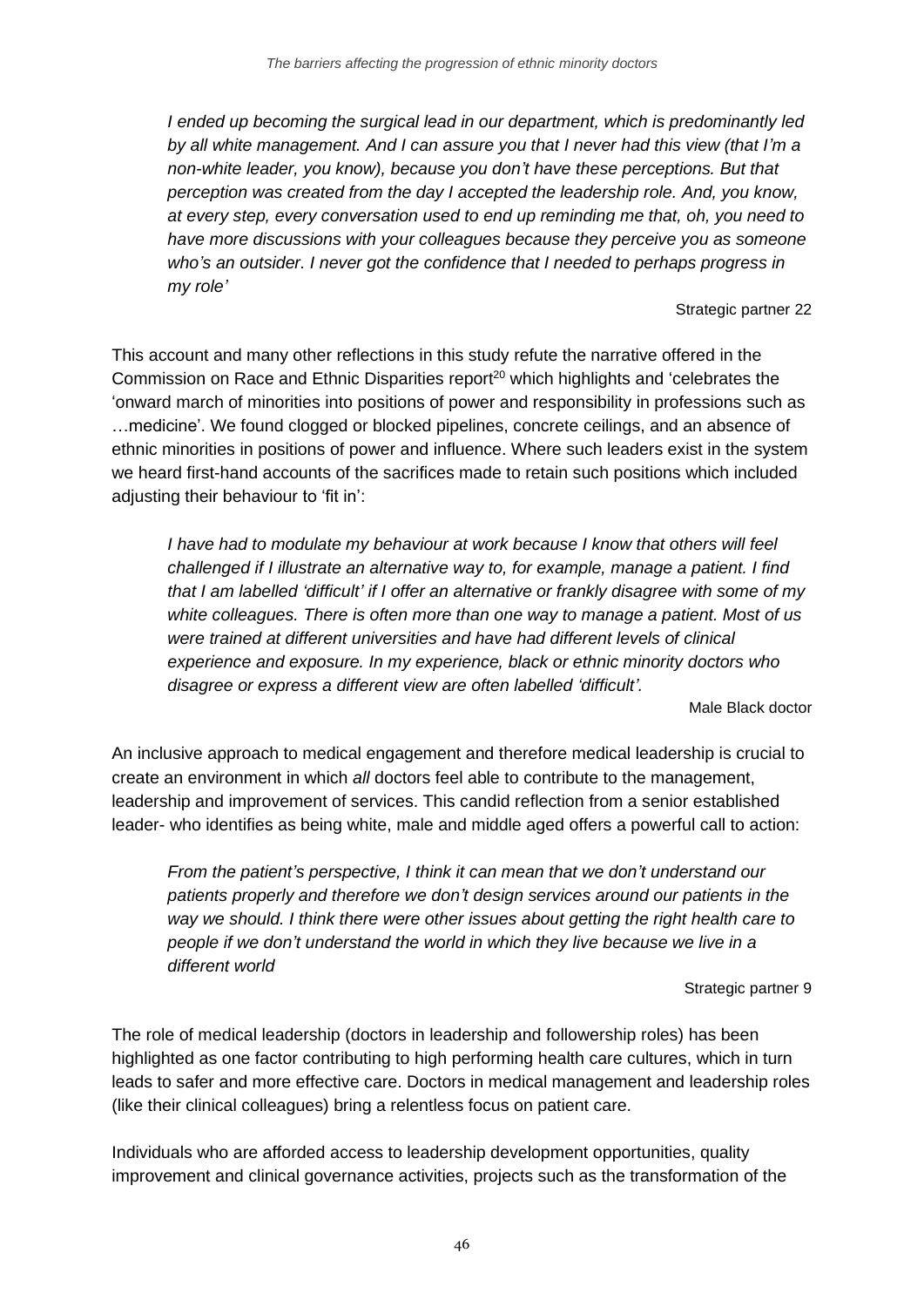Electronic Patient Record (EPR), etc are more visible and therefore have a greater chance of being appointed to, and recognised in, formal medical leadership roles. At the individual, organisation, and system level there needs to be greater equity of opportunity if we are committed to inclusive medical leadership.

### 5.10 OVERALL IMPACT ON STAFF WELLBEING

The data on the impact of poor treatment, notably, racism on the health and wellbeing of doctors in particular and people in general is well researched:

*For those who are affected, not being able to talk about it, not being able to talk about any trauma or any negative experience… it affects your mental health. For some, it will lead to depression. For others, anxiety, a sense of exclusion. It may well affect your clinical performance. We know from a report [*Fair to Refer*] that burnout can affect your clinical performance. Well, it doesn't have to just be burnout, it can be any sort of negative experience... So, I think what ends up happening is you may well find yourself not able to perform as well. So that, again, affects your career progression. But even worse than that, you may find that you do things that maybe you may be involved in, things go wrong, and then you can't even speak about that. So you may be the victim and that's when you look at why [ethnic minority] doctors complained about more traumatic… Some of these complaints may even be around poor performance, but that poor performance is a result of a mental state that doesn't give you the ability to perform well.*

Strategic partner 12

*The mental health impact on individuals is huge. I think about 20% of doctors are thinking of leaving their career because of the impact on them and it's having an impact. Or now when you look at retention in the NHS, this just becomes an additive reason on top of everything else. Why bother? I'm done. I may as well retire early. I may as well reduce my hours, why should I work harder? And so forth. So it has a very real service impact as well as the mental health impact.* 

Strategic partner 2

When ethnic minority staff face race discrimination it impacts adversely on patient care and safety. The doctors and leaders we spoke to were very conscious of this.

*I think a system designed by white people, mainly for white people… and I think it's hard when the language isn't yours and the culture isn't yours or you don't feel it's yours. And it's difficult to have sharp elbows when you don't fully belong in that system. And then the third prong, is that staff don't look like our patients and that is a problem on a number of levels. From the patient's perspective, I think it can mean that we don't understand our patients properly and therefore we don't design services around our patients in the way we should. I think there were other issues about getting the right health care to people if we don't understand the world in which they live because we live in a different world.*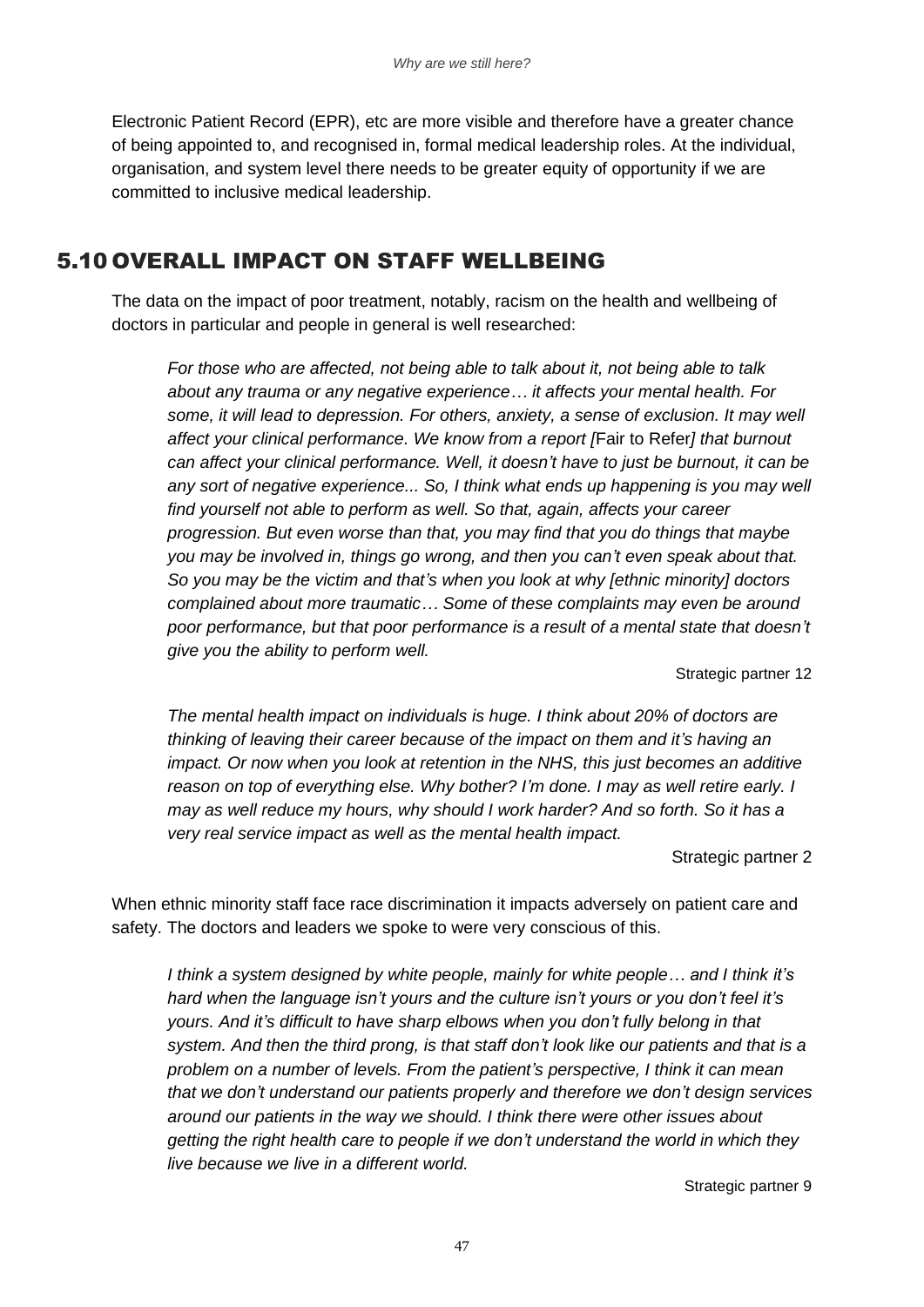<sup>15</sup> Keogh B (2013) *Review into the quality of care and treatment provided by 14 hospital trusts in England: overview report: NHS England*

<sup>16</sup> Berwick D (2013) *A promise to learn – a commitment to act: improving the safety of patients in England*: Department of Health; London

<sup>17</sup> Nath V; Seale B; Kaur M (2014) *Medical revalidation: from compliance to commitment*: The King's Fund, London

<sup>18</sup> Kirkup B (2015) *The Report of the Morecambe Bay Investigation*

<sup>19</sup> Ockenden et al (2022) *Findings, conclusions and essential actions from the independent review of maternity services at the Shrewsbury and Telford Hospital NHS Trust-final report*

<sup>20</sup> Commission of Race and Ethnic Disparities (2021) *The Report of the Commission on Race and Ethnic Disparities*

<sup>13</sup> Clance, Pauline Rose (1985) *The Impostor Phenomenon: Overcoming the Fear That Haunts Your Success*: Peachtree Pub

<sup>14</sup> Francis R (2013) *Report of the Mid Staffordshire NHS Foundation Trust public inquiry:* The Stationery Office; London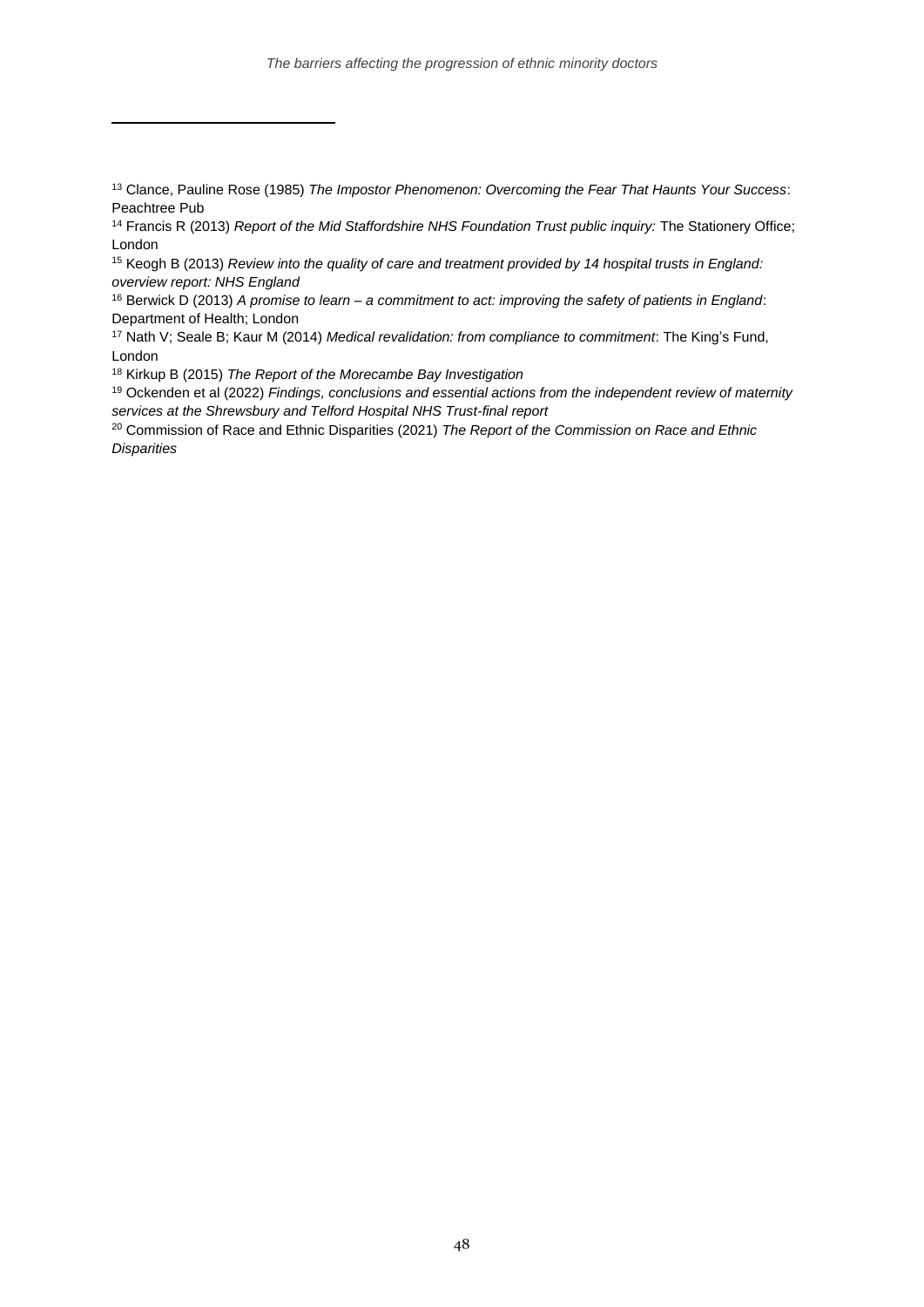## CHALLENGES FACING SPECIFIC COHORTS

In addition to the structural challenges facing ethnic minority doctors outlined in the preceding sections, specific challenges and concerns were raised by participants regarding two particular type of doctor:

- international medical graduates
- staff and associate specialist grade (SAS) doctors

## 6.1 INTERNATIONAL MEDICAL GRADUATES

The number of international medical graduate (IMG) doctors in the NHS is growing and now constitute over one third of all doctors working in the NHS. Their experience has been the subject of several reports, including *Fair to Refer* (by two of the authors of this report) which describes how IMG colleagues experience being 'othered' with consequences including disproportionate referrals to the GMC. Their experiences were mentioned at every stage of the research process, and, while there is some overlap with the experiences of UK-born ethnic minority colleagues, many features of their career development bear special note.

First, numerous comments were made about the failure of the NHS (on the whole) to provide effective induction:

*Take the example of people coming brand new to the country to start a training programme of whatever specialty they come in. And then from day one, many of them may well be on call. They might be the ward doctor. They've never worked in this country. And so if I was to go to Sri Lanka to work, for instance, I wouldn't have a clue of what I'm supposed to do. Who do I give the Bloods to? How am I supposed to address the nurses or the doctors or patients or whatever? And I'm bound to fail. And that's what we do. We set them up to fail right from day one. And we all agree what they need. Many of these doctors, they're not only doctors, any healthcare professional coming in is probably a minimum of three months as a supernumerary person to get acclimatized to what's going on so that they can understand, you know, if they're taking bloods or whatever because the power systems are different.* 

*If you're from India or Pakistan, the power differential between a patient and a doctor is different to what it is in the UK. So for them to learn those sort of things takes a bit of time. And instead what we have is they come in day one, they're on the ward and within a week we get calls from some of their consultants to say this doctor is not up to scratch.* 

Strategic partner 4

The assumptions made or inferred once doctors are labelled as IMGs are unjustified. UKqualified doctors experience a different reception and induction when they make equivalent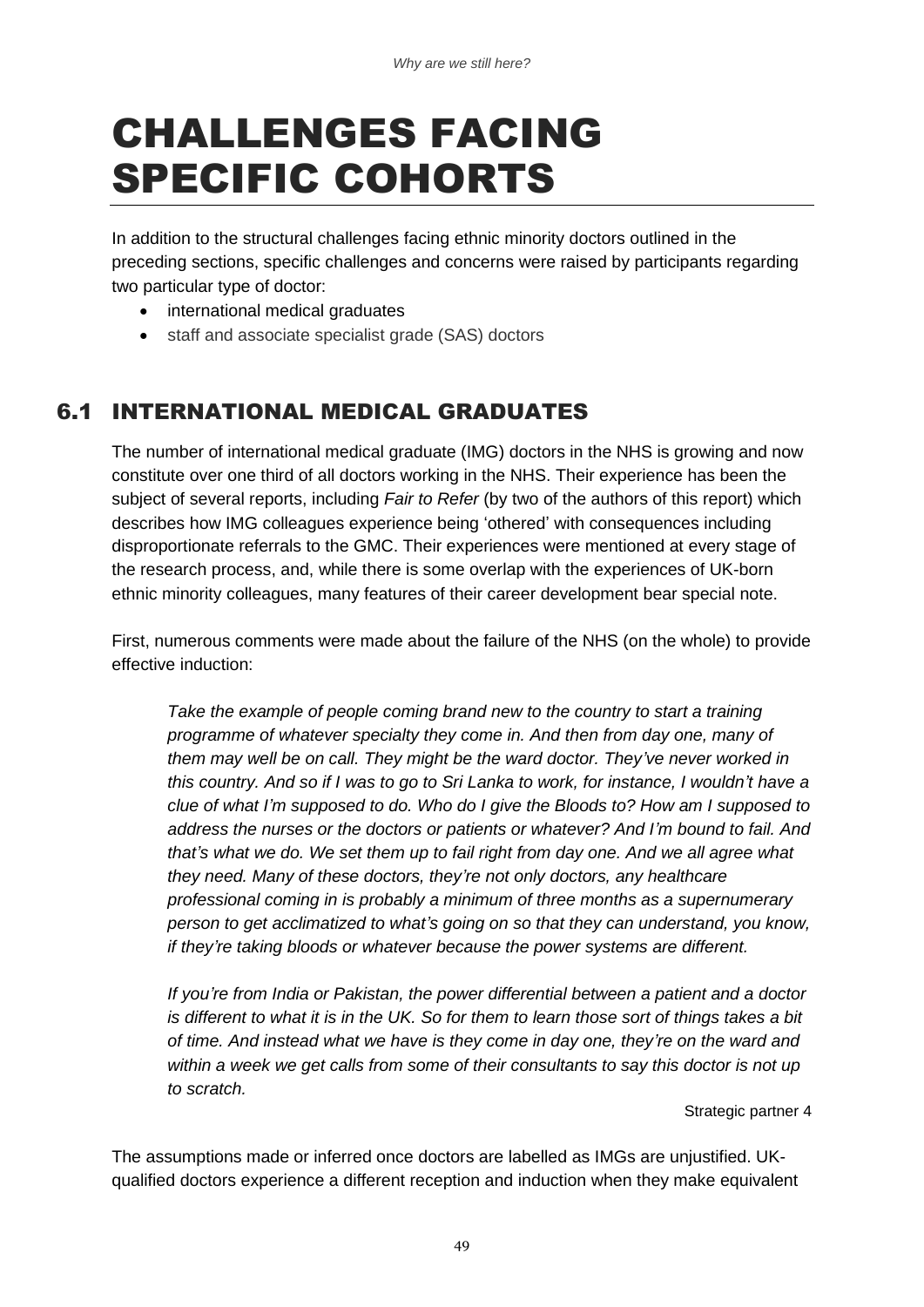moves to Australia or Canada, for example. The working assumption of UK-qualified doctors is they know what they are doing and just need a period of time to understand 'how we do things around here'. The opposite is true, however, for how IMG, locally employed (LE), and SAS doctors are perceived. It was common for interviewees to highlight the language that is often used to talk about these types of doctor:

*'You know, they haven't got the knowledge'. 'They don't know what they're doing'. And you think, 'well, they've been here a week… [so] they haven't got a clue what they're doing'. 'Well, why have you sent me these doctors?' 'Because they've passed the tests and been recruited to so'. So I think the system doesn't help itself. They know what the solutions are. But because of money, primarily those solutions aren't put in.* 

Strategic partner 2

Several senior leaders noted the consequence of this approach:

*We pay down the road because this person then needs potentially an extension to their training. So we're happy to fund that, but we weren't happy to fund the initial bit, which would have stopped them from actually failing. And many of these people…most of them, they're intelligent, knowledgeable people. And then suddenly they're presented here and they're made to feel as though they're not up to scratch. And that's why increasingly, I think, 'international medical graduate' has negative connotations. Instead of a doctor who's new to the country and the system needs to adjust to make sure that we can support them, to help them to succeed.* Strategic partner 20

Interviewees remarked on the contrast between the treatment of arriving IMG doctors and that given in some other countries:

*There are nations where they pick you up from the airport when you come to work in that country. There are countries that actually celebrate the fact that you're coming to work and will have a three-month induction in some nations. And of course, this isn't just the induction, it's the ongoing mentoring.* 

Strategic partner 13

Participant also suggested perceptions around the 'professionalism' of IMG doctors are shaped by cultural perspectives and biases. For example:

*There are cultural differences associated with coming into the UK and how health services work. One way it exhibits itself… [is] the attitude towards hierarchy – deference – which can be interpreted as unprofessionalism, but it is just doing things different. Immediate local clinical leaders are uncomfortable having those conversations about that until people are seen as being in a particular box which necessitates a conversations.*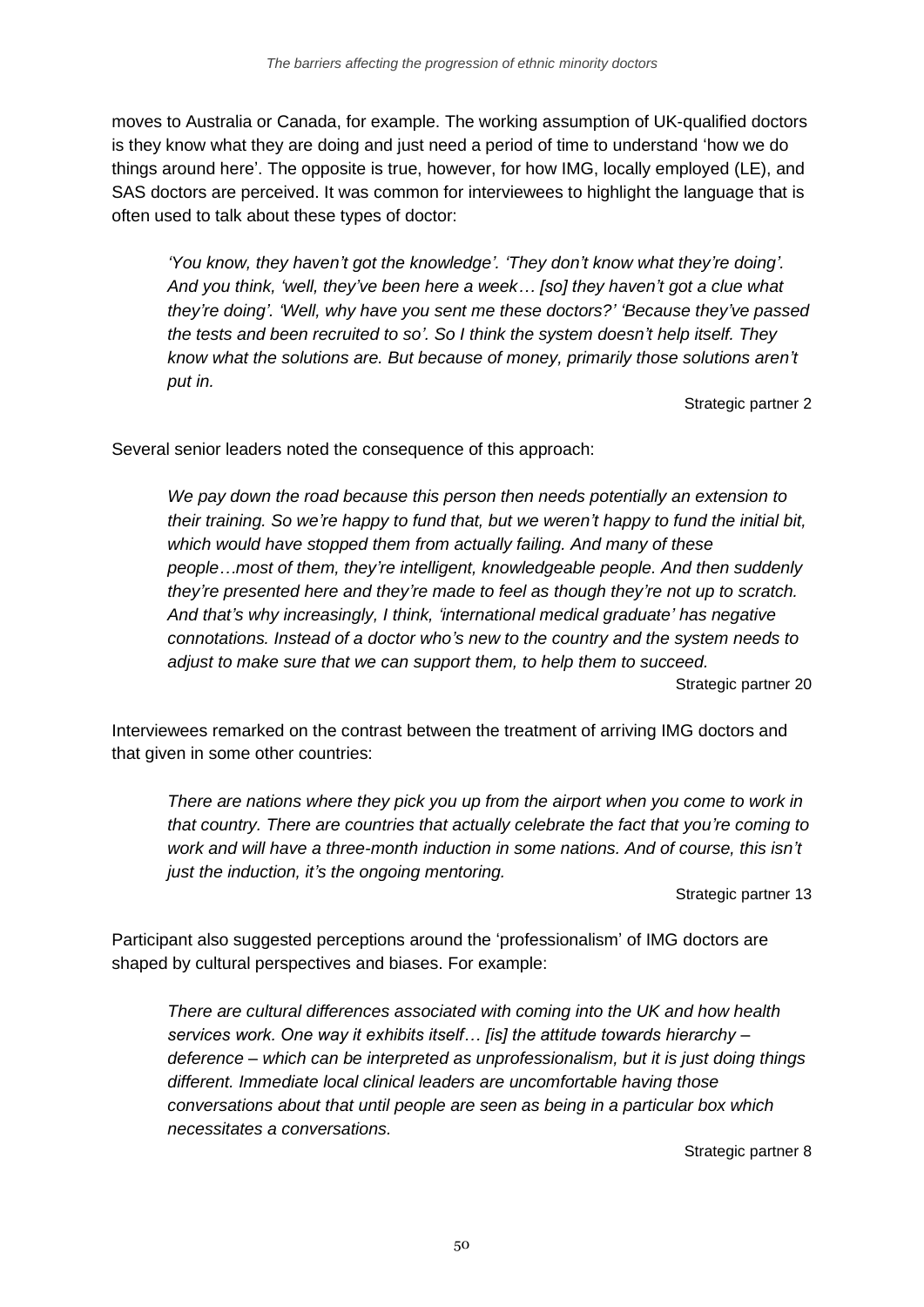IMG doctors were also more likely than UK-born participants to talk about experiencing overt discrimination. As outlined in section 4.4, the experience of being 'othered' can lead to a profound disengagement from the system. This was no less the case with IMG participants:

*I went to an interview in the days when I used to have a turban and a beard. I sounded like I came from the UK because of my accent was a broad Midland one at the time. I went to an interview and when I walked in, I saw all the heads look up and then look up at me again and say, 'that's not the person I spoke to on the phone.'* Strategic partner 17

Furthermore, it was felt by some that the prejudice facing IMG doctors is somehow seen as more acceptable. To an extent, this is evidenced in the way government and senior leaders within the sector talk about them. As such, IMGs find themselves 'othered' not only by their colleagues, but by policy makers at a national level:

*I would actually start at the top: I mean the government and how it talks about doctors who come from overseas. If you use language like Dido Harding did<sup>21</sup> it doesn't help. It doesn't help. And if you have wider immigration policy that somehow looks at people from other countries as a being a burden on us, rather than a positive, I don't think it helps*

Strategic partner 2

The effect of this exclusion is not only that doctors detach themselves from the system, but that their potential is overlooked by leaders and managers:

*The consequence [of this] on the individual is one of pain, unfairness and morally wrong. But there is an impact on the health service, which is one that just doesn't capitalize on the potential talent of our workforce. And that's where I can't understand the government. There are people who come here who are at the height of their career in their country of origin – so skilled, knowledgeable – who are treated in a demeaning way when they're here because of the way they speak. I just find it bizarre.*

Strategic partner 12

## 6.2 SAS GRADE DOCTORS

Staff and associate specialist grade (SAS) doctors are significant members of the NHS's medical workforce. The GMC register (as at 23 September 2021) showed that SAS and locally employed (LE) doctors make up almost 30% of all doctors. They have postgraduate qualifications, are fellows and members of royal colleges, and many work at a very senior level. SAS doctors predominantly identify as coming from diverse backgrounds: indeed, the majority are from ethnic minority backgrounds.

Many SAS doctors contributed to this research during phases 1 and 2. Their lived experiences and aspirations are significant and as a group more needs to be done to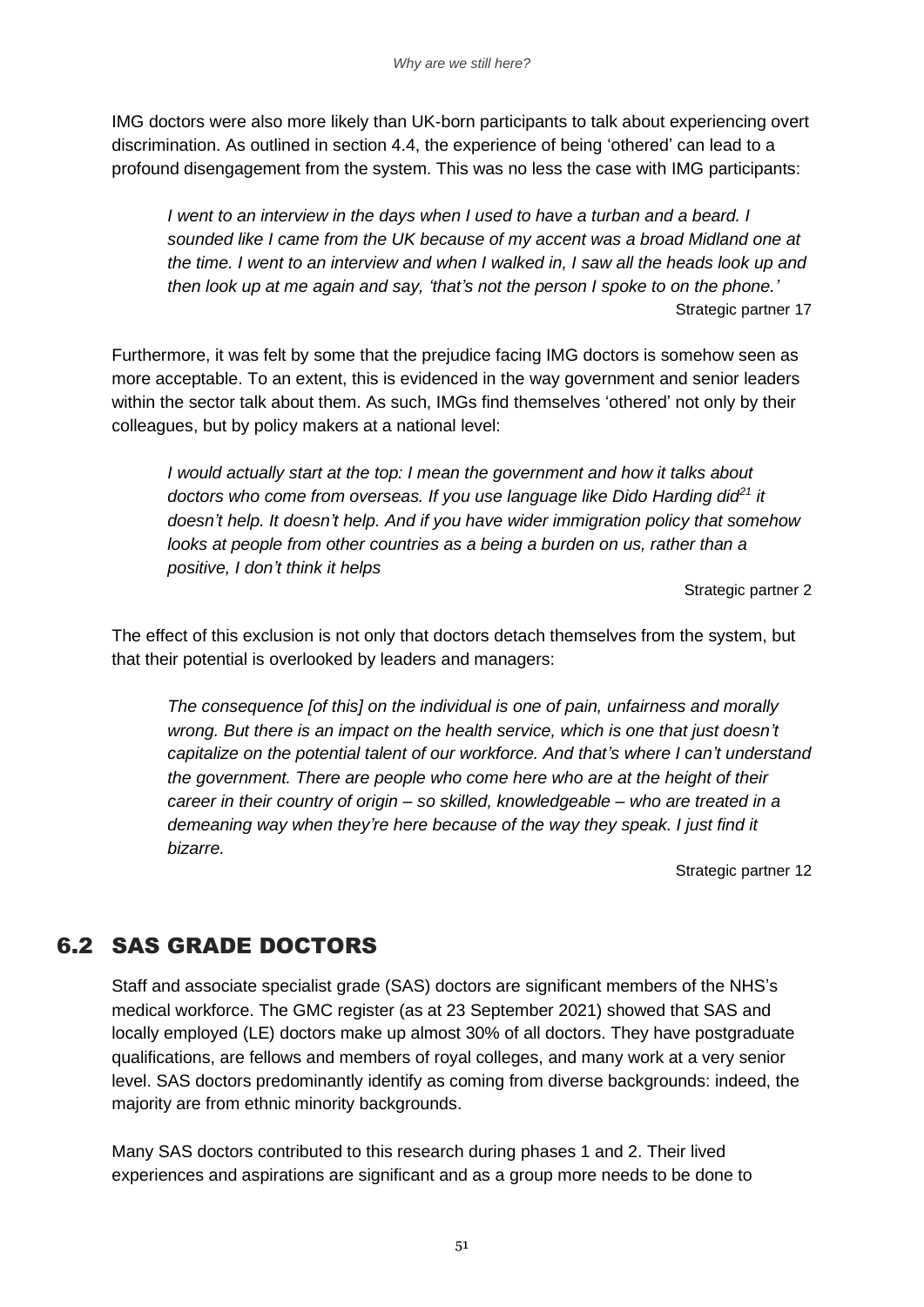recognise their contribution and potential. SAS doctors have a core role to play in quality improvement, governance, and medical leadership. The barriers to progression facing all doctors from ethnic minority backgrounds were amplified in the SAS doctor cohort due to their lack of visibility and voice in their employing organisations. As one SAS doctor put it:

*I* feel they take us for granted in the sense that we are very subservient and will *probably be very passive in approach and will do what we are told. That's what I feel. I think when we try to negotiate our way politely, we're just kind of thrown to the back of the queue. And I think stereotyping again has a role to play here and we are probably given a difficult job and we are not given the support to deliver. I think we were never given training for management right from the beginning and now we are towards our peak, now this is the first time that any initiative was created to help us develop. We haven't got management experience because that's the way our job plans have been written.* 

Female Arab doctor

A number of participants discussed how SAS doctors are viewed within the hierarchical structures of the NHS. Many reflected on how 'demeaning' the term 'middle grade' doctor is, especially for those who are senior in experience and who contribute, it was argued, more hours in direct patient and user care and contact:

*More ethnic minority doctors will end up in the staff and associate specialist grade compared to being consultants. And there's not only a disparity in the pay scale of being a SAS doctor versus being a hospital consultant, but there are other knock-on impacts that affect your income. SAS doctors are not eligible for Clinical Excellence Awards. And I mean, it's not strange we talk about clinical excellence and actually these SAS doctors probably deserve recognition of clinical as much because they are actually doing clinical work to a much greater degree than their consultant colleagues. But they're not eligible for this. And the Clinical Excellence Awards can increase the consultant's salary, which is at the moment, I think £117,000. They can jump up to £180,000. These are not small increments. So these are opportunities that are not available for SAS doctors who are stuck at the highest level, and that's only for those at the highest level, at about £85k. I recently met a very senior SAS doctor in [redacted], doing the work of a consultant who's earning £68k. That's less than a GP… And no matter how excellent that doctor is, there's no looking to getting any further reward.*

#### Strategic partner 12

*The NHS is very hierarchical. We make assumptions that if you don't become a consultant you are a lesser person and a failure even though we depend on many thousands of staff who work as doctors but don't become consultants. The assumption starts at medical school – the goal is to become a consultant. The hierarchy of importance that results does not assist patient care especially as it is internalised by doctors who either may look down on those who do not become co0nsultants or may feel let down or a failure if they don't become one.*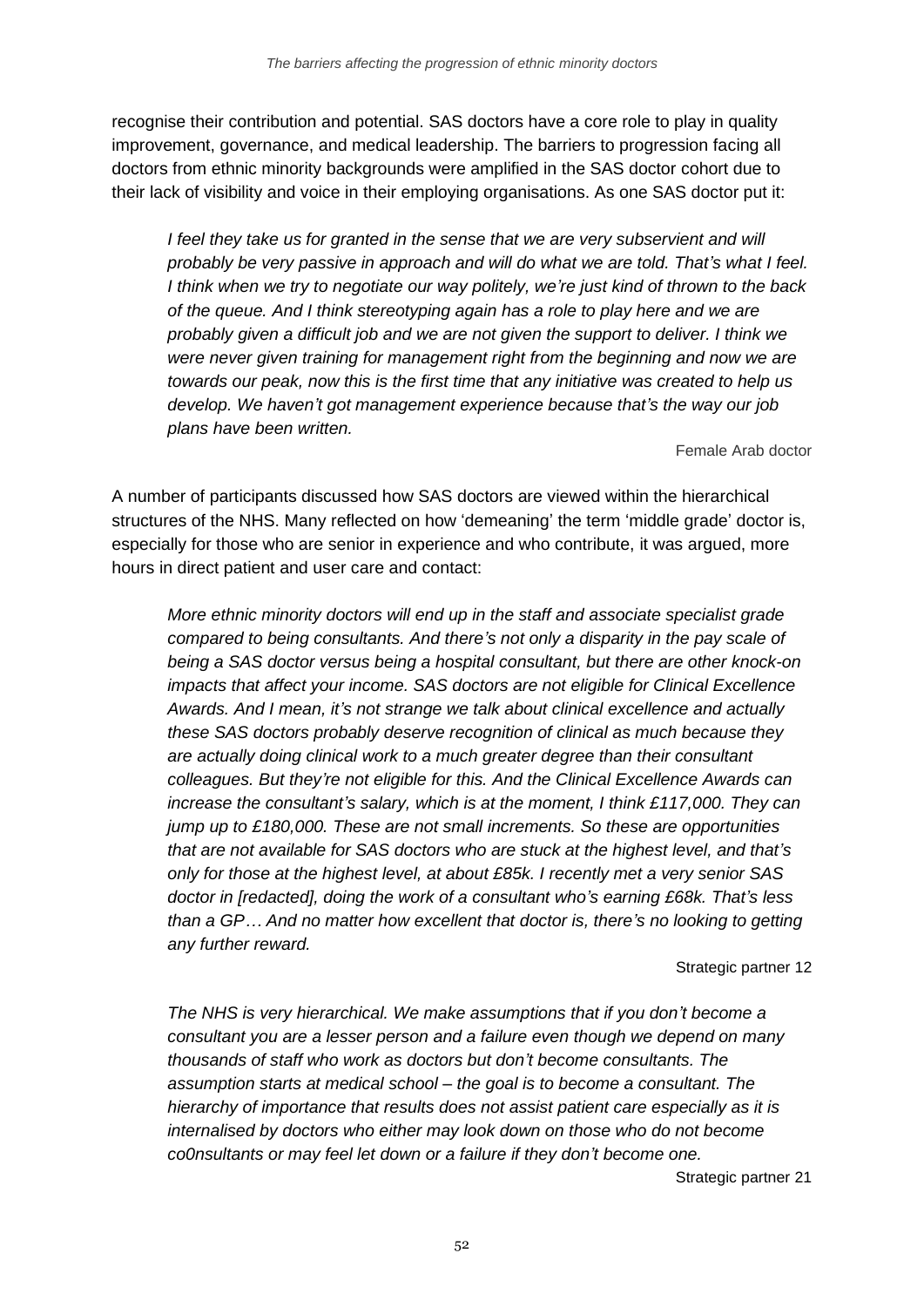In February 2022 the Academy of Medical Royal Colleges suggested that changes are needed to recognise the positive choice made by doctors deciding to contribute as SAS doctors. This role gives some the opportunity (as we have heard) to better find work/life balance. Equally important is the need to treat SAS doctors as a heterogeneous group with individual aspirations and ambitions which need to be recognised, including the opportunity to deliver high quality patient care.

## THE IMPACT OF RACISM AGAINST DOCTORS ON PATIENT CARE AND SAFETY

Race discrimination against doctors, including in career progression, will trigger risks to patient care and safety.

- if career progression is biased it is likely to result in patients not being treated by the best available doctors
- if career progression is biased it is likely to result in less diverse leadership teams and an absence of inclusion within those teams, with a potentially adverse impact on patient care and safety and organisations being led by doctors who may not be the best available.
- if disciplinary action and referrals to the GMC are influenced by racial bias that will undermine the confidence of ethnic minority doctors to progress their careers and encourage a culture of blame not learning
- if ethnic minority doctors are less likely to be listened to and more likely to be adversely treated when they raise concerns that will make it less likely such staff will raise concerns or admit mistakes
- if ethnic minority doctors are more likely to be bullied at work that is likely to undermine effective team working and psychological safety with potential adverse consequences for patient safety and care – and undermine the confidence of ethnic minority doctors to take on leadership positions
- if ethnic minority medical students' and doctors' career progression is adversely impacted by race discrimination that will affect their physical and mental health and wellbeing\*

*\* Karlsen, S and Nazroo, J (2002) 'Agency and structure: the impact of ethnic identity and racism on the health of ethnic minority people' in* Sociology of Health and Illness *[Volume](https://onlinelibrary.wiley.com/toc/14679566/2002/24/1) 24, Issue1 2002 Pages 1-20.*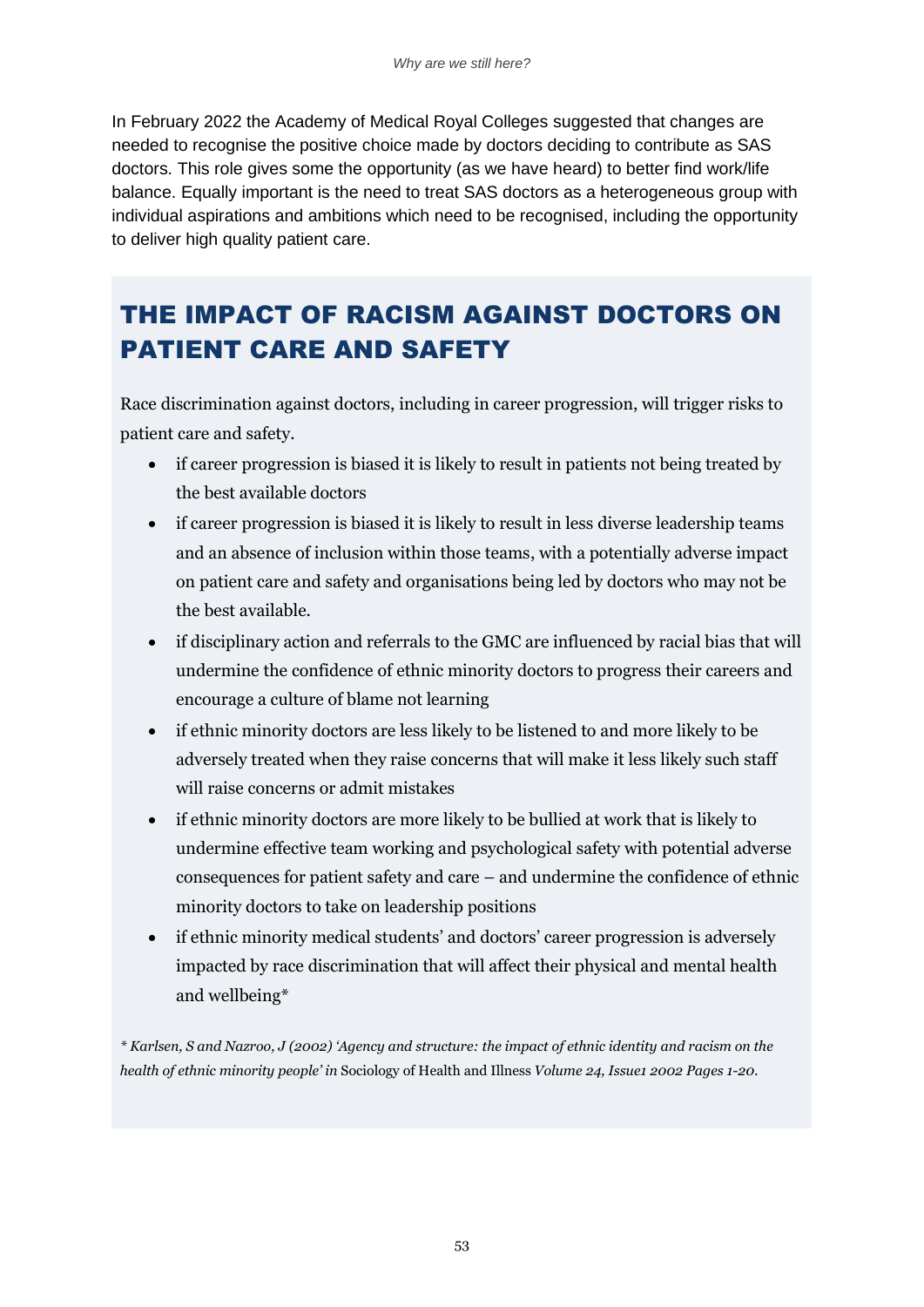<sup>21</sup> Hinscliff, G (2021) 'Dido Harding's pledge to cut overseas NHS staff is a kick in the teeth' in *The Guardian,* 21 June 2021. Available at: www.theguardian.com/commentisfree/2021/jun/21/dido-harding-overseas-nhs-staff-nhsengland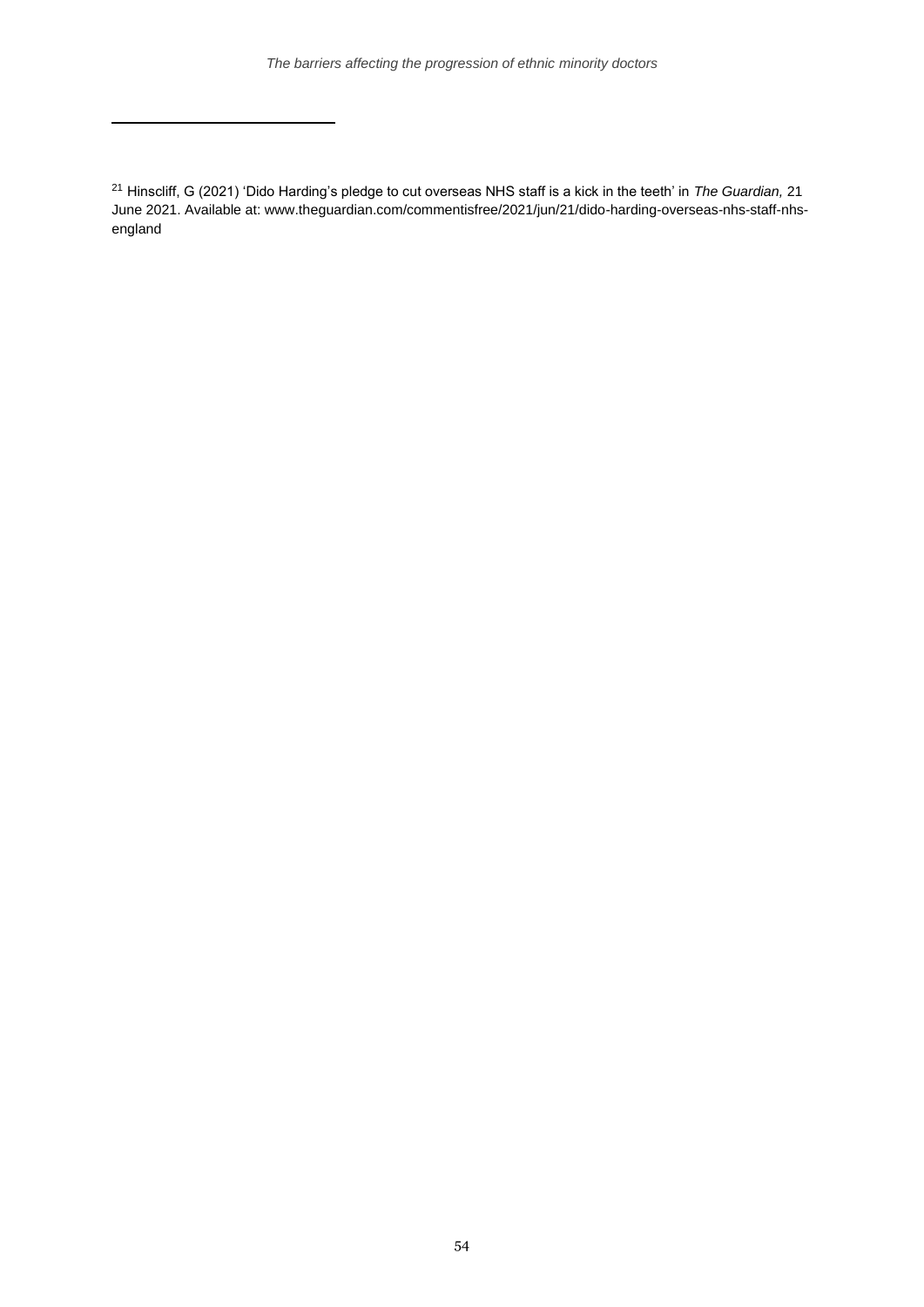# CONCLUSIONS

There have been almost 200 reports on the discrimination facing ethnic minority doctors and medical students in the UK. Some have added to our understanding of the challenge discrimination presents. Many are gathering dust.

This report was commissioned to better understand the barriers to career progression for Black and Ethnic minority doctors and how to mitigate or remove them.

Discrimination is immoral, unlawful, and undermines both the care and safety of patients and the health and wellbeing of those subjected to it. The proportion of UK doctors of ethnic minority heritage is rising and is a very substantial proportion of the total medical workforce. The discrimination they face was repeatedly evidenced in our research.

Our research sought to better understand how both doctors on the frontline and system leaders, both white and of ethnic minority heritage, see those challenges as a time when the diversity of the NHS medical workforce has changed.

In seeking to signpost a credible way forward we have drawn on our detailed research and cross-referenced it to two other strands of evidence:

- the extensive but often ignored research evidence on 'what works' and what doesn't in this field
- the work being led by national bodies (particularly the GMC at UK level and HEE within England, recognising that similar work is being pursued in the other nations of the UK)

Rather than set out an extensive list of detailed interventions, we felt it would be more useful to set out the principles that should be followed from which a range of interventions might be drawn or developed with some confidence. Any intervention should consider the context and circumstances particular to that individual, organisation, or system.

## 7.1 PRINCIPLES TO BE APPLIED IN ALL CONTEXTS

1. **Managers and leaders at every level need to apply themselves to understanding the causes of racism and in particular the more subtle acts of discrimination within recruitment and career progression which constitute 'institutional racism'.**

Institutional racism is 'the collective failure of an organisation to provide a professional service to people because of their colour, culture or ethnic origin. It can be seen or detected in processes, attitudes and behaviour which amount to discrimination through unwitting prejudice, ignorance, thoughtlessness and racial stereotyping.<sup>22</sup>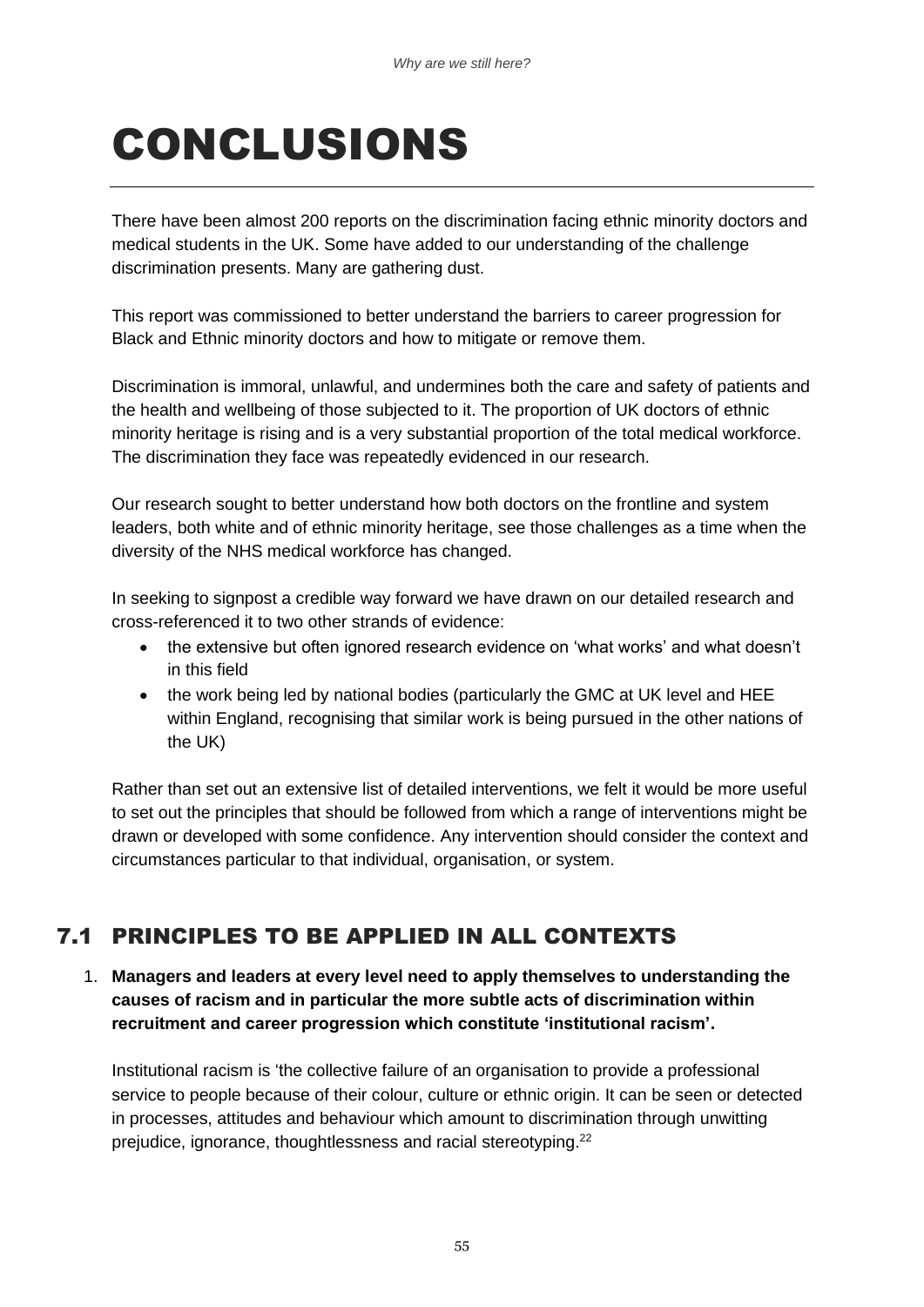Resistance to this concept often comes from an assumption that for behaviours or treatment to count as racist, they must be underpinned by overt or intentional prejudice. This is not true in law, and not true in practice. Some decisions that disadvantage individuals are no doubt deliberate acts of discrimination based on that individual's protected characteristics. Often, however, decisions are made due to biases and assumptions that research shows the perpetrator is probably unaware of.

Though the 2021 Commission on Race and Ethnic Disparities report (see page 3, above) purports to show that institutional racism does not exist, a range of responses and subsequent evidence strongly argue it does across a range of public services (see, for example, NHS WRES data; the failure to address discrimination in education<sup>23</sup>; and the view held by some very senior police officers that 'British policing is institutionally racist [and] until we admit it we'll never win back trust'<sup>24</sup>).

#### 2. **It is not sufficient to be a 'non-racist'. To effectively dismantle the barriers to ethnic minority doctors' career progression requires an anti-racist approach.**

Although a growing number of organisations understand this and are adopting 'anti-racist' statements, there is a lot of controversy about anti-racism (often predicated on the false belief that 'anti-racist' equates to 'anti-white'). In reality an anti-racist approach is about being proactive about addressing the causes of racism – not just mitigating its effects and impact.

The challenge that underpins the theory is a recognition that 'we' have constructed a view of what is 'normal' and that this is based on pseudo-scientific data about white superiority. These beliefs play out in our beliefs and behaviours creating a racial hierarchy across our whole society.

Anti-racist action therefore is located in recognising systemic discrimination, recognising race as a social construct, and critically re-appraising racialised action. We often defer to a very narrow definition of racism and see it as deliberate acts motivated by prejudice. This is misguided and contributes to an environment where white people can hate being called racist, more than they (they) hate racism.

Structural racism operates through formal and informal habits and norms that subtly and consistently disparage, limit, and dehumanise individuals who hold white privilege. These ideas, like internalised oppression and internalised superiority, reinforce myths and fears about the 'other' and continually foster the stereotypes that form part of the ingredient for discrimination.

When it comes to change, many organisations recognise that their policies and processes can routinely discriminate – but it is often the understanding of those who maintain and reinforce them that needs to be addressed. Dismantling racial discrimination requires us first to admit that it exists. Anti-racist action requires us to understand how it is perpetuated and disrupt the root cause. Most importantly, anti-racism recognises that white people are not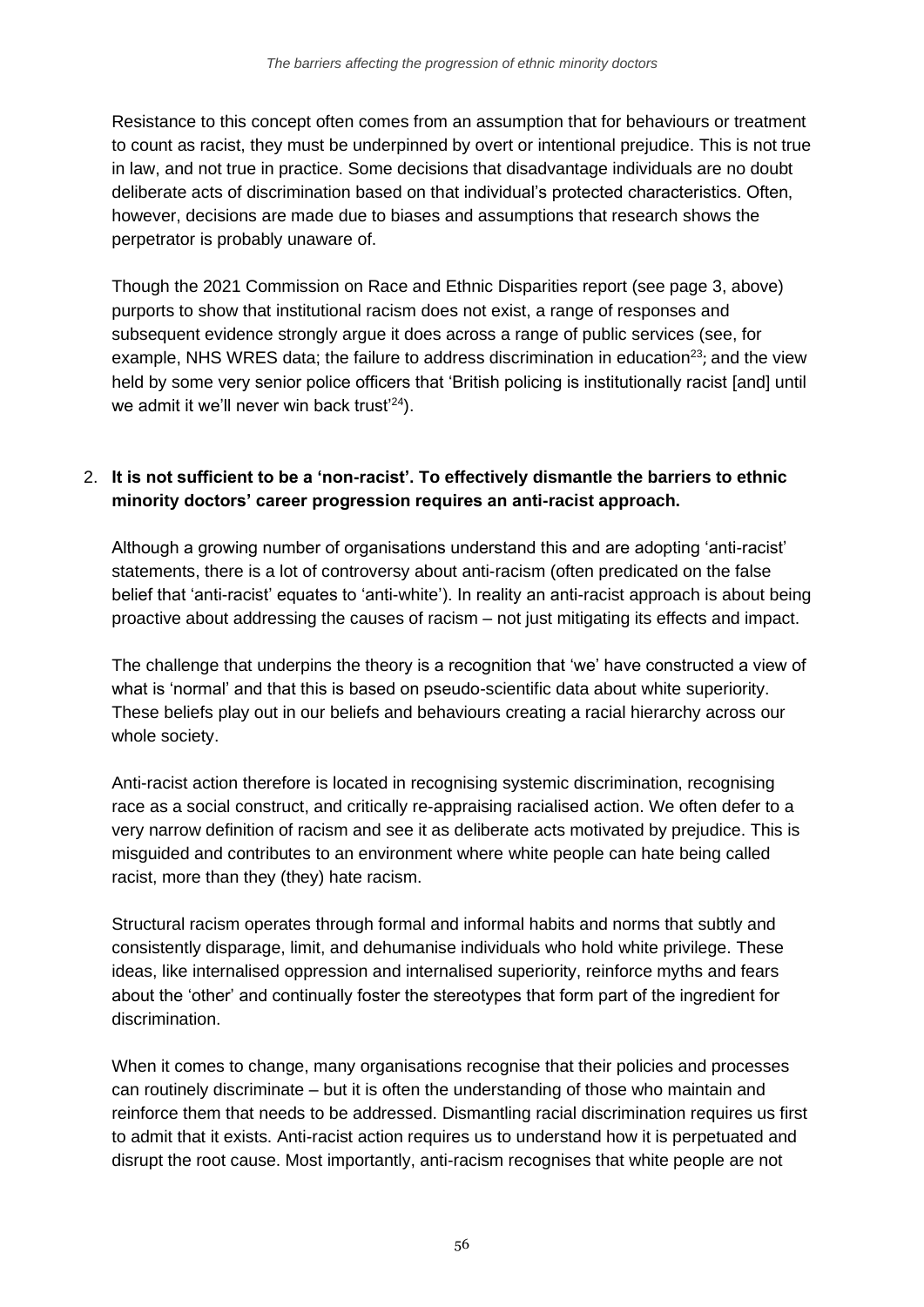'outside' of race and that they too have a responsibility to address and 'fight' racial discrimination, rather than offloading this responsibility to those who are racialised.

An understanding and commitment to anti-racism enables individuals and organisations to more rigorously and sustainably address race discrimination in both its overt and its covert forms. To do so leaders must be prepared to be made uncomfortable about the causes of racism and its impact and their own past roles in sustaining or allowing discrimination.

Employers, system leaders, and all those involved at any level within medical schools should be expected to understand why equity in access, treatment, and progression is an indispensable element of effective and safe healthcare. Furthermore, there should be a clear expectation that they will model the behaviours they expect of others. Leaders should be able to (and should be required to) advocate the benefits of equity and asked to expand on how they are achieving it. This is crucially important as support from top management and rewards for increasing diversity are two key factors in determining the success of diversity programmes.<sup>25</sup>

#### 3. **An inclusive culture is essential. A culture of inclusion and psychological safety is not an optional extra but essential if any improvements in representation are to be sustainable and the benefits of improved representation leveraged effectively.**

Inclusion is the extent to which staff believe they are a valued member of the work group, in which they receive fair and equitable treatment, and believe they are encouraged to contribute to the effectiveness of that group. Inclusive organisations are more likely to be 'psychologically safe' workplaces where staff feel confident in expressing their true selves, raising concerns, and admitting mistakes without fear of being unfairly judged.<sup>26</sup> The GMCcommissioned report *Fair to Refer* found:

- Doctors in diverse groups do not always receive effective, honest or timely feedback because some managers avoid difficult conversations, particularly where that manager is from a different ethnic group to the doctor. This means that concerns may not be addressed early and can therefore develop.
- Some doctors are provided with inadequate induction and/or ongoing support in transitioning to new social, cultural and professional environments.
- Doctors working in isolated or segregated roles or locations lack exposure to learning experiences, senior mentors, support and resources.
- Some leadership teams are remote and inaccessible, not seeking the views of less senior staff and not welcoming challenge and this can allow divisive cultures to develop.
- Some organisational cultures respond to things going wrong by trying to identify who to blame rather than focusing on learning. This creates particular risks for doctors who are 'outsiders'.
- In groups and out groups exist in medicine including relating to qualifications (including by country and within the UK by medical school) and ethnicity (including within ethnic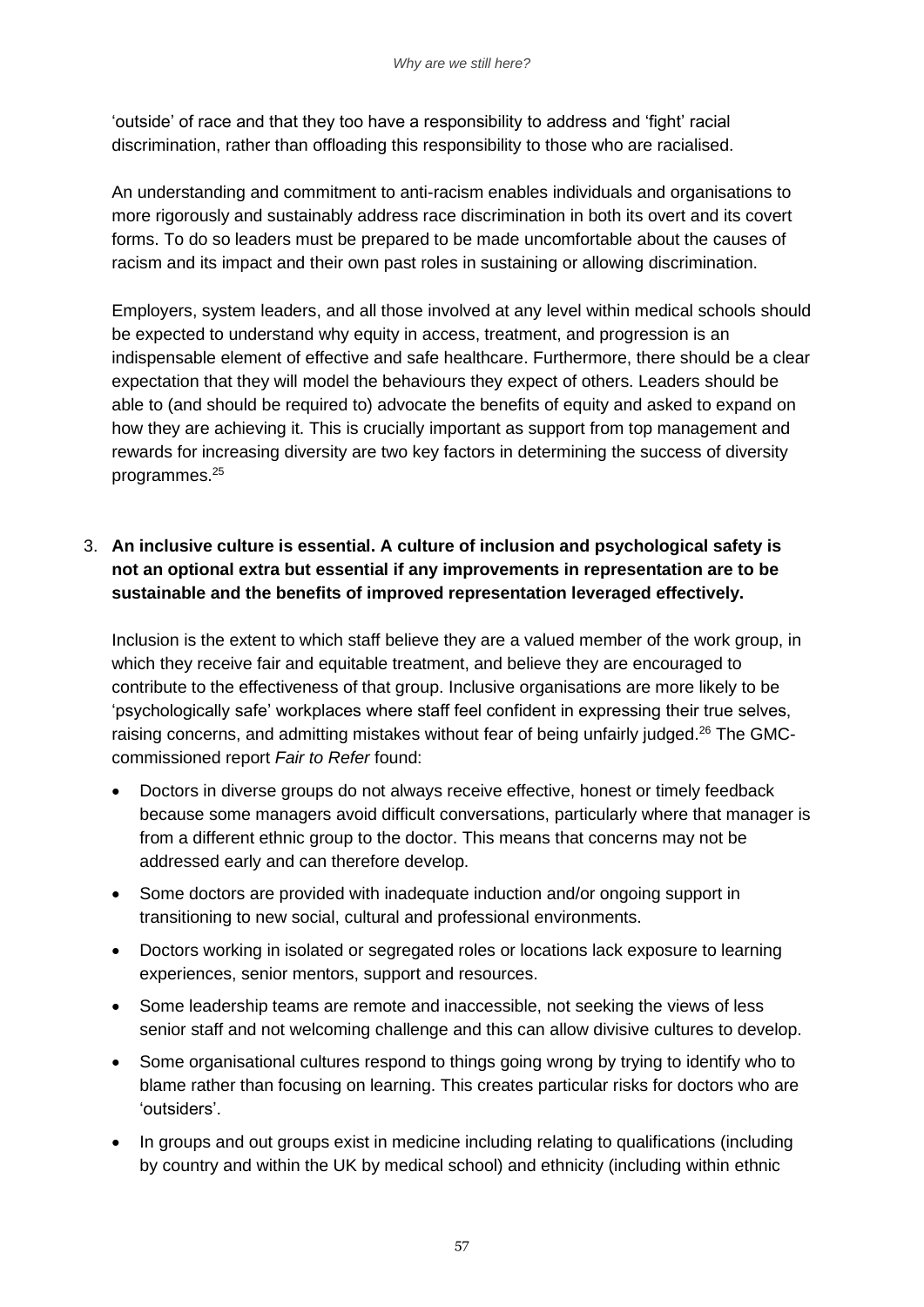minority populations). Members of ingroups can receive favourable treatment and those in out groups are at risk of bias and stereotyping.

The report made recommendations in four key areas:

- improving induction, feedback and support for doctors new to the UK or the NHS or whose role is likely to isolate them (such as SAS doctors and locums)
- addressing the systemic issues that prevent a focus on learning, rather than blame, when something goes wrong
- ensuring engaged, positive and inclusive leadership is more consistent across the NHS
- developing a UK-wide mechanism to ensure delivery of the recommendations

The GMC, in collaboration with other system leaders, has developed a comprehensive programme to implement these recommendations. Its success (or otherwise) is directly relevant to removing some of the barriers to career progression for ethnic minority doctors.<sup>27</sup>

4. **Difficulty talking about race and discussing issues with ethnic minority colleagues is a major contributor to the lack of honest discussion and organisational commitment on race equity. All those in any position of responsibility should be expected to learn how to create the conditions of trust that underpin effective conversations and learn how to undertake them.**

When appraisals and feedback occur given across a difference of protected characteristic, discussion and feedback are susceptible to 'protective hesitancy', notably but not exclusively with ethnic minority applicants and direct reports. Protective hesitancy can lead to dishonest feedback of the 'benevolent kindness' variety which, during selection or promotion, the applicant will spot as being false (and useless) such as 'you were very good, but on the day someone else was better.' In response, candidates may decide there is no point in pursuing the conversation but will be demoralised because what they required was specific advice on what could have been done better together with suggestions (or support) on how to improve next time.

Thomas<sup>28</sup> explored 'protective hesitancy' whereby white mentors could be defensive and hesitant in giving honest feedback to mentees of colour. He found that ethnic minority staff advance more rapidly in their careers when they have mentors who understand and openly acknowledge how race (both in terms of privilege and oppression) can be a major factor in the trainees' institutional environment as well as in their mentoring relationship.

Gündemir et al<sup>29</sup> found that where Black staff fail to secure a new job or a request for promotion, the explanation they receive is often vague and barely justifies the credibility of the unfavourable outcome. This in turn fails to eliminate any perceived implicit racial bias or ulterior political motive.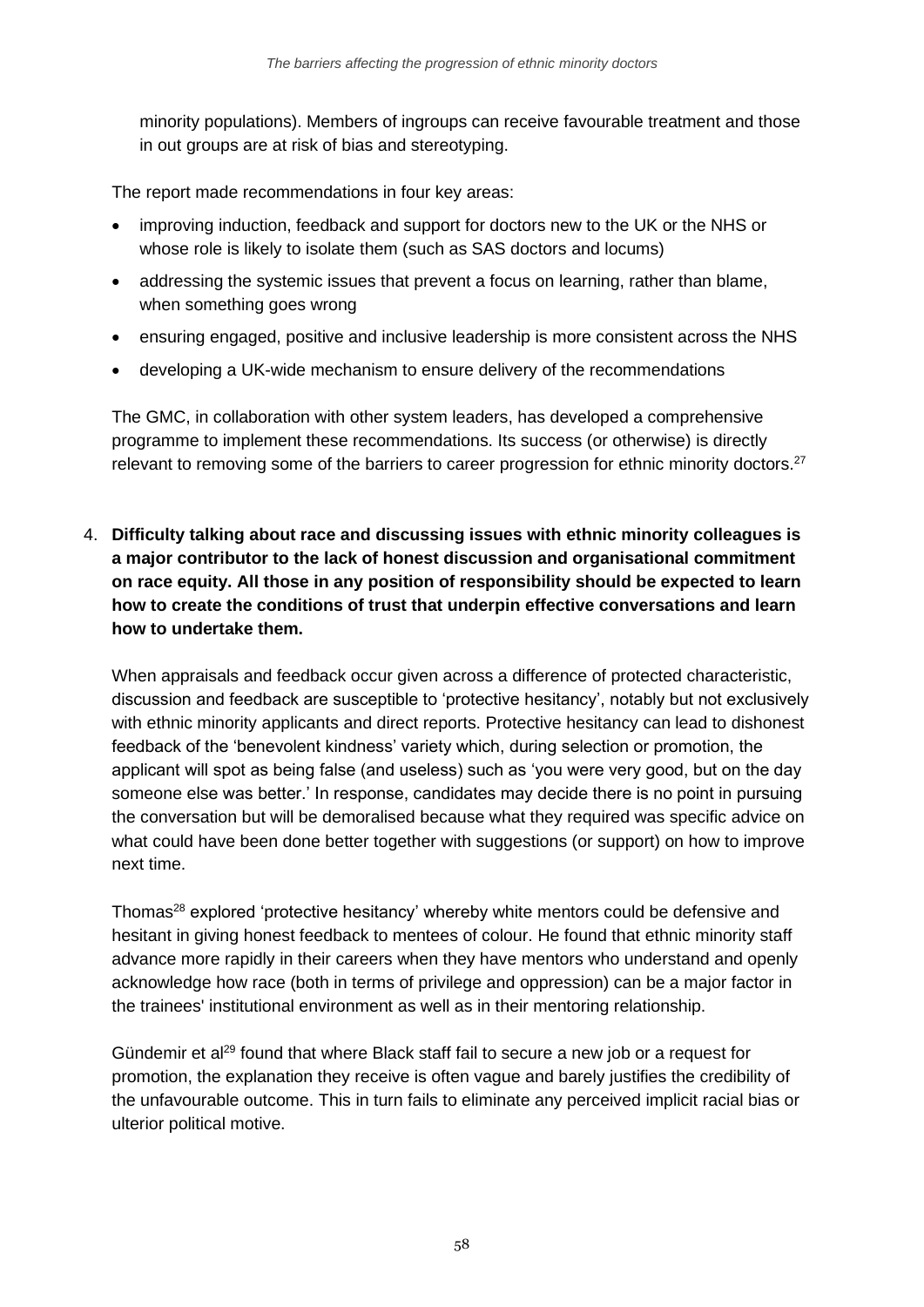The fear of 'saying the wrong thing' is easily spotted and may naturally prompt a reciprocal closing down of the conversation. Similarly, when giving critical feedback to women, male managers may be especially worried about how the feedback will be received.<sup>30</sup>

5. **Bias plays a crucial role in 'bringing alive' race discrimination. It impacts every stage of career progression. There is a wealth of research demonstrating this and how granular attention must be paid to how it is mitigated or removed. The NHS in all four countries needs to develop, share, and monitor the implementation of an evidencebased strategy which emphasises debiasing processes, inserting accountability, and developing clear goals. All this needs to be underpinned by leaders adopting an antiracist approach towards these issues**.

One place to start in examining how bias may be built into the system is to conduct an audit of pay gaps by ethnic group. Though there is no statutory requirement to measure and publicise the ethnicity pay gap within organisations, good practice dictates this should be action across the medical profession within individual employers.

There is little information available about the ethnic pay gap for doctors in the UK. Such work needs to take account of the significance of intersectionality.

The following examples represent a small sample of a very large body of research on the impact of bias on career progression (supplemented by the evidence om 'stretch opportunities' below):

#### **Assessments**

Correll<sup>31</sup> found that in assessments, the performance of women and ethnic minority staff  $$ when objectively equal to that of their white male counterparts—is judged as lower both when individuals evaluate others and when they evaluate themselves. Greenhaus and Parasuraman<sup>32</sup> found that the achievements of ethnic minority managers were more likely to be attributed to help from others (rather than ability or effort) than were the achievements of white managers.

#### **Career trajectory assumptions for ethnic minority staff**

A common failing is to prefer applicants with a faster career trajectory, or more prior 'acting up' and secondment opportunities, even though the evidence is clear that some groups of staff (notably ethnic minority staff, and women with childcare responsibilities) may not had similar opportunities.<sup>33</sup>

#### **Panel decisions**

Rivera<sup>34</sup> found that panels rarely see race as a factor in their decisions but instead use ambiguous assessment criteria to filter out people who 'aren't like them'. People in marginalized racial and ethnic groups are deemed more often than white people to be 'not the right cultural fit' or 'not ready' for high-level roles. They are then taken out of the running because their 'communication style' is somehow off the mark.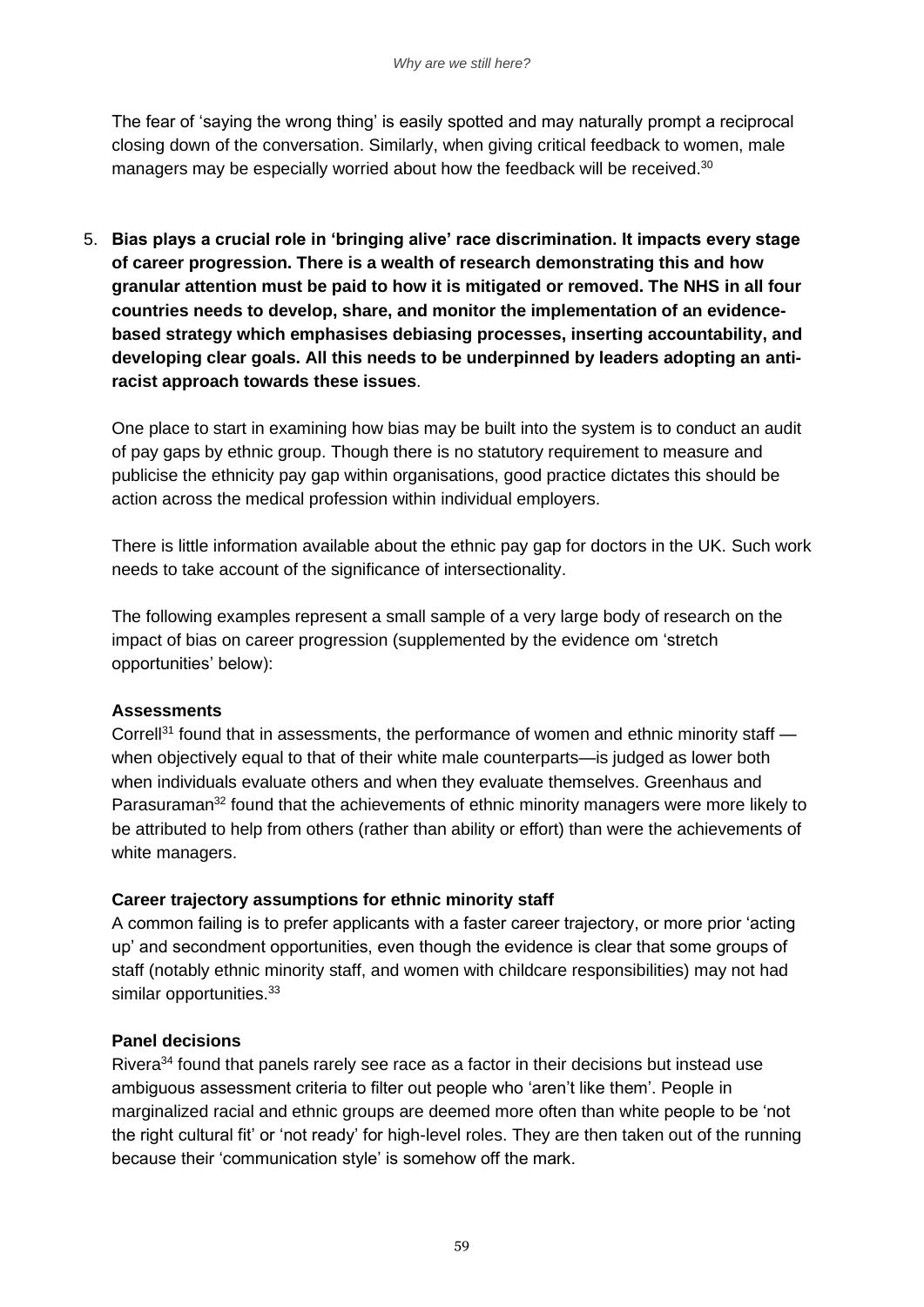Members of professions who view themselves as 'objective' and dealing in 'facts' (such as scientists, doctors, and accountants) may be especially prone to unconscious bias.<sup>35</sup> When decision makers believe that some people (e.g. white, male) are more competent than other people (women, ethnic minority) that can impact on whether we interpret their past performance as evidence of future ability. That may well lead to some (white, male) people gaining more development opportunities and better appraisals, compared other groups of people.<sup>36</sup> Similarly, Uhlmann and Cohen describe how job discrimination can occur where recruiters redefine merit in a manner congenial to the idiosyncratic credentials of individual applicants from desired groups.<sup>37</sup>

#### 6. **Data is a bedrock of an effective strategy. Doctors, employers, and system leaders must approach data using a problem-sensing approach, not a comfort-seeking one.**

That means listening carefully and sympathetically to the lived experience of staff however uncomfortable that may be. It means the analysis of data must be granular and consider not only access but experience, progress, and retention using a lens of equity and drawing on the available research to highlight potential concerns. The analysis must be informed by an understanding of how race discrimination arises, how it surfaces, and its impact. Without this focus it will be difficult to know what data it is crucial to understand. Employers and training institutions should be accountable and transparent when publishing relevant data, including their annual assessment outcomes by ethnicity (and other protected characteristics).

Without reliable and relevant data, it is impossible to determine if progress is being made (or not) and to identify where support is needed and what are the most appropriate forms of accountability to insert.

7. **Support and encouragement to doctors and medical students can take many forms and is very important. However, this is not a substitute for those with authority at employer and system level (including regulators) taking action to remove or mitigate institutional and system drivers of discrimination. Those in positions of responsibility at all levels must constantly consider whether the support, encouragement, treatment and opportunities that ethnic minority doctors and students receive compares to that of their white equivalents.**

When providing support, it is essential it is underpinned by evidence showing it is the most effective intervention available. There is a growing evidence based demonstrating how some forms of support may be of little use whilst others need to incorporate an understanding of anti-racism to be effective. Coaching, action learning groups, mentoring and being linked to networks will have an important part to play. Medical schools need to scrutinise differences in learning experience and outcomes and eliminate them. Employers need to similarly scrutinise the development opportunities and support that ethnic minority doctors receive to eliminate the differences between white and ethnic minority doctors both at junior doctors and consultant level. Particular attention must be paid to the support and encouragement provided to international medical graduates since the evidence is overwhelming that there is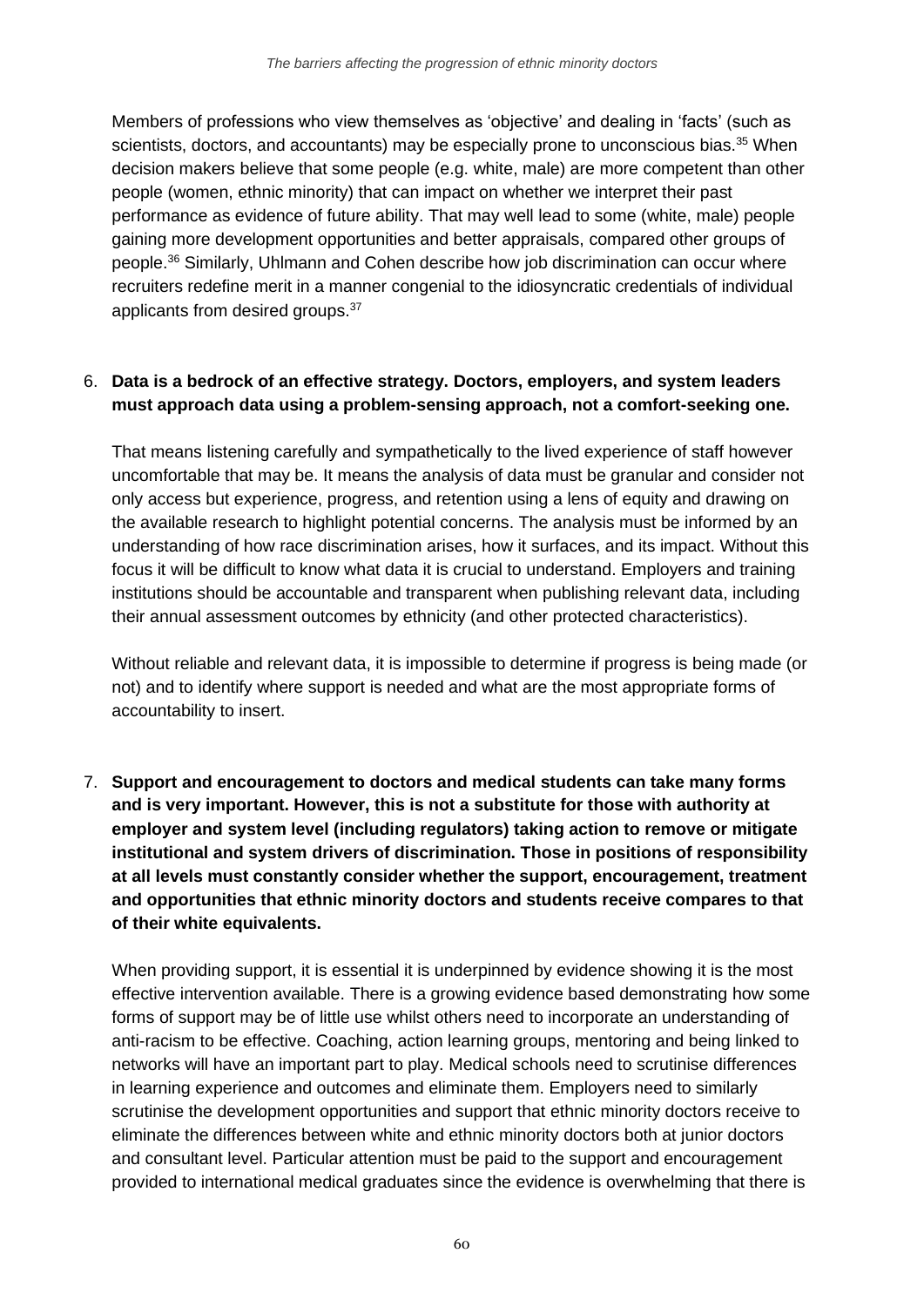a substantial, career-limiting gap between the support and encouragement they receive from recruitment, through induction and during employment.

#### 8. **Stretch opportunities such as 'acting up', secondments, and involvement in projects are a crucial part of career progression and access to them must be equitable**.

As NHSi note, 'senior executives report their sources of key development as learning from experience in role and on the job (70%), learning from others, especially mentors, coaches and learning sets (20%), and formal coursework and training (10%).<sup>'38</sup> However, when looking for help with a task at work, work partners tend to be chosen not for their ability, but for their likability.<sup>39</sup>

It was clear from our interviews that the 'tap on the shoulder' was a common form of access to this crucial part of career progression. Formalising access through an equity lens is essential with those responsible being held to account for patterns of disadvantage.

9. **When concerns exist, staff and students should feel it is safe and effective to raise them. It is crucial that those in authority at every level are proactive and preventative, intervening early and informally wherever possible. Leaders at every level should ensure that concerns are dealt with promptly and effectively (or escalated if appropriate).** 

Doctors fear reporting racist incidents either because they believe such reporting will be ineffective or because they fear it may make things worse. Those concerns are likely to be especially great amongst those students and doctors who already feel vulnerable, notably IMG and SAS doctors. An open and learning culture is being developed in a number of organisations. These cultures emphasise early informal intervention, a focus on learning not blame, and seek to identify and address specific challenges related to the treatment of ethnic minority staff:

- Considerable evidence exists that ethnic minority staff, including doctors, who raise concerns are less likely to be listened to and more likely to be victimised if they do raise concerns<sup>40</sup>
- NHS staff survey data repeatedly suggests ethnic minority staff are less confident about speaking up. Research for the National Guardians' Office concluded that ethnic minority staff are more anxious than white staff about using Freedom to Speak Up Guardians unless they are confident they would be safe in doing so.<sup>41</sup>
- 10. **Leaders must pay attention to the impact of wider adverse treatment on career progression.** It is crucial leaders focus on the wider experience of doctors and medical students that might impact on their career progression at every stage (notably, experiencing detriment by going through the disciplinary process, bullying, an adverse response to the raising of concerns, and the lack of inclusion in their teams).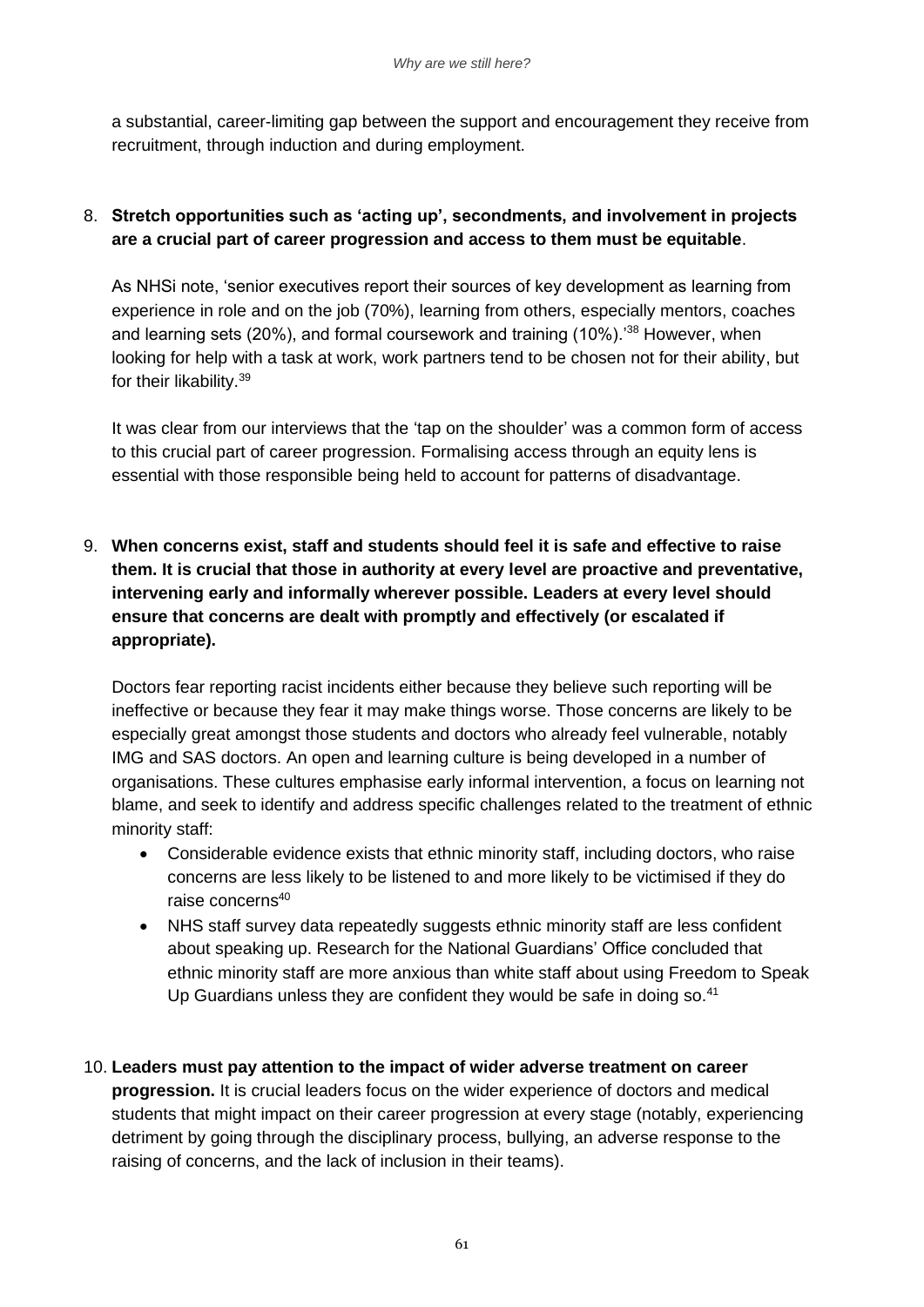The 2021 MWRES report found ethnic minority doctors report a worse experience than their white colleagues when it comes to harassment, bullying, abuse, and discrimination from staff. This trend is seen across the whole career path from medical school to consultant level. Furthermore, even when ethnic minority doctors become consultants, they report greater levels of discrimination and harassment and lower levels of feeling 'involved' at work. In addition to the evidence of the impact of more 'visible' measures such as disproportionate disciplinary action and bullying, more subtle acts and omissions can be equally damaging.

Medical students and doctors, especially those from ethnic minority backgrounds face a rising level of abuse from patients. Every organisation that trains or employs doctors must develop a clear, widely publicised approach to racist abuse of any kind, using the principles set out in the BMA guide *Managing discrimination from patients and their guardians and relatives*. 42

11. **Training on biases (both conscious and unconscious) is important. Whilst some forms of diversity training and unconscious bias training can increase cognitive understanding of the causes of racism and its impact, such training needs to be underpinned by an anti-racist perspective. Research suggests that debiasing processes is likely to be more effective in mitigating bias, especially when allied to an emphasis on accountability.**

An analysis of over 40 years of research on diversity training evaluation outcomes found that diversity training builds people's knowledge about other groups and can affect people's beliefs and behaviour – but that these effects fade over time.<sup>43</sup> Indeed, it suggests that learning at a later point tends to be minimal, possibly partly because 'people feel virtuous having done the training' and so stop making the effort required to keep their prejudices in check.

The default response of employers to bias has often, recently, been to introduce unconscious bias training. However, the evidence on its impact is mixed. Unconscious bias training may assist those who wish to learn, but not necessarily those who do not wish to do so.<sup>44</sup> In particular, there is no evidence that a short session of online generic unconscious bias training is effective. However, specific training on the impact of bias in recruitment, close to the time of the recruitment decisions, accompanied by regular reminders can make recruiters more open to interventions that work. A comprehensive review of the literature<sup>45</sup> found:

- unconscious bias training is effective for awareness raising by using an IAT (Implicit Association Test) followed by a debrief or more advanced training designs such as interactive workshops
- unconscious bias training can be effective for reducing implicit bias, but it is unlikely to eliminate it
- unconscious bias training interventions are not generally designed to reduce explicit bias and those that do aim to do so have yielded mixed results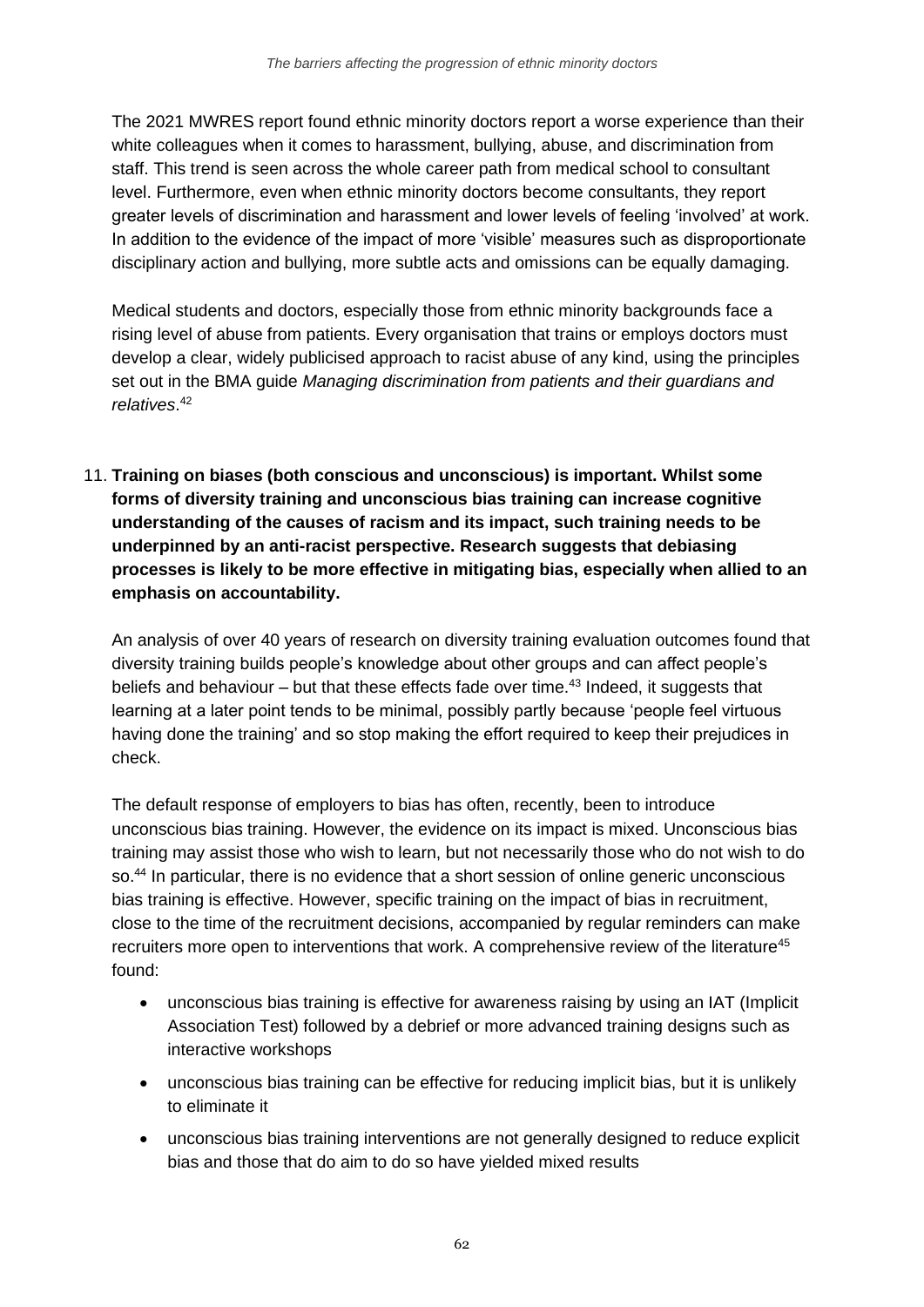- using the IAT and educating participants on unconscious bias theory is likely to increase awareness of and reduce implicit bias
- the evidence for unconscious bias training's ability effectively to change behaviour is limited. Most of the evidence reviewed did not use valid measures of behaviour change

Research suggests it is more effective for organisations to consider how to debias *processes* rather than simply debias individual staff.<sup>46</sup>

#### 12. **Clear goals with accountability and support are essential.**

It is essential clear goals are set for individual organisations (and parts of organisations). Not only should there be a clear expectation that these goals are to be meet, but support to meet them should be given. Motivation alone will not bring about the required change: goal setting is essential. Indeed, research shows goal setting has the potential to change behaviour precisely because it impacts positively on the 'why' (motivation) *and* the 'how' (knowhow and skills) of behaviour change. It can do so for individuals, teams, and organizations and can also impact the organisational climate.<sup>47</sup>

Foschi<sup>48</sup> found that the awareness of accountability acts to pre-empt the introduction of bias into hiring decisions before it happens and helps reduce stereotyping when making decisions. Similarly, Valian<sup>49</sup> found the awareness of accountability acts to pre-empt the introduction of bias into hiring decisions before it happens and helps challenge stereotypes when making decisions. Kalev and Dobbin<sup>50</sup> found that structures that embed accountability, authority, and expertise (affirmative action plans, diversity committees and taskforces, diversity managers and departments) are the most effective means of increasing the proportions of white women, Black women, and Black men in private sector management. Responsibility structures make training, performance evaluations, networking, and mentoring programs more effective.

A literature review by Priest et al<sup>51</sup> came to similar conclusions, claiming that 'studies from a range of contexts indicate that mandated policy interventions to promote diversity that have legal or funding consequences are associated with better outcomes than non-mandated polices without seeming to significantly harm the economic wellbeing of white men'. An example of effective goal setting in action is the 2011 UK National Institute for Health Research's announcement that it would not shortlist any NHS/university partnership for grants unless the academic department held at least a silver Athena Swan award (recognising policies to promote sex equality). There followed significant large increases in women in leadership roles and in applications for Athena Swan awards.<sup>52</sup>

#### 13. **Regulators need to ensure that a core driver of their scrutiny and interventions is whether medical schools and employers are fit for purpose in actively promoting**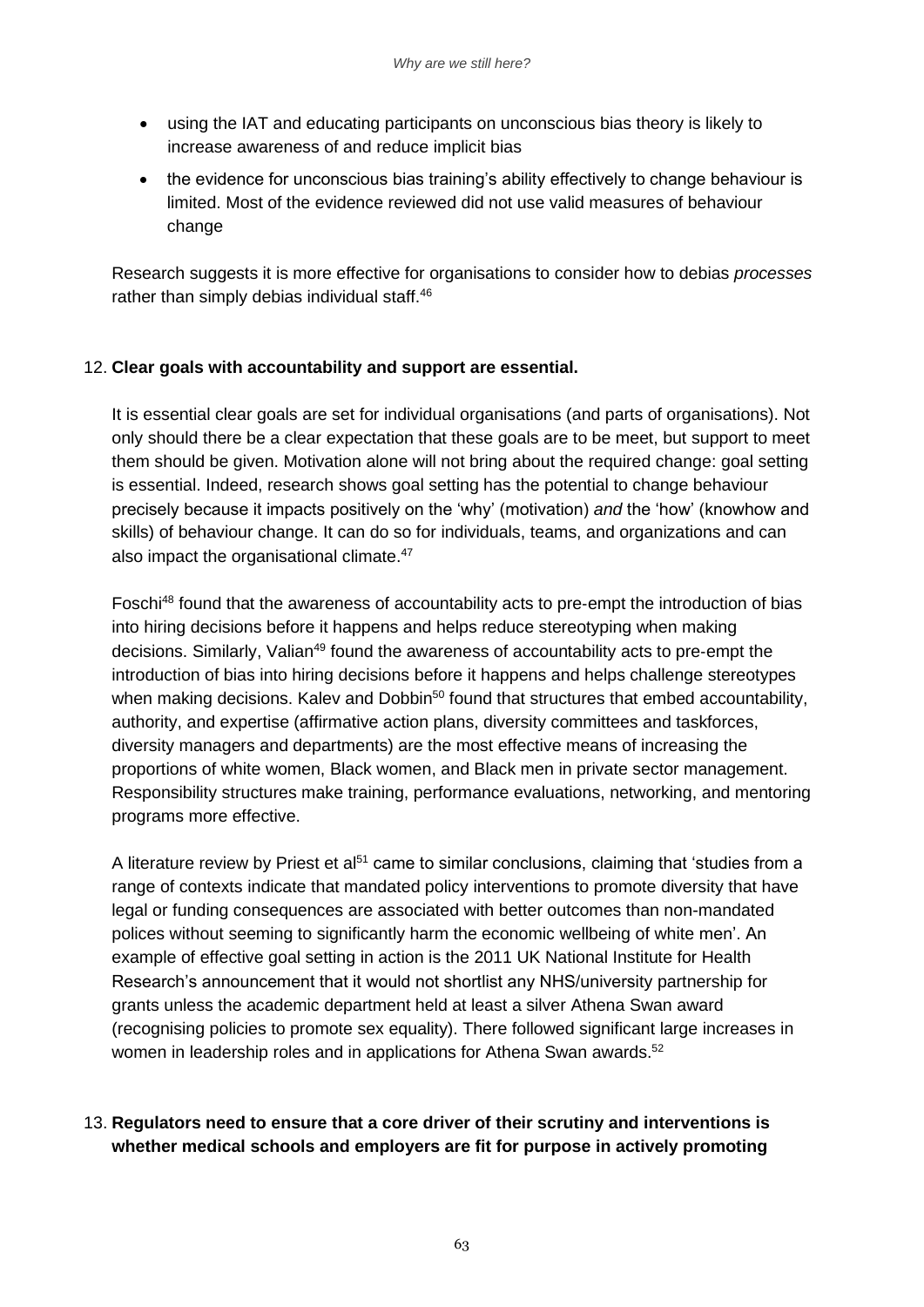#### **respectful treatment for all staff and students and equitable career progression for under-represented groups.**

The GMC and HEE have responded to this challenge with an extensive programme of interventions, and with clear goals and accountability. Other regulators need to ensure their work on this issue complements and amplifies those initiatives.

What distinguishes the current GMC strategy<sup>53</sup> from its predecessors is its emphasis on goals and accountability. The strategy contains a very helpful range of interventions the GMC will be seeking to implement and hold training bodies and employers to account on. The strategy included expectations for all the Royal Medical Colleges and is applicable across all four nations. A number of those interventions correspond to the types of intervention proposed in this conclusion.

The most recent (2022) Annual report of the HEE Postgraduate Medical Deans Equality, Diversity and Inclusion Committee sought to step up work to tackle what their own survey report described as widespread reports of racism and microaggressions experienced by ethnic minority doctors in training with a particular focus on differential attainment.

Every institution including the equivalent bodies in devolved administrations involved in the training, employment, and career progression of ethnic minority doctors need to assure themselves and their students and doctors that they are implementing such initiatives and demonstrate this through transparent sharing of their work and outcomes. Regulators should also scrutinise and hold to account commitments impacting the progression of ethnic minority students and doctors.

14. **Retention is important. Decisions to leave medical school or employment are likely to be significantly influenced by individuals' treatment and the perceived fairness of career progression. Doctors' turnover should be examined through an equity lens.**

Data should be regularly reviewed. Exit interviews should be conducted (but not by past line managers or supervisors). Responses should be proactively developed.

#### 15. **A very large minority of NHS doctors are international medical graduates. Their treatment from arrival onwards is marked by discriminatory practices including within career progression. Addressing those practices is a priority for employers and system leaders.**

The recommendations of *Fair to Refer* (see Principle 3 above) alongside the GMC and HEE strategies (and their equivalent in the other nations) will need to be relentlessly and transparently implemented. This is discussed further in section 6.1. above.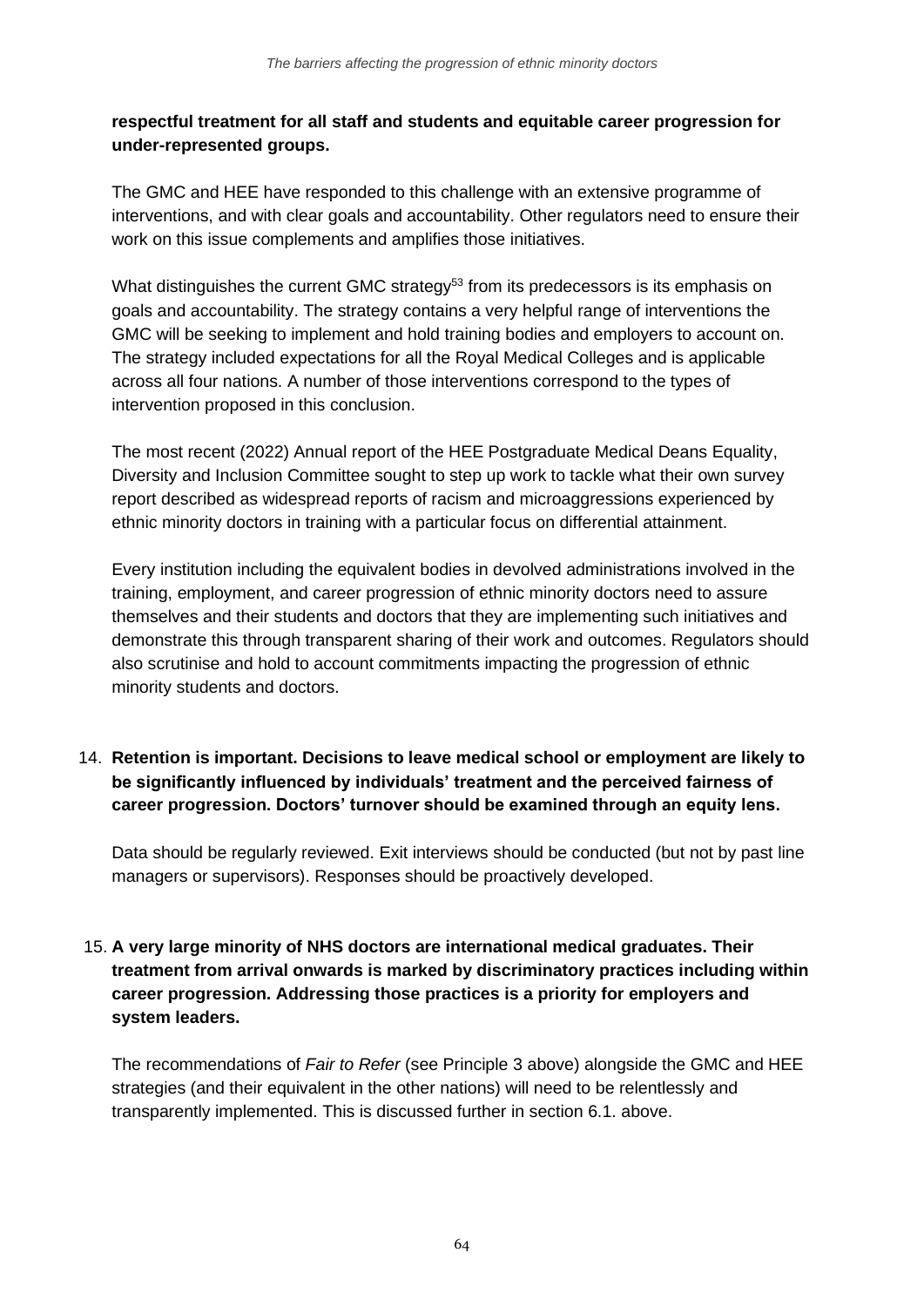#### 16. **SAS doctors experience occupational segregation as a crucial part of the workforce of the NHS. There is too little opportunity for career progression, with much poorer terms and conditions. Addressing this is a serious challenge and must be a priority.**

The development in each of the four nations of SAS Charters<sup>54</sup> has been built upon work by the BMA: furthermore, the recent initiative by the Academy of the Medical Royal Colleges can provide a framework to expedite this work. The proportion of doctors who are SAS doctors, and the seriousness of the disproportionalities they face, makes this a priority. SAS doctors are discussed further in section 6.2. above.

#### 17. **Doctors who identify as female experience additional discrimination. The intersectional impact of being a female ethnic minority doctor can be especially challenging and requires urgent attention.**

As Bates<sup>55</sup> argues, 'patriarchy' refers to a historical system that has been designed by and for those who have always held power in our society: white, wealthy, non-disabled men. This study identifies women doctors from ethnic minority groups being disadvantaged more than their male counterparts. There is no place in society – let alone healthcare – for some of the biases and misogynistic behaviours that have been re-lived by some participants. In the same way higher education institutions are now calling time on this toxic and inappropriate culture, employing organisations in the health sector also need to dismantle the legacy of patriarchy.

The report by Daphne Romney QC on sexism at the BMA contains insights and recommendation that are applicable more widely in the NHS.<sup>56</sup>

#### 18. **Notions of what constitutes an effective leader do not largely correspond with the evidence on what makes an effective leader. A major overhaul of how leaders are developed and appointed is essential.**

It is important that all those who lead in medicine are aware of the shortcomings of an approach to leadership and engagement that ignores the rich history and contribution made outside a Eurocentric environment. That does not only impede the induction and progress of IMGs but can lead to assumptions about what there might be to learn from other models of medical leadership.

Effective leadership requires a deep understanding of the roots and characteristics of health inequalities across all specialisms and within both the training and updating of doctors.

#### 19. **Listening to the lived experience of ethnic minority staff at all levels and providing a serious voice to challenge and hold to account employer and system leaders is important. That requires resources. However, employers and system leaders must not**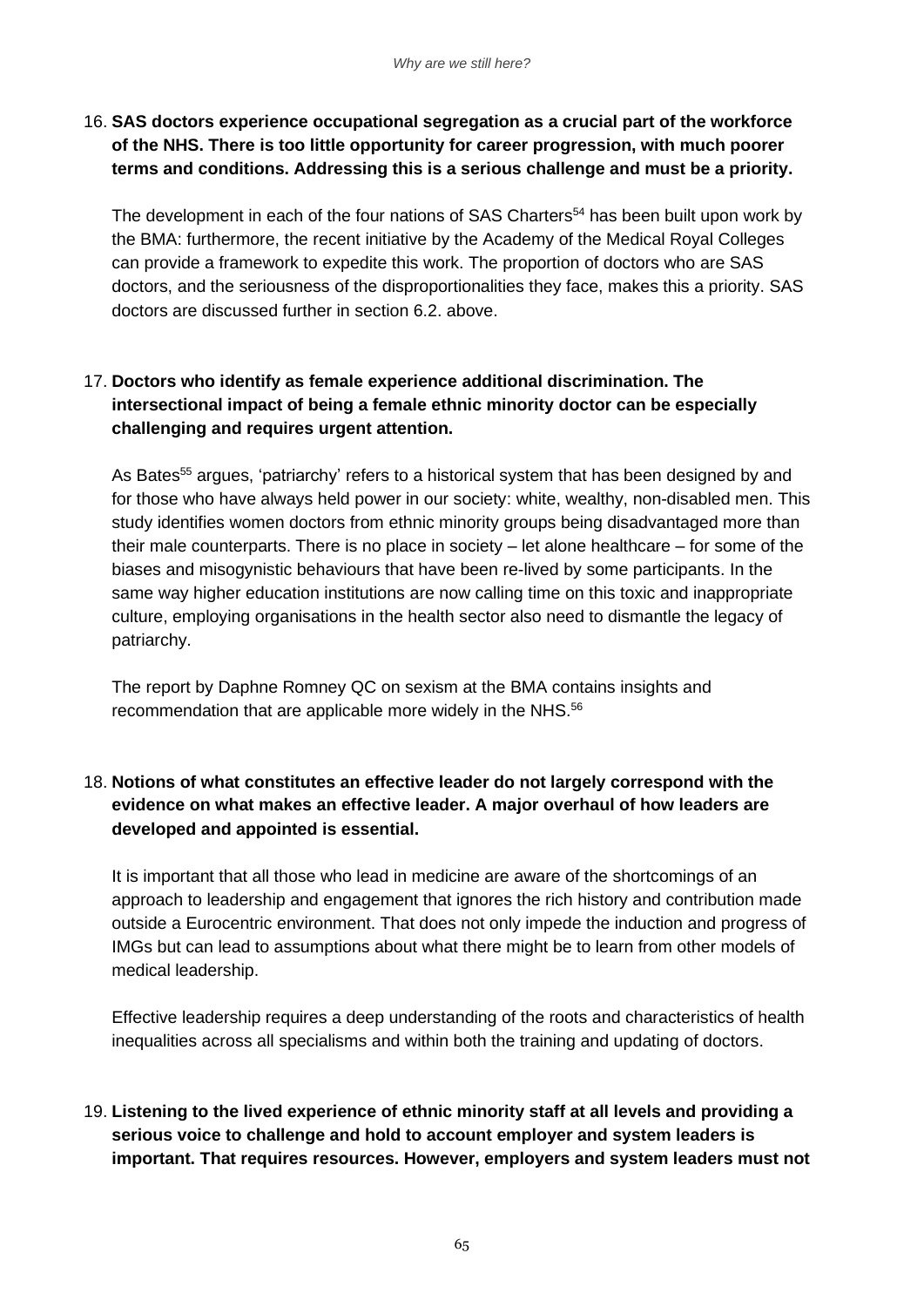**transfer responsibility for leading or designing evidenced interventions to ethnic minority networks as a way of relinquishing responsibility themselves.**

20. **Where integrated organisations exist which include employers of doctors it is essential that their governance enables them to prioritise equity for staff and patient care, with an understanding that addressing racial inequity in career progression and treatment is a key enabler of such work. When new integrated care structures are created it is essential that meticulous attention is given to the appointment processes to avoid reproducing the ethnicity gradient seen elsewhere in the NHS – and ensuring the voice of medicine is heard.**

## 7.2 ACTIONING THESE PRINCIPLES

Developing these principles and implementing them will require a determined effort by leaders at every level, alongside engagement with, and accountability to, staff and students.

They will require more than a commitment to being non-racist. Rather they require an active commitment to anti-racism. It will require a clear narrative, clear goals, means of support, and the insertion of accountability.

Some regulators have begun a sustained programme of work to implement initiatives that match these principles. All regulators across all four nations should be expected to collaborate and deliver similar programmes.

As such work is developed, sustained engagement with doctors and students – especially those of ethnic minority heritage – is essential, and should include staff networks as well as their trade unions and professional bodies.

Many organisations have engaged in a great deal of activity intended to respond to the increased awareness of racism and the challenge it poses to the NHS. Too many of those interventions, however, have no evidence base and appear to be unaware of the research in the field. There should be an expectation that the introduction of a given intervention is supported by evidence that can explain why this intervention is likely to be successful. Additionally, where possible, evaluations should be built into the implementation cycle of those interventions.

Iris Bohnet (Professor of Public Policy at Harvard Kennedy School) in her introduction to the Government Equalities Office guidance on gender equality made remarks that are equally applicable to race equality:

*Human resource management must be based on rigorous evidence of what works to level the playing field. Evidence-based design of hiring practices, promotion procedures and compensation schemes helps our organisations do the right and the smart thing, creating more inclusive and better workplaces.*57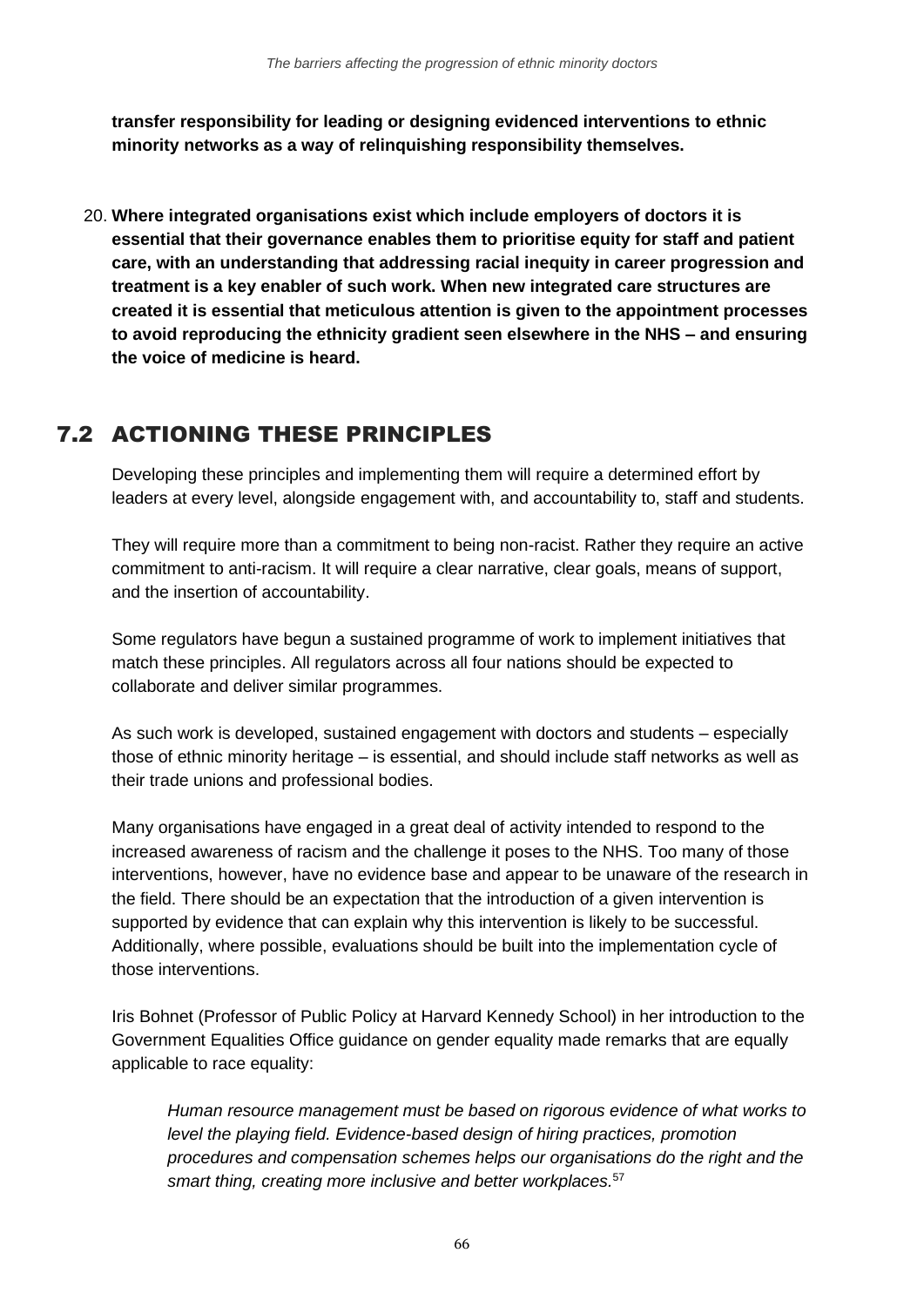Reflecting on the importance of equality and inclusion, one research participant urged the NHS to:

*make inclusion and equity a prerequisite in all that we do, not just one of many priorities. Let's change the organisational culture as well as system, structures, and processes to reflect this commitment. This must be connected to rigorous measurement, or else it won't work. We need to hold people accountable for choices being made. We need, for example, to integrate these priorities into our appraisal processes. We need to ask for visible representation to change – now. At the highest levels.*

It's a good summary of what needs to be done.

<sup>26</sup> Shore, L. M., Cleveland, J. N., & Sanchez, D. (2018) 'Inclusive workplaces: A review and model' in *Human Resource Management Review*, 28(2), 176–189. https://doi.org/10.1016/j.hrmr.2017.07.003

<sup>29</sup> Gündemir S, Homan AC, de Dreu CKW, van Vugt M (2014) 'Think Leader, Think White? Capturing and Weakening an Implicit Pro-White Leadership Bias' in *PLOS ONE* 9(1): e83915 https://doi.org/10.1371/journal.pone.0083915

<sup>30</sup> Ridgeway, Cecilia & Correll, Shelley (2004) 'Unpacking the Gender System: A Theoretical Perspective on Gender Beliefs and Social Relations' in *Gender & Society - GENDER SOC*. 18. 510-531. 10.1177/0891243204265269.

<sup>31</sup> Ridgeway, C. L., & Correll, S. J. (2004) 'Unpacking the Gender System: A Theoretical Perspective on Gender Beliefs and Social Relations in *Gender & Society*, 18, 510-531

32 Greenhaus J and Parasuraman S (1993) 'Job Performance Attributions and Career Advancement Prospects: An Examination of Gender and Race Effects' in *Organizational Behavior and Human Decision Processes,* 55, 2 <sup>33</sup> Dhaliwal, S. & McKay, S. (2008) *The work-life experiences of black nurses in the UK: a report for the Royal College of Nursing*: RCN

<sup>34</sup> Rivera, L (2016) 'Pedigree: How Elite Students Get Elite Jobs' 10.2307/j.ctv7h0sdf.

<sup>38</sup> National Improvement and Leadership Development Board (2016) *Developing People: Improving Care* 

<sup>22</sup> MacPherson W (1999) *The Stephen Lawrence Inquiry. Report of an Inquiry*: The Stationary Office

<sup>23</sup> Worth J, McLean D, and Sharp C (2022) *Racial Equality in the Teacher Workforce An Analysis of Representation and Progression Opportunities from Initial Teacher Training to Headship:* National Foundation for Educational Research

<sup>24</sup> Basu N (2022) 'British policing is institutionally racist. Until we admit it we'll never win back trust' in *The Guardian*, 22 May 2022: www.theguardian.com/commentisfree/2022/may/25/race-action-plan-police-acceptinstitutionally-racist

<sup>&</sup>lt;sup>25</sup> Rynes S and Rosen B (1995) 'A field survey of factors affecting the adoption and perceived success of diversity programs' in *Personnel Psychology* Summer 1995; 48, 2

<sup>27</sup> Atewologun D and Kline R (2019) *Fair to Refer: Reducing disproportionality in fitness to practise concerns reported to the GMC:* GMC

<sup>28</sup> Thomas D (2001) 'The Truth About Mentoring Minorities: Race Matters' in *Harvard Business Review* 79, no. 4 (April 2001): 98–112

<sup>35</sup> Uhlmann, Eric & Cohen, Geoffrey (2007) "I think it, therefore it's true': Effects of self-perceived objectivity on hiring discrimination' in *Organizational Behavior and Human Decision Processes*. 104. 207-223. 10.1016/j.obhdp.2007.07.001.

<sup>36</sup> Correll, Shelley & Ridgeway, Cecilia (2006) 'Expectation States Theory' 10.1007/0-387-36921-X\_2.

<sup>37</sup> Uhlmann, Ericluis & Cohen, Geoffrey (2005) 'Constructed Criteria Redefining Merit to Justify Discrimination' in *Psychological science*. 16. 474-80. 10.1111/j.0956-7976.2005.01559.x.

<sup>39</sup> Casciaro, Tiziana & Sousa Lobo, Miguel. (2005) 'Competent jerks, lovable fools, and the formation of social networks' in *Harvard Business Review*. 83. 92-9, 149.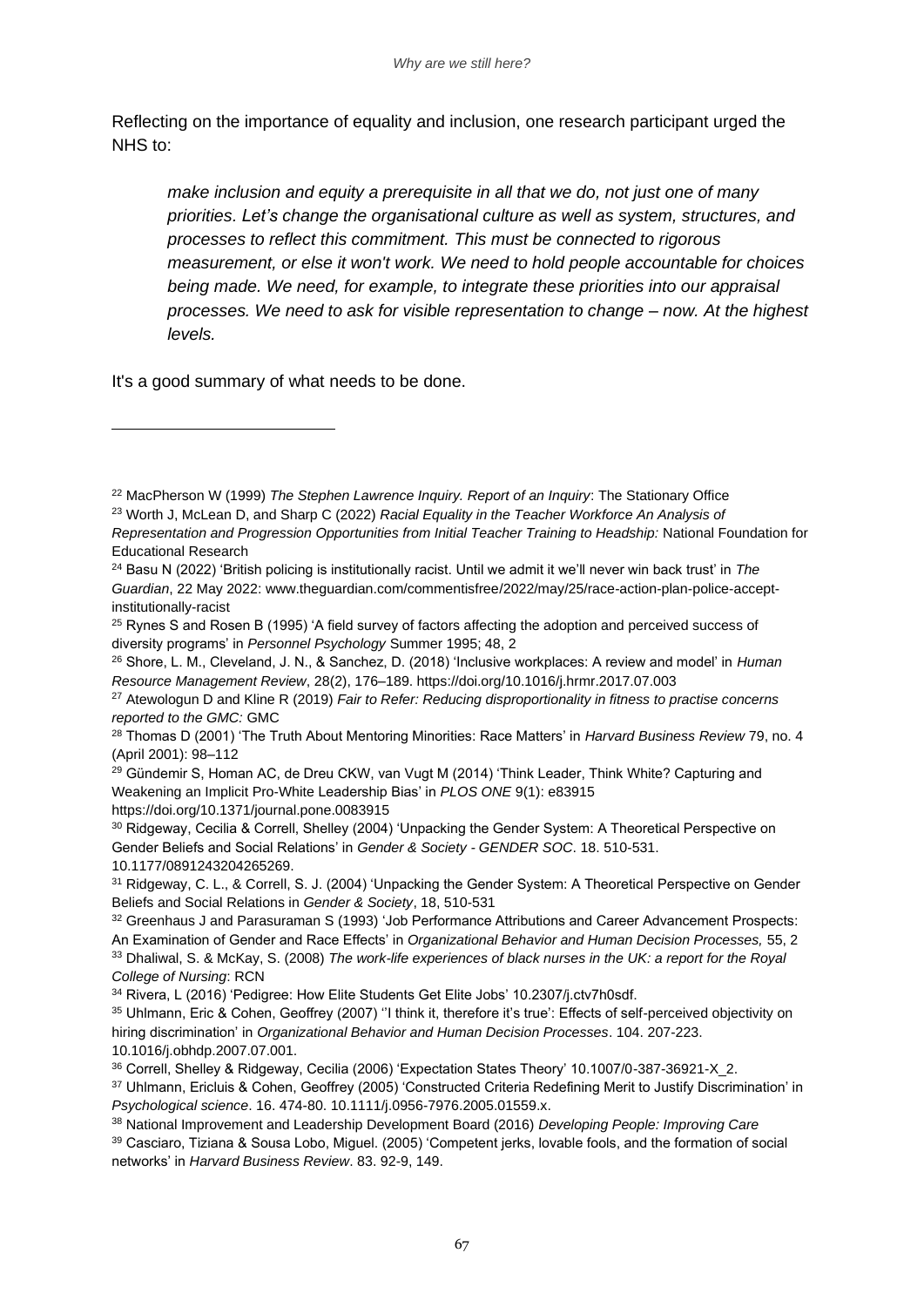<sup>40</sup> Francis R (2013) *Report of the Mid Staffordshire NHS Foundation Trust public inquiry:* The Stationery Office; London

<sup>41</sup> Kline, R and Somra, G (2021) *Difference Matters: The impact of ethnicity on Speaking Up*: National Guardians **Office** 

<sup>42</sup> BMA (2022) *Managing discrimination from patients and their guardians and relatives*

<sup>43</sup> Bezrukova, K., Spell, C.S., Perry, J.L., & Jehn, K.A (2016) 'A meta-analytical integration of over 40 years of research on diversity training evaluation' in *Psychological bulletin*, 142 11, 1227-1274 .

<sup>44</sup> Dobbin, F., & Kalev, A. (2016) 'Why Diversity Programs Fail: And What Works Better' in *Harvard Business Review*, 94, 52-60

<sup>45</sup> Atewologun D, Cornish, T, and Tresh F (2019) *Unconscious Bias Training; An assessment of the evidence for effectiveness*: Equality and Human Rights Commission

<sup>46</sup> See NHS East of England (2021) *No More Tick Boxes: A review on the evidence on how to make recruitment and career progression fairer* for more information

<sup>47</sup> Berkman E. T. (2018) 'The Neuroscience of Goals and Behavior Change' in *Consulting psychology journal*, *70*(1), 28–44. https://doi.org/10.1037/cpb0000094

<sup>48</sup> Foschi, M. (1996) 'Double Standards in the Evaluation of Men and Women' in *Social Psychology Quarterly*, *59*(3), 237–254. https://doi.org/10.2307/2787021

<sup>49</sup> Valian, Virginia (1998) 'Why so Slow? The Advancement of Women' in *Contemporary Sociology*. 28. 10.2307/2653855.

<sup>50</sup> Kalev, A, Dobbin F, and Kelly E (2006) 'Best Practices or Best Guesses? Assessing the Efficacy of Corporate Affirmative Action and Diversity Policies' in *American Sociological Review* 71 (4):589-617.

<sup>51</sup> Priest, Naomi & Esmail, Aneez & Kline, Roger & Rao, Mala & Coghill, Yvonne & Williams, David (2015) 'Promoting equality for minority ethnic NHS staff-what works?' in *BMJ (Clinical research ed.*). 351. h3297. 10.1136/bmj.h3297.

<sup>52</sup> Ovseiko P V, Taylor M, Gilligan R E, Birks J, Elhussein L, Rogers M et al. Effect of Athena SWAN funding incentives on women's research leadership *BMJ* 2020; 371 :m3975 doi:10.1136/bmj.m3975

<sup>53</sup> GMC (2022) *GMC Equality, diversity and inclusion targets, progress and priorities for 2022*

<sup>54</sup> See: https://www.bma.org.uk/advice-and-support/career-progression/sas-development/the-sas-charter

<sup>55</sup> Bates, L (2022) *Fix the System, Not Women*: Simon & Shuster

<sup>56</sup> Available at: https://beta-staging.bma.org.uk/news-and-opinion/report-into-sexism-at-the-bma-published

<sup>57</sup> Government Equalities Office (2019) *Reducing the gender pay gap and improving gender equality in organisations: Evidence-based actions for employers*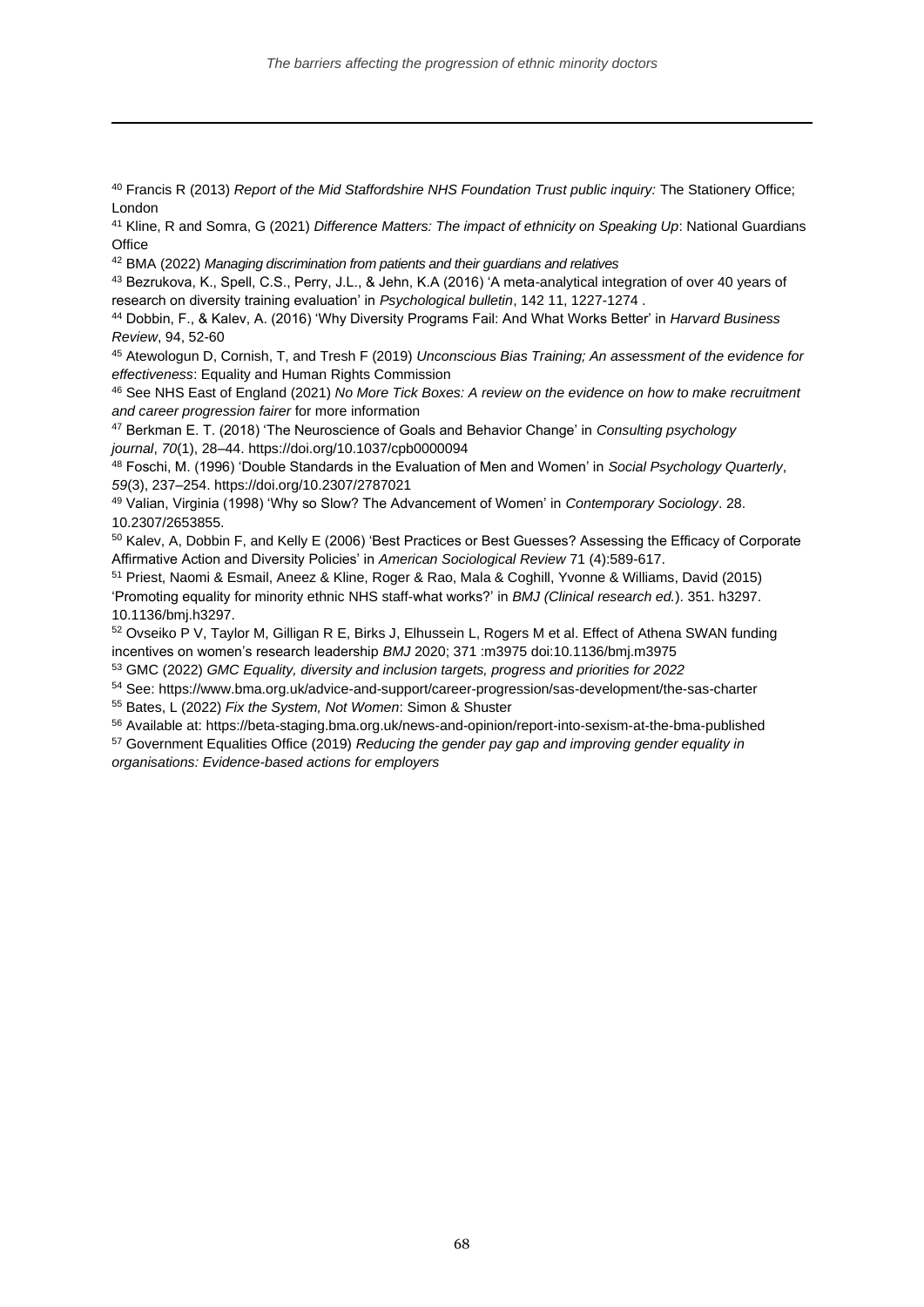## CODA (AND ACKNOWLEDGEMENTS)

The BMA commissioned this research project in 2021 to understand the barriers to progression for doctors caused by factors relating to race and ethnicity. Throughout our conversations across the three phases of the project we were focused on probing and listening to the lived experiences and insights of doctors and stakeholders with relationships and responsibilities to this agenda.

We want to applaud and appreciate the time given by the doctors and other medical professionals committed to this work in the middle of the most significant health crisis of our lifetimes. Overall, some 150 hours of voluntary time were given to share thoughts, experiences, and material.

The collective picture which emerges provides a compelling narrative and evidence of the inequities experienced by ethnic minority doctors in 2022. It was a privilege to be trusted by so many with such intimate accounts of their lived experiences. The call to action is loud and clear – attending to the moments that matter in the career life cycle of doctors begins premedical school and continues all the way through the career cycle. The accounts provided reinforce the need to disrupt deep-seated paradigms on race and ethnicity: when beliefs are changed, we will see different outcomes.

Our study begins at undergraduate level and moves through to accounts at the most senior levels of medical leadership. All the way through the courage, grit, and determination of those we spoke to was humbling. We believe that closing our project by foregrounding some of these voices honours their significant contributions and will stay with you, the reader.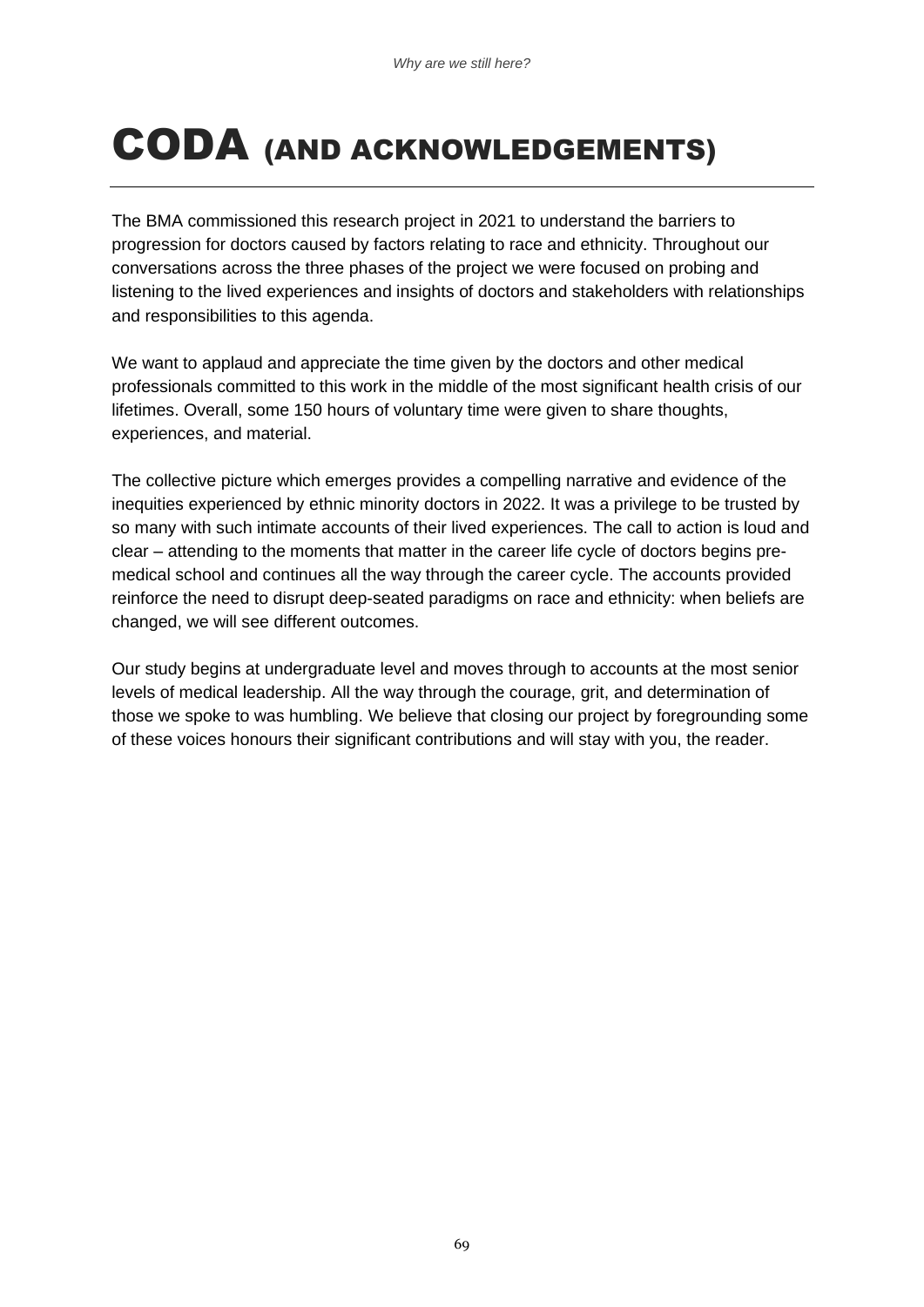"This is such a noble profession. It's a big honour to be a doctor. To have your hopes and dreams smashed because of an unfair system is completely wrong."

"I'm also very much aware of the heterogeneity of experiences. Now when we talk about BME groups I'm very mindful that people have very different experiences, very different backgrounds, but there's a danger that we almost homogenize people."

"We know that patients do better when you have a diverse workforce. Not just that they do better when they see clinicians from their own or a similar background, which is true. But when the entire workforce is diverse at all levels, then patients do better."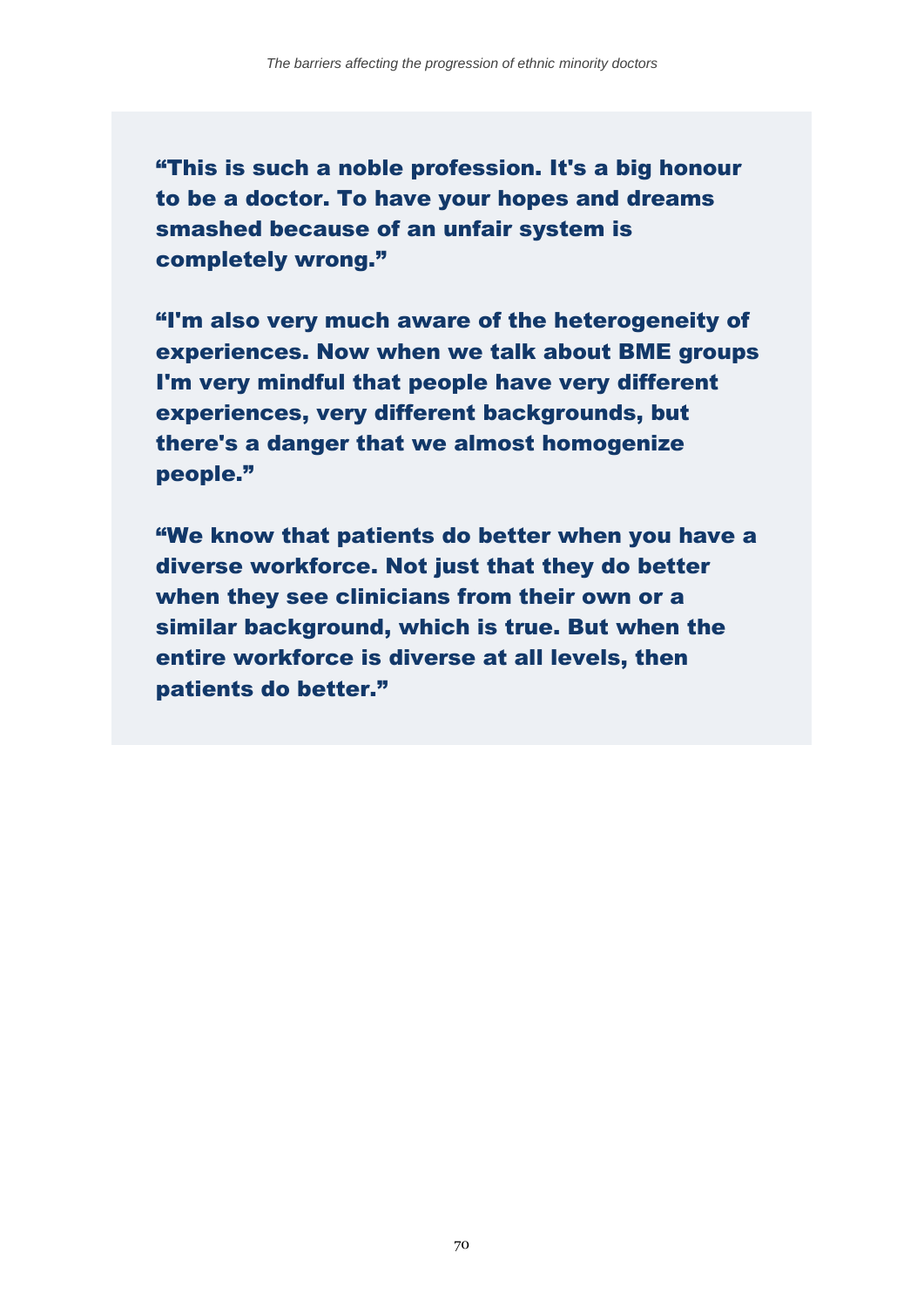# APPENDIX 1: METHODOLOGY

The research was guided by two main questions:

- 1. What are the factors that lead to doctors from ethnic minority backgrounds not progressing at the same rate as their white counterparts?
	- a. In addition: what are the factors that lead to doctors from majority ethnic (White) backgrounds progressing at a faster rate than their ethnic minority counterparts?
- 2. Are there examples of effective solutions that have been implemented at the micro, meso and macro level to remove the barriers to progression?

Research was undertaken in three phases.

The aim of the first phase was to gather a wide range of themes which would be further tested in the second and third stages of the study. Due to pandemic-related concerns, our original plan to run 24 focus groups had to be adjusted. We adapted focus groups questions to survey questions and sent them to 276 doctors. We also conducted one-to-one interviews through opportunity sampling and snowball sampling. During this stage:

- 24 focus group sessions were conducted, which ranged from between 1-6 participants per session, with 60 people engaged in total
- six one-to-one interviews were undertaken
- 276 questionnaires were sent, of which 13 were returned (5%)

Participants represented a range of ethnicities, regions, and career stages. Focus group participants had the option of attending sessions aimed at particular ethnic groups or taking part in mixed-ethnicity groups.

During phase 2, 22 doctors participated in one-to-one structured interviews in which they were invited to reflect on critical moments that they felt had enabled or hindered their progression. Participants were prompted to reflect on the themes arising from phase 1.

Participants during these stages were assured confidentiality. As such quotes from these phases may be slightly modified to remove identifying information. Quotes from these phases are relayed in the main report with attributions showing the participants gender and ethnicity. To preserve anonymity, all quotes are attributed to 'doctors' regardless of whether the participant was a GP, consultant, SAS doctor, etc.

Phase 3 consisted of 25 one-to-one interviews with a range of stakeholders, including clinical directors, representatives of medical bodies, and employers who have decisionmaking authority over the career pathways of doctors. The aims of this phase were to:

• identify perceived institutional barriers to and opportunities for progress towards racial diversity in leadership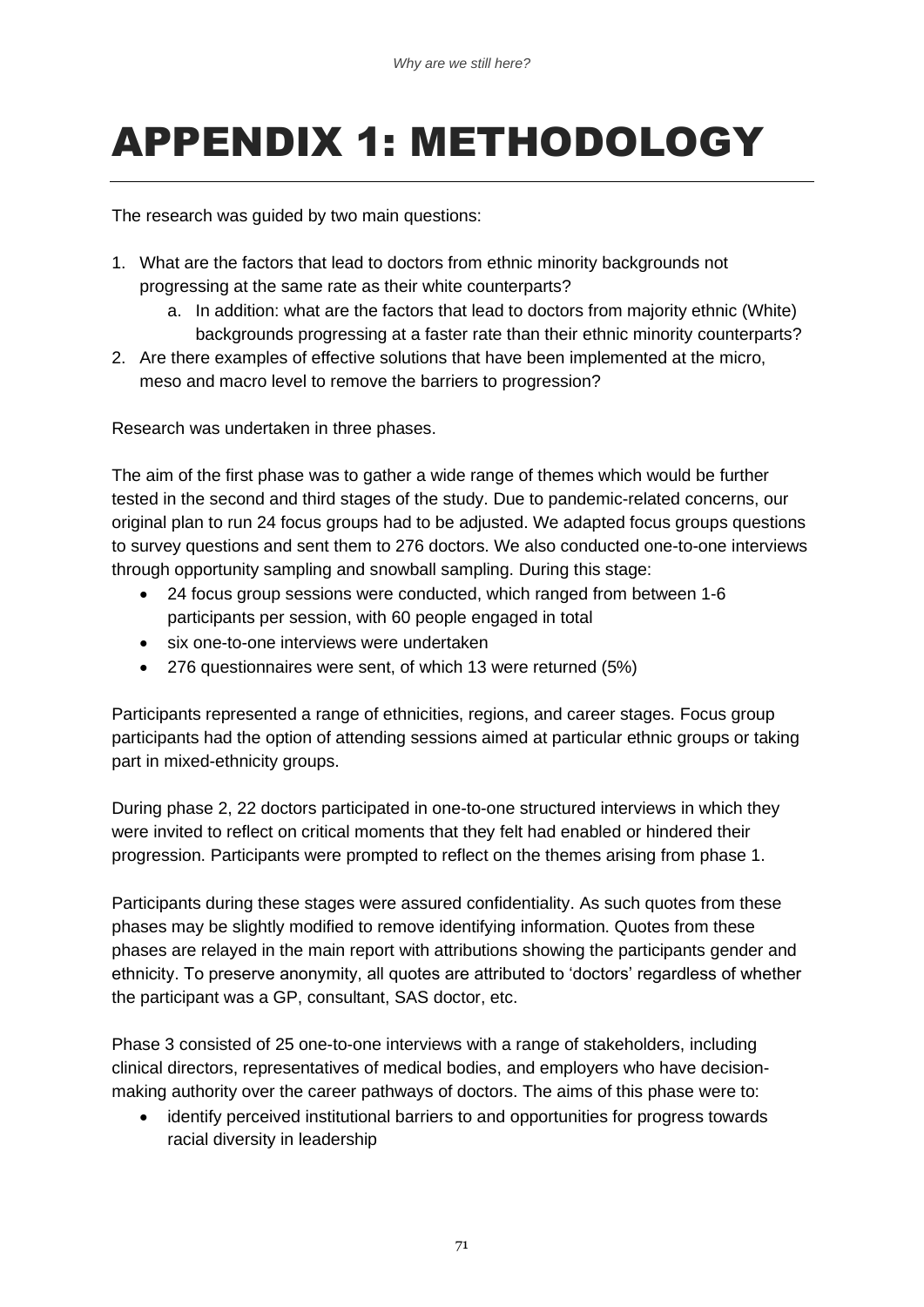• reflect on the efficacy of past sectoral interventions and explore factors that may have diluted their impact

Quotes from these individuals in the main report are attributed to 'strategic partners'. While participants were assured anonymity regarding their comments, all agreed to be identified as contributors. The following table therefore provides an overview of who took part and the breadth and range of their activities:

| MR AJIT ABRAHAM          | Group Director for Inclusion and Equity, Barts Health NHS                                                                                                                                                                                                                         |
|--------------------------|-----------------------------------------------------------------------------------------------------------------------------------------------------------------------------------------------------------------------------------------------------------------------------------|
| DR ALISTAIR CHESSER      | Group MD, Barts Health Chief Medical Officer                                                                                                                                                                                                                                      |
| DR SUBODH DAVE           | Dean, Royal College of Psychiatrists                                                                                                                                                                                                                                              |
| DR ALYSON O'DONNELL      | Chief Medical Officer, University Hospitals, Dorset                                                                                                                                                                                                                               |
| DR ANTON EMMANUEL        | Professor in neuro-gastroenterology at University College<br>London and consultant gastroenterologist at UCLH and the<br>National Hospital for Neurology and Neurosurgery. Head of<br>Workforce Race Equality Standard (WRES), NHS England and<br><b>NHS Improvement</b>          |
| <b>PROF ANEEZ ESMAIL</b> | Professor of General Practice, University of Manchester.<br><b>General Practitioner.</b>                                                                                                                                                                                          |
| DR ABI FADIPE            | Medical Director, Oxleas NHS Trust                                                                                                                                                                                                                                                |
| <b>DR PAUL GILLULEY</b>  | Chief Medical Officer East London NHS foundation Trust                                                                                                                                                                                                                            |
| DR CHRIS HAGAN           | Medical Director, Belfast Health and Social Care Trust                                                                                                                                                                                                                            |
| DR AMIR HANNAN           | Chair of West Pennines Local Medical Committee (LMC) and<br>Association of Greater Manchester LMC                                                                                                                                                                                 |
| DR SANDRA HUSBANDS       | Director of Public Health London Borough of Hackney and The<br>Corporation of the City of London.                                                                                                                                                                                 |
| DR PARTHA KAR            | Diabetes Lead, NHS England and Consultant Portsmouth<br><b>Hospitals NHST</b>                                                                                                                                                                                                     |
| PROF AMJAD KHAN          | Postgraduate General Practice Dean, Director of Postgraduate<br>General Practice Education, Lead Dean Director for General<br>Practice/Public Health/Occupational Medicine/Broad Based<br>Training, Chair - Committee of General Practice Education<br>Directors (COGPED)         |
| <b>PROF NAMITA KUMAR</b> | Post Graduate Dean Health Education England NE                                                                                                                                                                                                                                    |
| DR SHONDIPON LAHA        | Consultant in Critical care Medicine and Anesthesia Lancashire<br>Teaching Hospitals NHST, Honorary Clinical Professor Faculty<br>of Health and Care and Lancashire Applied research Chair of<br>the Intensive Care Society President of Association of North<br><b>West ICUs</b> |
| <b>CLAIRE LIGHT</b>      | Head of Equality and Diversity, General Medical Council.                                                                                                                                                                                                                          |